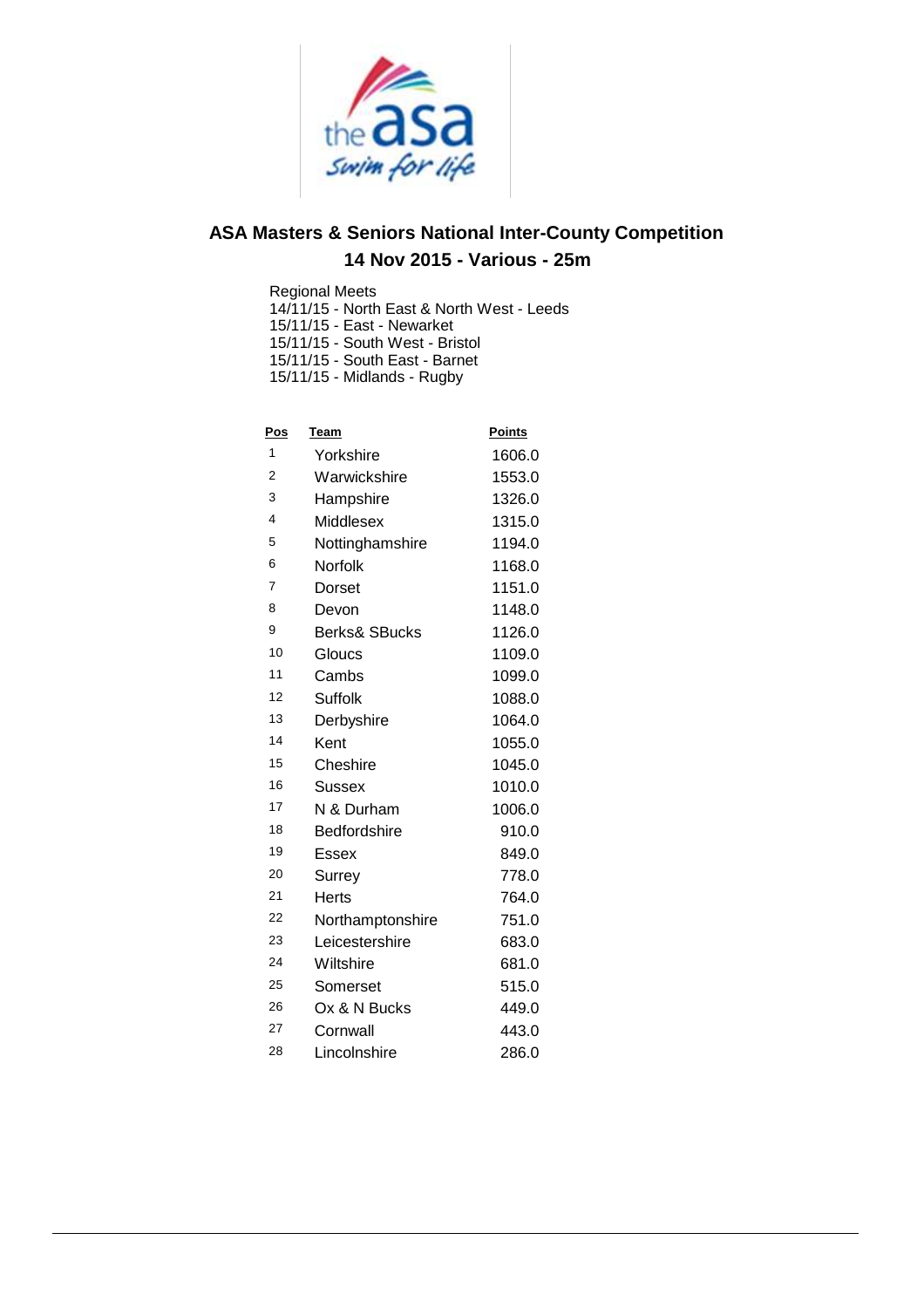|     | Event 1 Mens 65yrs+ 50m Backstroke   |    |                     |           |    |
|-----|--------------------------------------|----|---------------------|-----------|----|
| 1   | Nigel FOSTER                         | 65 | Dorset              | 36.60 28  |    |
| 2   | Chris DUNN                           | 69 | Herts               | 38.02 27  |    |
| 3   | <b>Tony Meek</b>                     | 65 | Kent                | 38.96 26  |    |
| 4   | Duncan BROWN                         | 68 | Yorkshire           | 39.14 25  |    |
| 5   | Robin Oldfield                       | 68 | Leicestershire      | 39.29 24  |    |
| 6   | Derek BOOTH                          | 66 | Cheshire            | 39.58 23  |    |
| 7   | <b>Terry THORNE</b>                  | 65 | Norfolk             | 39.99 22  |    |
| 8   | Roger Billing                        | 72 | Surrey              | 40.13 21  |    |
| 9   | Chris Thorp                          | 65 | Derbyshire          | 40.63 20  |    |
| 10  | Malcolm Munro                        | 68 | Middlesex           | 40.75 19  |    |
| 11  | <b>Bill LETCH</b>                    | 75 | Devon               | 40.83 18  |    |
| 12  | John WEBB                            | 69 | Gloucs              | 42.24 17  |    |
| $=$ | Nigel Salsbury                       | 75 | Berks& SBucks       | 42.24 17  |    |
| 14  | Peter Kerslake                       | 67 | Nottinghamshire     | 42.49     | 15 |
| 15  | Richard Braybrook                    | 69 | Northamptonshire    | 45.53     | 14 |
| 16  | Carl BUTLER                          | 71 | N & Durham          | 45.71     | 13 |
| 17  | Len PHOENIX                          | 66 | Suffolk             | 47.32 12  |    |
| 18  | Peter STEPHEN                        | 68 | Cornwall            | 47.45 11  |    |
| 19  | <b>Tim Pearce</b>                    | 76 | <b>Sussex</b>       | 48.25 10  |    |
| 20  | Raymond Knight                       | 65 | Hampshire           | 49.15 9   |    |
| 21  | David Hall                           | 73 | Ox & N Bucks        | 50.09 8   |    |
| 22  | Paul PARTINGTON                      | 67 | Somerset            | 50.88 7   |    |
| 23  | John SNEESBY                         | 66 | Wiltshire           | 53.22 6   |    |
| 24  | Paul CLARKE                          | 73 | Bedfordshire        | 53.81 5   |    |
|     | Event 2 Womens 65yrs+ 50m Backstroke |    |                     |           |    |
| 1   | Mary Johnson                         | 65 | <b>Sussex</b>       | 43.25 28  |    |
| 2   | Julia KEMP                           | 67 | Dorset              | 43.61 27  |    |
| 3   | Pat Reynolds                         | 65 | Northamptonshire    | 44.48 26  |    |
| 4   | Pat JACKSON                          | 68 | Norfolk             | 44.50 25  |    |
| 5   | Elaine Blower                        | 70 | Middlesex           | 44.68 24  |    |
| 6   | Sandra Vincent                       | 65 | Kent                | 48.34 23  |    |
| 7   | Susan WALKER                         | 68 | Devon               | 48.67 22  |    |
| 8   | Linda CHANDLER                       | 65 | Essex               | 50.41     | 21 |
| 9   | Rosemarie Green                      | 67 | Warwickshire        | 50.57 20  |    |
| 10  | Liz REID                             | 65 | Cambs               | 50.79     | 19 |
| 11  | Carol BROWN                          | 68 | Yorkshire           | 51.63     | 18 |
| $=$ | Janet GARDINER                       | 66 | Herts               | 51.63     | 18 |
| 13  | Susan Dewar                          | 69 | Hampshire           | 52.61     | 16 |
| 14  | Jane BROWN                           | 66 | Gloucs              | 52.85     | 15 |
| 15  | Sally HOUGH                          | 66 | Cornwall            | 53.62 14  |    |
| 16  | Andrea MINOR                         | 67 | <b>Bedfordshire</b> | 56.45     | 13 |
| 17  | Sue HOLDICH                          | 72 | Suffolk             | 56.51     | 12 |
| 18  | Lesley Cliff                         | 67 | Nottinghamshire     | 57.32     | 11 |
| 19  | Maureen Tomlinson                    | 71 | Berks& SBucks       | 1:03.17   | 10 |
| 20  | Rosemary JOHNSON                     | 75 | Somerset            | 1:08.41   | 9  |
| 21  | Jean Hiatt                           | 68 | Derbyshire          | 1:09.59 8 |    |

|    | Event 3 Mens 55yrs+ 50m Backstroke          |    |                                 |                      |    |
|----|---------------------------------------------|----|---------------------------------|----------------------|----|
| 1  | Christopher BROWN                           | 62 | Yorkshire                       | 32.58 28             |    |
| 2  | Steve Burcham                               | 58 | Warwickshire                    | 32.82 27             |    |
| 3  | <b>Graham POWELL</b>                        | 59 | Bedfordshire                    | 33.67 26             |    |
| 4  | Rob GUY                                     | 57 | Gloucs                          | 33.79 25             |    |
| 5  | Graeme MILNE                                | 61 | Cornwall                        | 34.37 24             |    |
| 6  | Jonathan Exall                              | 56 | Kent                            | 35.18 23             |    |
| 7  | Peter KIRK                                  | 59 | Dorset                          | 35.44 22             |    |
| 8  | John Rittenhouse                            | 57 | Middlesex                       | 35.75 21             |    |
| 9  | <b>Andrew Burgess</b>                       | 59 | Sussex                          | 36.34 20             |    |
| 10 | lain Gerrard                                | 58 | Berks& SBucks                   | 37.77 19             |    |
| 11 | Dave Thorp                                  | 64 | Derbyshire                      | 38.60 18             |    |
| 12 | Geoff HOLME                                 | 61 | Cheshire                        | 38.65 17             |    |
| 13 | Michael EDWARDS                             | 55 | N & Durham                      | 38.75 16             |    |
| 14 | Philip COTTON                               | 59 | Norfolk                         | 39.04 15             |    |
| 15 | David HAYWARD                               | 57 | Wiltshire                       | 39.51 14             |    |
| 16 | Andrew WRIGHT                               | 58 | Suffolk                         | 39.81 13             |    |
| 17 | <b>Richard Nash</b>                         | 63 | Hampshire                       | 39.87 12             |    |
| 18 | <b>Tony Baskeyfield</b>                     | 59 | Lincolnshire                    | 40.36 11             |    |
| 19 | <b>Alistair MULLEN</b>                      | 56 | Devon                           | 41.05 10             |    |
| 20 | David ROYALL                                | 60 | Cambs                           | 41.07 9              |    |
| 21 | Peter RAE                                   | 62 | Essex                           | 41.84 8              |    |
| 22 | lan COSTELLO                                | 55 | Herts                           | 42.42 7              |    |
| 23 | <b>Gerald Battams</b>                       | 60 | Northamptonshire                | 44.94 6              |    |
| 24 | Martin Sutherland                           | 55 | Leicestershire                  | 47.60 5              |    |
| 25 | <b>Richard Clark</b>                        | 57 | Surrey                          | 49.99 4              |    |
| 26 | Paul PARTINGTON                             | 67 | Somerset                        | 51.47 3              |    |
|    | <u>Event 4 Womens 55yrs+ 50m Backstroke</u> |    |                                 |                      |    |
| 1  | Eileen LUTHER                               | 57 | Essex                           | 37.00 28             |    |
| 2  | Sally WINTER                                | 55 | Herts                           | 38.29 27             |    |
| 3  | Kathy Bidnall                               | 60 | Sussex                          | 40.09 26             |    |
| 4  | Fran BAKER                                  | 55 | Cornwall                        | 40.43 25             |    |
| 5  | <b>Chris Barnett</b>                        | 55 | Leicestershire                  | 40.78 24             |    |
| 6  | Anne Bourne                                 | 61 | Warwickshire                    | 40.85 23             |    |
| 7  | Jane SNEDDON                                | 55 | Wiltshire                       | 41.68 22             |    |
| 8  | Wendy OFFORD                                | 61 | Yorkshire                       | 41.73 21             |    |
| 9  | Catherine Beckett                           | 59 | Hampshire                       | 41.85 20             |    |
| 10 | <b>Helen DICKENS</b>                        | 57 | Dorset                          | 42.21 19             |    |
| 11 | Sue HAIGH                                   | 63 | Devon                           | 42.34 18             |    |
| 12 |                                             | 64 | Berks& SBucks                   | 43.42 17             |    |
| 13 | Anne Cork                                   |    |                                 |                      |    |
| 14 | Alison SHEEHAN                              | 57 | Bedfordshire<br>Nottinghamshire | 43.74 16<br>44.28 15 |    |
|    | Kiyoko Naish                                | 56 |                                 |                      |    |
| 15 | <b>Christine Goodair</b>                    | 58 | Surrey                          | 44.51                | 14 |
| 16 | Vanessa POOLEY                              | 57 | Norfolk                         | 45.64 13             |    |
| 17 | Carol BOAGEY                                | 56 | N & Durham                      | 46.03 12             |    |
| 18 | Elaine Blower                               | 70 | Middlesex                       | 46.24 11             |    |
| 19 | Sharon MCLELLAN                             | 57 | Suffolk                         | 46.59 10             |    |
| 20 | Shelley Robinson                            | 63 | Kent                            | 51.22 9              |    |
| 21 | Liz REID                                    | 65 | Cambs                           | 52.45 8              |    |
| 22 | Val Thorp                                   | 62 | Derbyshire                      | 53.67 7              |    |
| 23 | Linda Griffin                               | 64 | Lincolnshire                    | 57.45 6              |    |
|    | Helen KULA-PRZEZWAN56                       |    | Gloucs                          | DQ FI 2L             |    |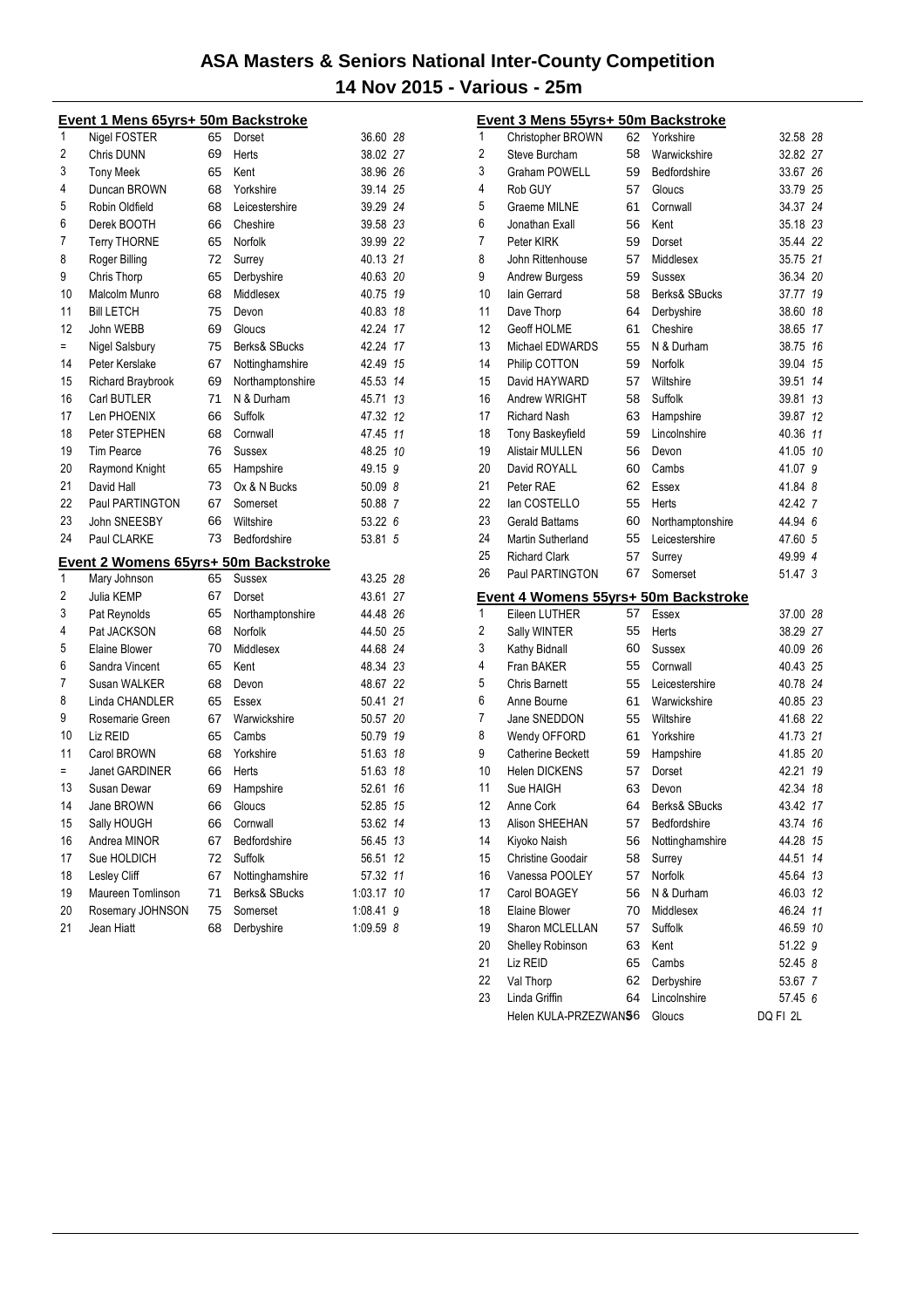|          | <u>Event 5 Mens 45yrs+ 50m Backstroke</u>           |          |                           |                    |    |
|----------|-----------------------------------------------------|----------|---------------------------|--------------------|----|
| 1        | Paul CLEMENCE                                       | 45       | Yorkshire                 | 28.92 28           |    |
| 2        | Nicholas Bridge                                     | 45       | Ox & N Bucks              | 30.98 27           |    |
| 3        | lan RUDDLE                                          | 51       | N & Durham                | 31.73 26           |    |
| 4        | Russ MASON                                          | 52       | Cheshire                  | 31.76 25           |    |
| 5        | Steve Langford                                      | 46       | Warwickshire              | 31.89 24           |    |
| 6        | Andy SMALL                                          | 52       | Dorset                    | 32.14 23           |    |
| 7        | David Filliponi                                     | 53       | Hampshire                 | 32.54 22           |    |
| 8        | Simon Edwards                                       | 48       | Nottinghamshire           | 32.72 21           |    |
| 9        | Martin FENNER                                       | 53       | Essex                     | 32.76 20           |    |
| 10       | Geoff Goodwin                                       | 48       | Sussex                    | 32.85 19           |    |
| 11       | Simon Mellor                                        | 45       | Berks& SBucks             | 32.99 18           |    |
| 12       | David CARTLEDGE                                     | 55       | Bedfordshire              | 33.02 17           |    |
| 13       | Robert Ranzen                                       | 45       | Derbyshire                | 33.28 16           |    |
| 14       | Steve Conway                                        | 51       | Leicestershire            | 33.40 15           |    |
| 15       | Adam KORN                                           | 49       | <b>Norfolk</b>            | 33.59 14           |    |
| 16       | <b>Mark Pincott</b>                                 | 50       | Kent                      | 33.60 13           |    |
| 17       | Darren BEER                                         | 48       | Devon                     | 33.89 12           |    |
| 18       | Dale BARKER                                         | 53       | Suffolk                   | 33.93 11           |    |
| 19       | <b>Rich SEARLE</b>                                  | 51       | Gloucs                    | 34.07 10           |    |
| 20       | James Mc Cormick                                    | 50       | Surrey                    | 35.46 9            |    |
| 21       | Craig Brown                                         | 46       | Northamptonshire          | 35.58 8            |    |
| 22       | Konrad ADAMS                                        | 47       | Wiltshire                 | 35.90 7            |    |
| 23       | Mark STRAKOSCH                                      | 54       | Herts                     | 36.54 6            |    |
| 24       | Adam Baldwin                                        | 50       | Middlesex                 | 38.09 5            |    |
| 25       | <b>Tim MOYLE</b>                                    | 45       | Cornwall                  | 38.19 4            |    |
| 26       | Richard NICOL                                       | 56       | Somerset                  | 39.37 3            |    |
|          | Andrew FRESHER                                      | 51       | Cambs                     | DQ                 |    |
|          |                                                     |          |                           |                    |    |
|          |                                                     |          |                           |                    |    |
| 1        | Event 6 Womens 45yrs+ 50m Backstroke<br>Julie HOYLE | 53       | Yorkshire                 | 33.09 28           |    |
| 2        | <b>Helen SADLER</b>                                 | 45       | Cheshire                  | 33.67 27           |    |
| 3        | Jayne SIMPSON                                       | 48       | N & Durham                | 35.05 26           |    |
| 4        | Phillipa O'GRADY                                    | 46       | Somerset                  | 35.48 25           |    |
| 5        | Lydianne Lock                                       | 46       | Leicestershire            | 35.84 24           |    |
| 6        | Jacqueline Grace                                    | 53       | Warwickshire              | 36.17 23           |    |
| 7        | Rebecca JENKINSON                                   | 52       | Devon                     | 37.25 22           |    |
| 8        | Maggi Tuck                                          | 53       | Derbyshire                | 37.51 21           |    |
| Ξ        | Emma Lund                                           | 49       | Lincolnshire              | 37.51 21           |    |
| 10       | Heidi NEVIN                                         | 47       | Essex                     | 37.53 19           |    |
| 11       | Sandy JONES                                         | 51       | Gloucs                    | 37.66              | 18 |
| 12       | Phillippa Collin                                    | 53       | Berks& SBucks             | 38.21              | 17 |
| 13       | Penny Stotesbury                                    | 49       | Kent                      | 38.74              | 16 |
| 14       | Sally WINTER                                        | 55       | <b>Herts</b>              | 38.76              | 15 |
| 15       | Diane Chrismas                                      | 48       | Sussex                    | 38.97              | 14 |
| 16       | Sue Arrowsmith                                      | 53       | Nottinghamshire           | 39.21              | 13 |
| 17       | Joanne Winberg                                      | 50       | Hampshire                 | 39.62              | 12 |
| 18       | Janet WILLIAMS                                      | 53       | Suffolk                   | 39.76              | 11 |
| 19       | Kim FARMER                                          | 47       | Cornwall                  | 40.12 10           |    |
| 20       | Sally ST CLAIR                                      | 52       | Dorset                    | 41.06 9            |    |
| 21       | Linden JACK                                         | 49       | Cambs                     | 41.49 8            |    |
| 22       | Denise Humphries                                    | 48       | Surrey                    | 41.71 7            |    |
| 23       | Michelle Leach                                      | 47       | Northamptonshire          | 44.06 6            |    |
| 24       | Melissa ROSBERGEN                                   | 50       | Norfolk                   | 44.30 5            |    |
| 25       | Jane SNEDDON                                        | 55       | Wiltshire                 | 46.26 4            |    |
| 26<br>27 | Natalie Bateson<br>Liz NEALE                        | 49<br>63 | Middlesex<br>Bedfordshire | 46.59 3<br>51.88 2 |    |

|    | Event 7 Mens 35yrs+ 50m Backstroke   |    |                  |          |    |
|----|--------------------------------------|----|------------------|----------|----|
| 1  | Stephen MAVIN                        | 40 | Cambs            | 28.67 28 |    |
| 2  | Ashley BUCK                          | 35 | Suffolk          | 28.86 27 |    |
| 3  | Chris KNEE                           | 36 | Yorkshire        | 28.93 26 |    |
| 4  | Jim Kearney                          | 43 | Nottinghamshire  | 28.94 25 |    |
| 5  | Chris RIX                            | 39 | Cheshire         | 29.42 24 |    |
| 6  | Dave Warren                          | 44 | Middlesex        | 29.71 23 |    |
| 7  | Ross Turner                          | 35 | Warwickshire     | 29.84 22 |    |
| 8  | David WEBSTER                        | 37 | Norfolk          | 30.02 21 |    |
| 9  | Keith TYLER                          | 37 | Dorset           | 30.05 20 |    |
| 10 | Matt BAILEY                          | 43 | Gloucs           | 30.13 19 |    |
| 11 | Stephen Tomlinson                    | 40 | Hampshire        | 30.31 18 |    |
| 12 | Paul Allen                           | 43 | <b>Sussex</b>    | 30.73 17 |    |
| 13 | Simon Dyson                          | 36 | Surrey           | 31.35 16 |    |
| 14 | Martin LANE                          | 44 | Essex            | 32.13 15 |    |
| 15 | Guy Emerson                          | 52 | Berks& SBucks    | 32.52 14 |    |
| 16 | Keith WITHERS                        | 41 | Wiltshire        | 32.87 13 |    |
| 17 | Gary Bennell                         | 41 | Ox & N Bucks     | 33.24 12 |    |
| 18 | Mark Wallace                         | 40 | Derbyshire       | 33.70 11 |    |
| 19 | Rob WILL                             | 39 | Devon            | 33.81 10 |    |
| 20 | <b>Richard Gardner</b>               | 42 | Kent             | 33.98 9  |    |
| 21 | Sam Winter                           | 35 | Leicestershire   | 34.24 8  |    |
| 22 | Mark WAREHAM                         | 44 | Bedfordshire     | 34.46 7  |    |
| 23 | Kevin COOPER                         | 43 | Herts            | 34.58 6  |    |
| 24 | Kevin SMITH                          | 51 | N & Durham       | 34.65 5  |    |
| 25 | Jeremy SALMON                        | 40 | Cornwall         | 35.96 4  |    |
| 26 | <b>Martin Flowers</b>                | 48 | Northamptonshire | 36.00 3  |    |
| 27 | Nic BLAKE                            | 43 | Somerset         | 41.19 2  |    |
|    | Event 8 Womens 35yrs+ 50m Backstroke |    |                  |          |    |
| 1  | Zoe CRAY                             | 41 | Suffolk          | 30.10 28 |    |
| 2  | Michelle Ware                        | 42 | Surrey           | 32.39 27 |    |
| 3  | Rebecca SMITH                        | 36 | Wiltshire        | 32.53 26 |    |
| 4  | Emma WILLS                           | 36 | Yorkshire        | 32.66 25 |    |
| 5  | Kate NIMMO                           | 39 | Gloucs           | 33.11 24 |    |
| 6  | Wendy Lockton                        | 38 | Nottinghamshire  | 33.21 23 |    |
| 7  | Gina Hobson                          | 38 | Middlesex        | 33.36 22 |    |
| 8  | <b>Jill Groves</b>                   | 41 | Warwickshire     | 34.30 21 |    |
| 9  | <b>Fleur Parker</b>                  | 39 | Hampshire        | 34.31 20 |    |
| 10 | Hannah Newsham                       | 36 | Kent             | 34.72 19 |    |
| 11 | Lara FENNER                          | 41 | Essex            | 35.22 18 |    |
| 12 | Carolynn Curtiss                     | 52 | Berks& SBucks    | 35.44 17 |    |
| 13 | Nicola HAZELTON                      | 41 | Somerset         | 35.77    | 16 |
| 14 | Melanie CHAPMAN                      | 41 | Norfolk          | 35.99    | 15 |
| 15 | Elizabeth Simpson                    | 43 | Derbyshire       | 36.69    | 14 |
| 16 | Sarah Noble-Kendrick                 | 41 | Northamptonshire | 36.75    | 13 |
| 17 | <b>Claire HUGHES</b>                 | 46 | Cheshire         | 36.78 12 |    |
| 18 | Nicola James                         | 43 | Leicestershire   | 37.06 11 |    |
| 19 | Lisa DURWARD                         | 49 | Dorset           | 37.25 10 |    |
| 20 | Carrie PAGE                          | 37 | Bedfordshire     | 37.35 9  |    |
| 21 | <b>Hayley TURNER</b>                 | 43 | Cambs            | 37.60 8  |    |
| 22 | Clarissa Tilley                      | 39 | Sussex           | 38.21 7  |    |
| 23 | Daniella HARRISON                    | 43 | Herts            | 39.97 6  |    |
| 24 | <b>Gill HOOK</b>                     | 40 | N & Durham       | 40.57 5  |    |
| 25 | Kate VEALE                           | 49 | Devon            | 42.56 4  |    |
| 26 | Rebecca Bailey                       | 36 | Lincolnshire     | 43.60 3  |    |
| 27 | Angela LEVERTON                      | 41 | Cornwall         | 51.84 2  |    |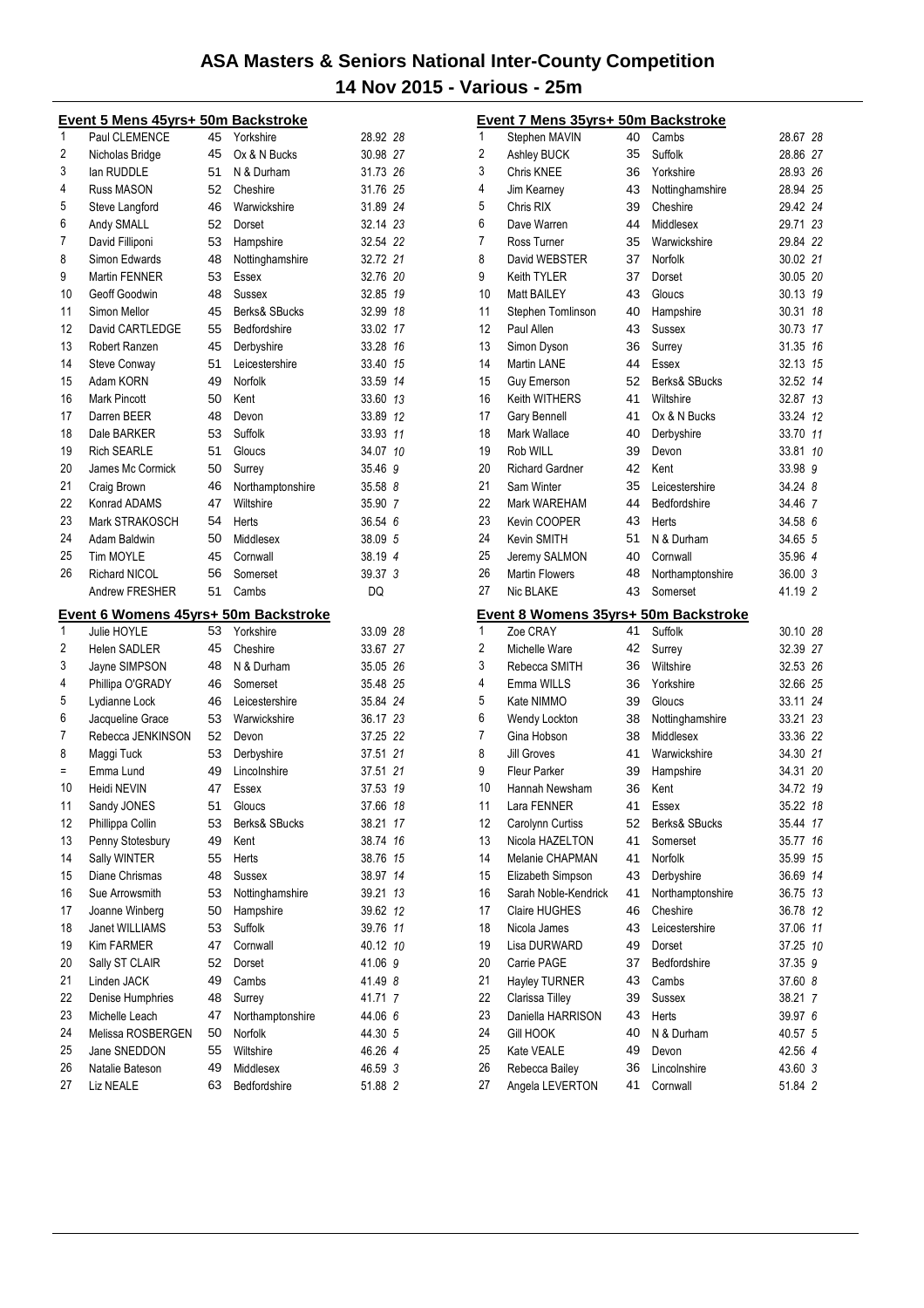|    | <u>Event 9 Mens 25yrs+ 50m Backstroke</u>            |          |                  |          |    |
|----|------------------------------------------------------|----------|------------------|----------|----|
| 1  | Philip PRATT                                         | 34       | Yorkshire        | 27.80 28 |    |
| 2  | Ben Lowndes                                          | 29       | Hampshire        | 27.97 27 |    |
| 3  | Michael Kerslake                                     | 40       | Nottinghamshire  | 29.29 26 |    |
| 4  | James Wardle                                         | 30       | Warwickshire     | 29.33 25 |    |
| 5  | <b>Tom HUGHES</b>                                    | 30       | Devon            | 29.47 24 |    |
| 6  | Dave Holland                                         | 34       | Derbyshire       | 29.65 23 |    |
| 7  | Andrew Hagues                                        | 33       | Ox & N Bucks     | 29.80 22 |    |
| 8  | Wade Rimbach                                         | 31       | Middlesex        | 30.07 21 |    |
| 9  | <b>Tim SHIPTON</b>                                   | 27       | Cambs            | 30.39 20 |    |
| 10 | Aaron Flynn                                          | 25       | Northamptonshire | 30.86 19 |    |
| 11 | Robert SEXTON                                        | 26       | Cheshire         | 30.92 18 |    |
| 12 | Lawrence LOWMAN                                      | 26       | Suffolk          | 30.95 17 |    |
| 13 | Rob LANGHAM                                          | 28       | Wiltshire        | 31.02 16 |    |
| 14 | Jack COLEMAN                                         | 26       | Norfolk          | 31.14 15 |    |
| 15 | <b>Ollie BARNES</b>                                  | 34       | Gloucs           | 31.57 14 |    |
| 16 | Andrew Omand                                         | 30       | Berks& SBucks    | 31.79 13 |    |
| 17 | Jonny Glenny                                         | 25       | Kent             | 32.38 12 |    |
| 18 | Matthew LEWIS                                        | 30       |                  | 32.42 11 |    |
| 19 |                                                      |          | Somerset         | 32.43 10 |    |
| 20 | <b>Jack WILTSHIRE</b>                                | 34       | Dorset           | 32.52 9  |    |
|    | Paul LOVE                                            | 27       | N & Durham       |          |    |
| 21 | Lewis KING                                           | 25       | Bedfordshire     | 32.73 8  |    |
| 22 | James GRIGG                                          | 34       | Essex            | 33.29 7  |    |
| 23 | lan Wells                                            | 26       | Leicestershire   | 33.99 6  |    |
| 24 | Sam Chadwick                                         | 18       | Surrey           | 34.49 5  |    |
| 25 | Wray SHEWELL-COOPER54                                |          | Herts            | 34.51 4  |    |
| 26 | Jamie Millar                                         | 40       | <b>Sussex</b>    | 35.04 3  |    |
| 27 | lan Hansford                                         | 28       | Lincolnshire     | 37.18 2  |    |
| 28 | Andy BATEMAN                                         | 47       | Cornwall         | 47.26 1  |    |
|    |                                                      |          |                  |          |    |
|    |                                                      |          |                  |          |    |
| 1  | Event 10 Womens 25yrs+ 50m Backstroke<br>Katy Sexton | 33       | Hampshire        | 30.27 28 |    |
| 2  | Abbie Brown                                          | 26       | Warwickshire     | 31.58 27 |    |
| 3  |                                                      | 34       | Berks& SBucks    | 31.81 26 |    |
| 4  | Kirsty Johnson                                       |          |                  |          |    |
|    | Emma CHALLIS                                         | 29<br>31 | Devon            | 31.91 25 |    |
| 5  | <b>Becky Milnes</b>                                  |          | Nottinghamshire  | 32.12 24 |    |
| 6  | Hayley DAVIS                                         | 31       | Cambs            | 32.76 23 |    |
| 7  | Lauren Willcox                                       | 29       | Kent             | 32.99 22 |    |
| 8  | Kate NICHOLSON                                       | 33       | N & Durham       | 33.08 21 |    |
| 9  | Rachel WHITWELL                                      | 35       | Yorkshire        | 33.17 20 |    |
| 10 | Hannah Loughlin                                      | 27       | Middlesex        | 33.76 19 |    |
| 11 | Kerrie ALDRIDGE                                      | 32       | Gloucs           | 33.81    | 18 |
| 12 | Claire MASSEY                                        | 31       | Herts            | 34.08    | 17 |
| 13 | Louise Bird                                          | 26       | Surrey           | 34.61    | 16 |
| 14 | Catherine MARKWELL                                   | 34       | Norfolk          | 34.69 15 |    |
| 15 | Sarah HOLDEN                                         | 31       | <b>Suffolk</b>   | 34.89    | 14 |
| 16 | Lydianne Lock                                        | 46       | Leicestershire   | 35.29 13 |    |
| 17 | Tracey SHARLAND                                      | 26       | Wiltshire        | 35.43 12 |    |
| 18 | Rachael POTTER                                       | 34       | Dorset           | 35.68 11 |    |
| 19 | Samantha HAMMOND                                     | 35       | Bedfordshire     | 35.81    | 10 |
| 20 | Sarah Nisbet                                         | 27       | <b>Sussex</b>    | 35.90 9  |    |
| 21 | Sophie CASTLE                                        | 27       | Essex            | 36.00 8  |    |
| 22 | <b>Ruth Amos</b>                                     | 26       | Derbyshire       | 36.10 7  |    |
| 23 | Kat BAKER                                            | 29       | Somerset         | 36.78 6  |    |
| 24 | Sarah Ryder                                          | 27       | Northamptonshire | 37.71 5  |    |
| 25 | Sam CROSBY                                           | 25       | Cornwall         | 38.78 4  |    |
| 26 | Holly GORDON                                         | 31       | Cheshire         | 39.00 3  |    |

|        | Event 11 Mens 18yrs+ 50m Backstroke    |          |                            |                      |    |
|--------|----------------------------------------|----------|----------------------------|----------------------|----|
| 1      | Kalon VEALE                            | 24       | Devon                      | 26.97 28             |    |
| 2      | Alex Thurston                          | 34       | Nottinghamshire            | 27.72 27             |    |
| 3      | Joshua COLEBY                          | 19       | Suffolk                    | 28.06 26             |    |
| 4      | <b>Trevor ELAND</b>                    | 39       | Cheshire                   | 28.32 25             |    |
| 5      | <b>Matthew HANN</b>                    | 21       | Somerset                   | 28.37 24             |    |
| 6      | Zachary MASHFORD                       | 20       | <b>Essex</b>               | 28.38 23             |    |
| 7      | Ollie Goodhew                          | 18       | Sussex                     | 29.02 22             |    |
| 8      | Daniel Cameron                         | 18       | Hampshire                  | 29.04 21             |    |
| 9      | Dalton YALLOP                          | 18       | Norfolk                    | 29.13 20             |    |
| 10     | <b>Brandon NABARRO</b>                 | 18       | Bedfordshire               | 29.22 19             |    |
| 11     | Neal Thomson                           | 24       | Middlesex                  | 29.27 18             |    |
| 12     | Lucas Gregory                          | 18       | Warwickshire               | 29.29 17             |    |
| 13     | <b>Tor Wheeler</b>                     | 19       | Surrey                     | 29.37 16             |    |
| 14     | Kieron GERMAN                          | 23       | Wiltshire                  | 29.57 15             |    |
| 15     | Conor CROZIER                          | 23       | N & Durham                 | 29.64 14             |    |
| 16     | Richard JAGGER                         | 26       | Yorkshire                  | 29.78 13             |    |
| 17     | Josh Harrop                            | 20       | Ox & N Bucks               | 29.90 12             |    |
| 18     | Charlie Madden                         | 18       | Berks& SBucks              | 30.59 11             |    |
| 19     | Tom Meadowcroft                        | 18       | Leicestershire             | 30.60 10             |    |
| 20     | Mark THOMPSON                          | 26       | Cambs                      | 30.67 9              |    |
| 21     | Dan MONK                               | 18       | Dorset                     | 30.85 8              |    |
| 22     | James Harrison                         | 23       | Lincolnshire               | 31.30 7              |    |
| 23     | <b>Isaac Farrow</b>                    | 19       | Northamptonshire           | 31.43 6              |    |
| 24     | Daniel Bassett                         | 19       | Kent                       | 31.63 5              |    |
| 25     | Kieran RAPHY                           | 18       | Herts                      | 31.66 4              |    |
| 26     | Adam NAYLOR                            | 22       | Gloucs                     | 33.94 3              |    |
| 27     | <b>Jack Rhodes</b>                     | 25       | Derbyshire                 | 34.86 2              |    |
|        |                                        |          |                            |                      |    |
| 28     | <b>Tim MOYLE</b>                       | 45       | Cornwall                   | 39.94 1              |    |
|        |                                        |          |                            |                      |    |
| 1      | Event 12 Womens 18yrs+ 50m Backstroke  | 23       | Yorkshire                  |                      |    |
|        | <b>Alice CARY</b>                      | 18       |                            | 31.11 28             |    |
| 2      | Alaina SCIFO<br>Evie Keane             | 21       | Suffolk                    | 31.12 27             |    |
| 3<br>4 |                                        |          | Derbyshire<br>Bedfordshire | 31.86 26             |    |
|        | Lucy GREGORY                           | 21<br>18 | Warwickshire               | 32.23 25             |    |
| 5      | Jessica Sutton                         | 18       | Kent                       | 32.30 24<br>32.36 23 |    |
| 6<br>7 | Annabel Keppel-Palme                   |          | Norfolk                    | 32.37 22             |    |
| 8      | Jessica-jane APPLEGATE19<br>Naomi Shaw | 18       | Sussex                     |                      |    |
| 9      | <b>Charlotte DUFF</b>                  | 19       | N & Durham                 | 32.48 21<br>32.57 20 |    |
| 10     | Katherine Carter                       | 18       |                            | 32.95 19             |    |
| 11     | Hayley DAVIS                           | 31       | Hampshire<br>Cambs         | 33.10 <i>18</i>      |    |
| 12     | <b>Tracey KIDNER</b>                   | 24       | Somerset                   | 33.19                | 17 |
| 13     | Michelle Ware                          | 42       | Surrey                     | 33.23 16             |    |
| 14     | Charlotte GARDO                        | 19       | Wiltshire                  | 33.62 15             |    |
| 15     | Katie MILLS                            | 20       | Dorset                     | 33.63 14             |    |
| 16     | Katie Loker                            | 30       | Nottinghamshire            | 33.65 13             |    |
| 17     | Laura DEARING                          | 26       | Herts                      | 33.71                | 12 |
| 18     | Hannah Brown                           | 18       | Northamptonshire           | 34.05 11             |    |
| 19     | Nia WESTLAKE                           | 22       | Gloucs                     | 34.12 10             |    |
| 20     | Amy Vaal                               | 26       | Berks& SBucks              | 34.34 9              |    |
| 21     | Rachael GORMAN                         | 24       | Cheshire                   | 35.20 8              |    |
| 22     | Cat Demont                             | 24       | Middlesex                  | 35.53 7              |    |
| 23     | Katy MCCREARY                          | 24       | Devon                      | 35.69 6              |    |
| 24     | Rohan MAYNARD                          | 24       | Cornwall                   | 36.17 5              |    |
| 25     | <b>Grace KENNEALLY</b>                 | 18       | Essex                      | 36.28 4              |    |
| 26     | Rebecca Ferguson                       | 21       | Lincolnshire               | 39.38 3              |    |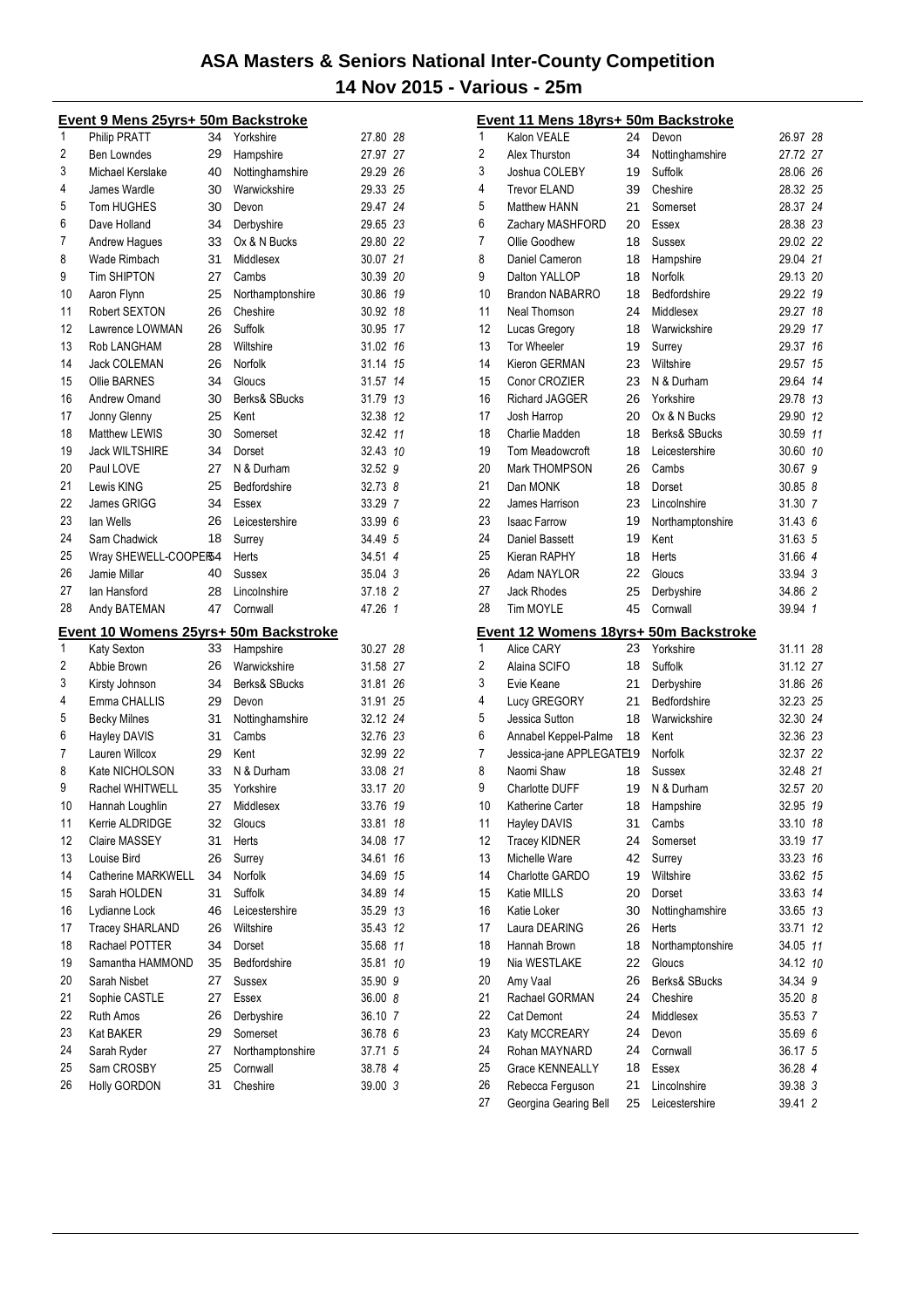|    | Event 13 Mixed 220yrs+ 4x50m Medley Relay  |               |  |
|----|--------------------------------------------|---------------|--|
| 1  | Cheshire                                   | 2:06.37 28    |  |
| 2  | Yorkshire                                  | 2:08.35 27    |  |
| 3  | Gloucs                                     | 2:08.57 26    |  |
| 4  | Warwickshire                               | 2:16.65 25    |  |
| 5  | Berks& SBucks                              | 2:17.50 24    |  |
| 6  | Devon                                      | 2:21.86 23    |  |
| 7  | Sussex                                     | 2:24.14 22    |  |
| 8  | Nottinghamshire                            | 2:24.70 21    |  |
| 9  | Leicestershire                             | 2:25.06 20    |  |
| 10 | Hampshire                                  | 2:25.94 19    |  |
| 11 | Middlesex                                  | 2:26.41 18    |  |
| 12 | Kent                                       | 2:28.37 17    |  |
| 13 | Suffolk                                    | 2:28.72 16    |  |
| 14 | Dorset                                     | 2:31.23 15    |  |
| 15 | Bedfordshire                               | 2:32.20 14    |  |
| 16 | Essex                                      | 2:32.76 13    |  |
| 17 | Wiltshire                                  | 2:32.80 12    |  |
| 18 | Cambs                                      | 2:33.12 11    |  |
| 19 | Derbyshire                                 | 2:35.02 10    |  |
| 20 | Norfolk                                    | 2:35.95 9     |  |
| 21 | Herts                                      | 2:39.75 8     |  |
| 22 | N & Durham                                 | 2:40.76 7     |  |
| 23 | Lincolnshire                               | 2:44.10 6     |  |
| 24 | Cornwall                                   | 2:53.20 5     |  |
| 25 |                                            | 2:54.87 4     |  |
| 26 | Northamptonshire                           | 2:59.33 3     |  |
|    | Surrey<br>Somerset                         | 3:22.83 2     |  |
|    |                                            |               |  |
| 27 |                                            |               |  |
|    | Event 14 Womens 140yrs+ 4x50m Medley Relay |               |  |
| 1  | Yorkshire                                  | 2:09.22 28    |  |
| 2  | Berks& SBucks                              | 2:09.33 27    |  |
| 3  | Warwickshire                               | 2:10.32 26    |  |
| 4  | Cambs                                      | 2:15.50 25    |  |
| 5  | Essex                                      | 2:15.85 24    |  |
| 6  | Gloucs                                     | 2:15.94 23    |  |
| 7  | Norfolk                                    | 2:16.57 22    |  |
| 8  | Hampshire                                  | 2:17.15 21    |  |
| 9  | Devon                                      | 2:18.03 20    |  |
| 10 | Derbyshire                                 | 2:18.31 19    |  |
| 11 | Suffolk                                    | 2:19.40 18    |  |
| 12 | Cheshire                                   | 2:19.48 17    |  |
| 13 | Northamptonshire                           | 2:22.57 16    |  |
| 14 | Bedfordshire                               | 2:23.11 15    |  |
| 15 | Wiltshire                                  | 2:23.18 14    |  |
| 16 | Middlesex                                  | 2:24.70 13    |  |
| 17 | Kent                                       | 2:25.40 12    |  |
| 18 | Nottinghamshire                            | 2:25.42 11    |  |
| 19 | Dorset                                     | 2:25.58 10    |  |
| 20 | Herts                                      | 2:26.77 9     |  |
| 21 | Sussex                                     | $2:29.33$ $8$ |  |
| 22 | Leicestershire                             | 2:30.96 7     |  |
| 23 | N & Durham                                 | 2:36.53 6     |  |
| 24 | Somerset                                   | 2:39.71 5     |  |
| 25 | Surrey                                     | 2:40.55 4     |  |
| 26 | Lincolnshire                               | 2:56.15 3     |  |

| 1<br>Yorkshire<br>1:49.16 28<br>2<br>1:53.59 27<br>Cambs<br>3<br>Middlesex<br>1:53.88 26<br>4<br>Cheshire<br>1:54.19 25<br>5<br>Suffolk<br>1:55.06 24<br>6<br>Warwickshire<br>1:55.27 23<br>7<br>Hampshire<br>1:56.48 22<br>8<br>Gloucs<br>1:57.62 21<br>9<br>1:58.07 20<br>Devon<br>10<br>1:58.63 19<br>Derbyshire<br>11<br>Dorset<br>1:59.16 18<br>12<br>Ox & N Bucks<br>2:01.29 17<br>13<br>Berks& SBucks<br>2:01.57<br>16<br>14<br>Essex<br>2:02.88 15<br>15<br>Norfolk<br>2:05.40 14<br>16<br>Leicestershire<br>2:06.36 13<br>17<br>Kent<br>2:08.10 12<br>18<br>2:08.92 11<br>Herts<br>19<br>2:12.10 10<br>Sussex<br>20<br>N & Durham<br>2:13.86 9<br>21<br>Bedfordshire<br>2:13.93 8<br>22<br>Wiltshire<br>2:17.10 7<br>23<br>2:19.18 6<br>Somerset<br>24<br>2:19.80 5<br>Northamptonshire<br>25<br>2:26.18 4<br>Cornwall<br>26<br>$2:29.22$ 3<br>Surrey<br>Event 16 Womens 72yrs+ 4x50m Medley Relay<br>1<br>Norfolk<br>2:06.72 28<br>2<br>Suffolk<br>2:07.28 27<br>3<br>Warwickshire<br>2:09.19 26<br>4<br>Yorkshire<br>2:09.28 25<br>5<br>Gloucs<br>2:10.88 24<br>6<br>2:12.11 23<br>Derbyshire<br>7<br>Berks& SBucks<br>2:12.25 22<br>8<br>2:12.31 21<br>Nottinghamshire<br>9<br>2:12.56 20<br>Dorset<br>10<br>Middlesex<br>2:13.16 19<br>11<br>N & Durham<br>2:14.59 18<br>12<br>2:15.09 17<br>Wiltshire<br>13<br>2:15.13 16<br>Bedfordshire<br>14<br>2:16.45 15<br>Cambs<br>15<br>Kent<br>2:17.73 14<br>16<br>Leicestershire<br>2:18.29 13<br>17<br>2:18.39 12<br>Devon<br>18<br>2:18.52 11<br>Herts<br>19<br>Sussex<br>2:18.98 10<br>20<br>2:19.25 9<br>Somerset<br>21<br>2:22.44 8<br>Essex<br>22<br>Cheshire<br>2:25.55 7<br>23<br>2:32.78 6<br>Cornwall | Event 15 Mens 140yrs+ 4x50m Medley Relay |  |
|-------------------------------------------------------------------------------------------------------------------------------------------------------------------------------------------------------------------------------------------------------------------------------------------------------------------------------------------------------------------------------------------------------------------------------------------------------------------------------------------------------------------------------------------------------------------------------------------------------------------------------------------------------------------------------------------------------------------------------------------------------------------------------------------------------------------------------------------------------------------------------------------------------------------------------------------------------------------------------------------------------------------------------------------------------------------------------------------------------------------------------------------------------------------------------------------------------------------------------------------------------------------------------------------------------------------------------------------------------------------------------------------------------------------------------------------------------------------------------------------------------------------------------------------------------------------------------------------------------------------------------------------------------------------------|------------------------------------------|--|
|                                                                                                                                                                                                                                                                                                                                                                                                                                                                                                                                                                                                                                                                                                                                                                                                                                                                                                                                                                                                                                                                                                                                                                                                                                                                                                                                                                                                                                                                                                                                                                                                                                                                         |                                          |  |
|                                                                                                                                                                                                                                                                                                                                                                                                                                                                                                                                                                                                                                                                                                                                                                                                                                                                                                                                                                                                                                                                                                                                                                                                                                                                                                                                                                                                                                                                                                                                                                                                                                                                         |                                          |  |
|                                                                                                                                                                                                                                                                                                                                                                                                                                                                                                                                                                                                                                                                                                                                                                                                                                                                                                                                                                                                                                                                                                                                                                                                                                                                                                                                                                                                                                                                                                                                                                                                                                                                         |                                          |  |
|                                                                                                                                                                                                                                                                                                                                                                                                                                                                                                                                                                                                                                                                                                                                                                                                                                                                                                                                                                                                                                                                                                                                                                                                                                                                                                                                                                                                                                                                                                                                                                                                                                                                         |                                          |  |
|                                                                                                                                                                                                                                                                                                                                                                                                                                                                                                                                                                                                                                                                                                                                                                                                                                                                                                                                                                                                                                                                                                                                                                                                                                                                                                                                                                                                                                                                                                                                                                                                                                                                         |                                          |  |
|                                                                                                                                                                                                                                                                                                                                                                                                                                                                                                                                                                                                                                                                                                                                                                                                                                                                                                                                                                                                                                                                                                                                                                                                                                                                                                                                                                                                                                                                                                                                                                                                                                                                         |                                          |  |
|                                                                                                                                                                                                                                                                                                                                                                                                                                                                                                                                                                                                                                                                                                                                                                                                                                                                                                                                                                                                                                                                                                                                                                                                                                                                                                                                                                                                                                                                                                                                                                                                                                                                         |                                          |  |
|                                                                                                                                                                                                                                                                                                                                                                                                                                                                                                                                                                                                                                                                                                                                                                                                                                                                                                                                                                                                                                                                                                                                                                                                                                                                                                                                                                                                                                                                                                                                                                                                                                                                         |                                          |  |
|                                                                                                                                                                                                                                                                                                                                                                                                                                                                                                                                                                                                                                                                                                                                                                                                                                                                                                                                                                                                                                                                                                                                                                                                                                                                                                                                                                                                                                                                                                                                                                                                                                                                         |                                          |  |
|                                                                                                                                                                                                                                                                                                                                                                                                                                                                                                                                                                                                                                                                                                                                                                                                                                                                                                                                                                                                                                                                                                                                                                                                                                                                                                                                                                                                                                                                                                                                                                                                                                                                         |                                          |  |
|                                                                                                                                                                                                                                                                                                                                                                                                                                                                                                                                                                                                                                                                                                                                                                                                                                                                                                                                                                                                                                                                                                                                                                                                                                                                                                                                                                                                                                                                                                                                                                                                                                                                         |                                          |  |
|                                                                                                                                                                                                                                                                                                                                                                                                                                                                                                                                                                                                                                                                                                                                                                                                                                                                                                                                                                                                                                                                                                                                                                                                                                                                                                                                                                                                                                                                                                                                                                                                                                                                         |                                          |  |
|                                                                                                                                                                                                                                                                                                                                                                                                                                                                                                                                                                                                                                                                                                                                                                                                                                                                                                                                                                                                                                                                                                                                                                                                                                                                                                                                                                                                                                                                                                                                                                                                                                                                         |                                          |  |
|                                                                                                                                                                                                                                                                                                                                                                                                                                                                                                                                                                                                                                                                                                                                                                                                                                                                                                                                                                                                                                                                                                                                                                                                                                                                                                                                                                                                                                                                                                                                                                                                                                                                         |                                          |  |
|                                                                                                                                                                                                                                                                                                                                                                                                                                                                                                                                                                                                                                                                                                                                                                                                                                                                                                                                                                                                                                                                                                                                                                                                                                                                                                                                                                                                                                                                                                                                                                                                                                                                         |                                          |  |
|                                                                                                                                                                                                                                                                                                                                                                                                                                                                                                                                                                                                                                                                                                                                                                                                                                                                                                                                                                                                                                                                                                                                                                                                                                                                                                                                                                                                                                                                                                                                                                                                                                                                         |                                          |  |
|                                                                                                                                                                                                                                                                                                                                                                                                                                                                                                                                                                                                                                                                                                                                                                                                                                                                                                                                                                                                                                                                                                                                                                                                                                                                                                                                                                                                                                                                                                                                                                                                                                                                         |                                          |  |
|                                                                                                                                                                                                                                                                                                                                                                                                                                                                                                                                                                                                                                                                                                                                                                                                                                                                                                                                                                                                                                                                                                                                                                                                                                                                                                                                                                                                                                                                                                                                                                                                                                                                         |                                          |  |
|                                                                                                                                                                                                                                                                                                                                                                                                                                                                                                                                                                                                                                                                                                                                                                                                                                                                                                                                                                                                                                                                                                                                                                                                                                                                                                                                                                                                                                                                                                                                                                                                                                                                         |                                          |  |
|                                                                                                                                                                                                                                                                                                                                                                                                                                                                                                                                                                                                                                                                                                                                                                                                                                                                                                                                                                                                                                                                                                                                                                                                                                                                                                                                                                                                                                                                                                                                                                                                                                                                         |                                          |  |
|                                                                                                                                                                                                                                                                                                                                                                                                                                                                                                                                                                                                                                                                                                                                                                                                                                                                                                                                                                                                                                                                                                                                                                                                                                                                                                                                                                                                                                                                                                                                                                                                                                                                         |                                          |  |
|                                                                                                                                                                                                                                                                                                                                                                                                                                                                                                                                                                                                                                                                                                                                                                                                                                                                                                                                                                                                                                                                                                                                                                                                                                                                                                                                                                                                                                                                                                                                                                                                                                                                         |                                          |  |
|                                                                                                                                                                                                                                                                                                                                                                                                                                                                                                                                                                                                                                                                                                                                                                                                                                                                                                                                                                                                                                                                                                                                                                                                                                                                                                                                                                                                                                                                                                                                                                                                                                                                         |                                          |  |
|                                                                                                                                                                                                                                                                                                                                                                                                                                                                                                                                                                                                                                                                                                                                                                                                                                                                                                                                                                                                                                                                                                                                                                                                                                                                                                                                                                                                                                                                                                                                                                                                                                                                         |                                          |  |
|                                                                                                                                                                                                                                                                                                                                                                                                                                                                                                                                                                                                                                                                                                                                                                                                                                                                                                                                                                                                                                                                                                                                                                                                                                                                                                                                                                                                                                                                                                                                                                                                                                                                         |                                          |  |
|                                                                                                                                                                                                                                                                                                                                                                                                                                                                                                                                                                                                                                                                                                                                                                                                                                                                                                                                                                                                                                                                                                                                                                                                                                                                                                                                                                                                                                                                                                                                                                                                                                                                         |                                          |  |
|                                                                                                                                                                                                                                                                                                                                                                                                                                                                                                                                                                                                                                                                                                                                                                                                                                                                                                                                                                                                                                                                                                                                                                                                                                                                                                                                                                                                                                                                                                                                                                                                                                                                         |                                          |  |
|                                                                                                                                                                                                                                                                                                                                                                                                                                                                                                                                                                                                                                                                                                                                                                                                                                                                                                                                                                                                                                                                                                                                                                                                                                                                                                                                                                                                                                                                                                                                                                                                                                                                         |                                          |  |
|                                                                                                                                                                                                                                                                                                                                                                                                                                                                                                                                                                                                                                                                                                                                                                                                                                                                                                                                                                                                                                                                                                                                                                                                                                                                                                                                                                                                                                                                                                                                                                                                                                                                         |                                          |  |
|                                                                                                                                                                                                                                                                                                                                                                                                                                                                                                                                                                                                                                                                                                                                                                                                                                                                                                                                                                                                                                                                                                                                                                                                                                                                                                                                                                                                                                                                                                                                                                                                                                                                         |                                          |  |
|                                                                                                                                                                                                                                                                                                                                                                                                                                                                                                                                                                                                                                                                                                                                                                                                                                                                                                                                                                                                                                                                                                                                                                                                                                                                                                                                                                                                                                                                                                                                                                                                                                                                         |                                          |  |
|                                                                                                                                                                                                                                                                                                                                                                                                                                                                                                                                                                                                                                                                                                                                                                                                                                                                                                                                                                                                                                                                                                                                                                                                                                                                                                                                                                                                                                                                                                                                                                                                                                                                         |                                          |  |
|                                                                                                                                                                                                                                                                                                                                                                                                                                                                                                                                                                                                                                                                                                                                                                                                                                                                                                                                                                                                                                                                                                                                                                                                                                                                                                                                                                                                                                                                                                                                                                                                                                                                         |                                          |  |
|                                                                                                                                                                                                                                                                                                                                                                                                                                                                                                                                                                                                                                                                                                                                                                                                                                                                                                                                                                                                                                                                                                                                                                                                                                                                                                                                                                                                                                                                                                                                                                                                                                                                         |                                          |  |
|                                                                                                                                                                                                                                                                                                                                                                                                                                                                                                                                                                                                                                                                                                                                                                                                                                                                                                                                                                                                                                                                                                                                                                                                                                                                                                                                                                                                                                                                                                                                                                                                                                                                         |                                          |  |
|                                                                                                                                                                                                                                                                                                                                                                                                                                                                                                                                                                                                                                                                                                                                                                                                                                                                                                                                                                                                                                                                                                                                                                                                                                                                                                                                                                                                                                                                                                                                                                                                                                                                         |                                          |  |
|                                                                                                                                                                                                                                                                                                                                                                                                                                                                                                                                                                                                                                                                                                                                                                                                                                                                                                                                                                                                                                                                                                                                                                                                                                                                                                                                                                                                                                                                                                                                                                                                                                                                         |                                          |  |
|                                                                                                                                                                                                                                                                                                                                                                                                                                                                                                                                                                                                                                                                                                                                                                                                                                                                                                                                                                                                                                                                                                                                                                                                                                                                                                                                                                                                                                                                                                                                                                                                                                                                         |                                          |  |
|                                                                                                                                                                                                                                                                                                                                                                                                                                                                                                                                                                                                                                                                                                                                                                                                                                                                                                                                                                                                                                                                                                                                                                                                                                                                                                                                                                                                                                                                                                                                                                                                                                                                         |                                          |  |
|                                                                                                                                                                                                                                                                                                                                                                                                                                                                                                                                                                                                                                                                                                                                                                                                                                                                                                                                                                                                                                                                                                                                                                                                                                                                                                                                                                                                                                                                                                                                                                                                                                                                         |                                          |  |
|                                                                                                                                                                                                                                                                                                                                                                                                                                                                                                                                                                                                                                                                                                                                                                                                                                                                                                                                                                                                                                                                                                                                                                                                                                                                                                                                                                                                                                                                                                                                                                                                                                                                         |                                          |  |
|                                                                                                                                                                                                                                                                                                                                                                                                                                                                                                                                                                                                                                                                                                                                                                                                                                                                                                                                                                                                                                                                                                                                                                                                                                                                                                                                                                                                                                                                                                                                                                                                                                                                         |                                          |  |
|                                                                                                                                                                                                                                                                                                                                                                                                                                                                                                                                                                                                                                                                                                                                                                                                                                                                                                                                                                                                                                                                                                                                                                                                                                                                                                                                                                                                                                                                                                                                                                                                                                                                         |                                          |  |
|                                                                                                                                                                                                                                                                                                                                                                                                                                                                                                                                                                                                                                                                                                                                                                                                                                                                                                                                                                                                                                                                                                                                                                                                                                                                                                                                                                                                                                                                                                                                                                                                                                                                         |                                          |  |
|                                                                                                                                                                                                                                                                                                                                                                                                                                                                                                                                                                                                                                                                                                                                                                                                                                                                                                                                                                                                                                                                                                                                                                                                                                                                                                                                                                                                                                                                                                                                                                                                                                                                         |                                          |  |
|                                                                                                                                                                                                                                                                                                                                                                                                                                                                                                                                                                                                                                                                                                                                                                                                                                                                                                                                                                                                                                                                                                                                                                                                                                                                                                                                                                                                                                                                                                                                                                                                                                                                         |                                          |  |
|                                                                                                                                                                                                                                                                                                                                                                                                                                                                                                                                                                                                                                                                                                                                                                                                                                                                                                                                                                                                                                                                                                                                                                                                                                                                                                                                                                                                                                                                                                                                                                                                                                                                         |                                          |  |
|                                                                                                                                                                                                                                                                                                                                                                                                                                                                                                                                                                                                                                                                                                                                                                                                                                                                                                                                                                                                                                                                                                                                                                                                                                                                                                                                                                                                                                                                                                                                                                                                                                                                         |                                          |  |
|                                                                                                                                                                                                                                                                                                                                                                                                                                                                                                                                                                                                                                                                                                                                                                                                                                                                                                                                                                                                                                                                                                                                                                                                                                                                                                                                                                                                                                                                                                                                                                                                                                                                         |                                          |  |
|                                                                                                                                                                                                                                                                                                                                                                                                                                                                                                                                                                                                                                                                                                                                                                                                                                                                                                                                                                                                                                                                                                                                                                                                                                                                                                                                                                                                                                                                                                                                                                                                                                                                         |                                          |  |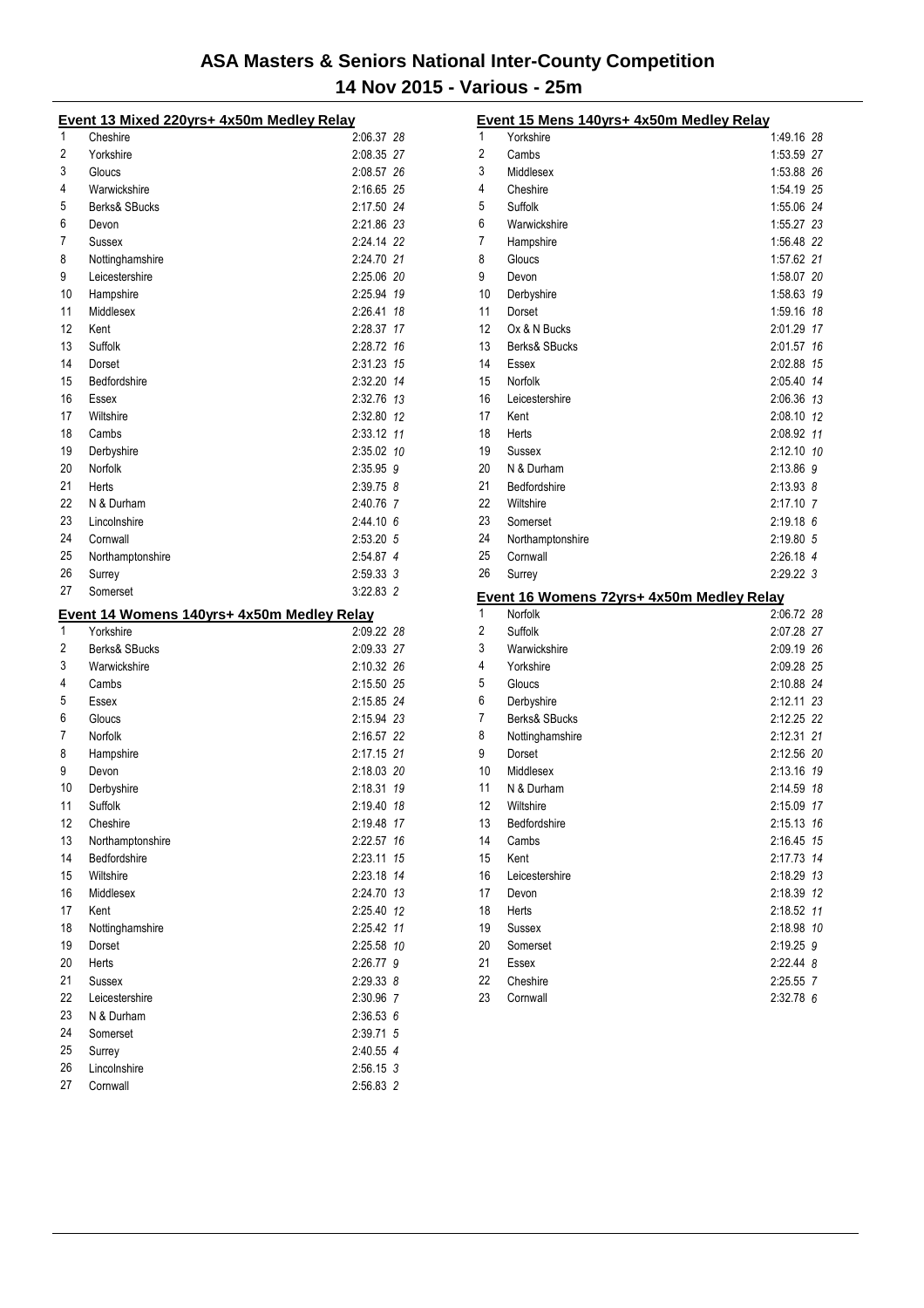|    | Event 17 Mens 72yrs+ 4x50m Medley Relay |    |                  |            |    |
|----|-----------------------------------------|----|------------------|------------|----|
| 1  | Warwickshire                            |    |                  | 1:49.37 28 |    |
| 2  | Suffolk                                 |    |                  | 1:49.43 27 |    |
| 3  | Bedfordshire                            |    |                  | 1:49.48 26 |    |
| 4  | Hampshire                               |    |                  | 1:49.53 25 |    |
| 5  | Middlesex                               |    |                  | 1:50.66 24 |    |
| 6  | Devon                                   |    |                  | 1:50.78 23 |    |
| 7  | Yorkshire                               |    |                  | 1:52.60 22 |    |
| 8  | Cambs                                   |    |                  | 1:53.48 21 |    |
| 9  | Nottinghamshire                         |    |                  | 1:53.91 20 |    |
| 10 | N & Durham                              |    |                  | 1:54.99 19 |    |
| 11 | Sussex                                  |    |                  | 1:55.14 18 |    |
| 12 | Norfolk                                 |    |                  | 1:55.52 17 |    |
| 13 | Ox & N Bucks                            |    |                  | 1:55.77 16 |    |
| 14 | Berks& SBucks                           |    |                  | 1:57.43 15 |    |
| 15 | Cheshire                                |    |                  | 1:57.47 14 |    |
| 16 | Derbyshire                              |    |                  | 1:58.18 13 |    |
| 17 | Northamptonshire                        |    |                  | 1:58.24 12 |    |
| 18 | Dorset                                  |    |                  | 1:58.45 11 |    |
| 19 | Leicestershire                          |    |                  | 1:58.90 10 |    |
| 20 | Surrey                                  |    |                  | 1:59.00 9  |    |
| 21 | Kent                                    |    |                  | 2:02.60 8  |    |
| 22 | Gloucs                                  |    |                  | 2:02.91 7  |    |
| 23 | Essex                                   |    |                  | 2:03.34 6  |    |
| 24 | Somerset                                |    |                  | 2:03.43 5  |    |
| 25 | Wiltshire                               |    |                  | 2:05.90 4  |    |
| 26 | Herts                                   |    |                  | 2:06.05 3  |    |
| 27 | Lincolnshire                            |    |                  | 2:08.26 2  |    |
|    | Event 18 Womens 65yrs+ 50m Breaststroke |    |                  |            |    |
| 1  | Diane Ford                              | 72 | Hampshire        | 47.41 28   |    |
| 2  | <b>Hilary CRICK</b>                     | 66 | Yorkshire        | 48.79 27   |    |
| 3  | Linda ASHMORE                           | 69 | Dorset           | 49.13 26   |    |
| 4  | Judy Alden                              | 69 | Middlesex        | 50.12 25   |    |
| 5  | Liz REID                                | 65 | Cambs            | 50.55 24   |    |
| 6  | Elaine Bromwich                         | 73 | Warwickshire     | 50.88 23   |    |
| 7  | Pat JACKSON                             | 68 | <b>Norfolk</b>   | 51.10 22   |    |
| 8  | Sandra Vincent                          | 65 | Kent             | 51.12 21   |    |
| 9  | Pat Reynolds                            | 65 | Northamptonshire | 51.86 20   |    |
| 10 | Linda CHANDLER                          | 65 | Essex            | 51.89 19   |    |
| Ξ  | Rose Dudeney                            | 68 | <b>Sussex</b>    | 51.89 19   |    |
| 12 | Susan WALKER                            | 68 | Devon            | 52.64 17   |    |
| 13 | Andrea MINOR                            | 67 | Bedfordshire     | 54.02 16   |    |
| 14 | Sally HOUGH                             | 66 | Cornwall         | 55.36      | 15 |
| 15 | Sue HOLDICH                             | 72 | Suffolk          | 55.37 14   |    |
| 16 | <b>Esther MURRAY</b>                    | 68 | Gloucs           | 1:01.02 13 |    |
| 17 | Jane Asher                              | 84 | Surrey           | 1:01.43 12 |    |
| 18 | Lesley Cliff                            | 67 | Nottinghamshire  | 1:02.52 11 |    |
| 19 | Janet GARDINER                          | 66 | Herts            | 1:04.76 10 |    |
| 20 | Maureen Tomlinson                       | 71 | Berks& SBucks    | 1:18.43 9  |    |

|          | Event 19 Mens 65yrs+ 50m Breaststroke   |          |                    |                    |    |
|----------|-----------------------------------------|----------|--------------------|--------------------|----|
| 1        | <b>Brian TAYLOR</b>                     | 65       | Yorkshire          | 37.16 28           |    |
| 2        | Chris Thorp                             | 65       | Derbyshire         | 40.74 27           |    |
| 3        | Robert Apel                             | 71       | Northamptonshire   | 41.06 26           |    |
| 4        | <b>Terry THORNE</b>                     | 65       | Norfolk            | 41.19 25           |    |
| 5        | John SAWYERS                            | 72       | N & Durham         | 41.44 24           |    |
| 6        | <b>Frank Stoney</b>                     | 65       | Warwickshire       | 41.56 23           |    |
| 7        | Chris DUNN                              | 69       | Herts              | 42.16 22           |    |
| 8        | Terry WINDEATT                          | 67       | Devon              | 42.31 21           |    |
| 9        | Neil MACKINNON                          | 74       | Cheshire           | 42.47 20           |    |
| 10       | <b>Bob Blane</b>                        | 70       | Nottinghamshire    | 42.99 19           |    |
| 11       | Malcolm Munro                           | 68       | Middlesex          | 43.82 18           |    |
| 12       | Rodney Marks                            | 65       | Lincolnshire       | 44.27 17           |    |
| 13       | Roger GUTTRIDGE                         | 65       | Dorset             | 44.68 16           |    |
| 14       | <b>Bill Rhodes</b>                      | 68       | <b>Sussex</b>      | 45.25 15           |    |
| 15       | Mike Wake                               | 74       | Kent               | 45.39 14           |    |
| 16       | Don LEATHERBARROW 77                    |          | Gloucs             | 45.48 13           |    |
| 17       | <b>Stuart MCLELLAN</b>                  | 66       | Suffolk            | 45.53 12           |    |
| 18       | Peter STEPHENS                          | 68       | Cornwall           | 49.09 11           |    |
| 19       | Raymond Knight                          | 65       | Hampshire          | 49.28 10           |    |
| 20       | Roger Billing                           | 72       | Surrey             | 49.97 9            |    |
| 21       | Paul CLARKE                             | 73       | Bedfordshire       | 50.02 8            |    |
| 22       | Robin Oldfield                          | 68       | Leicestershire     | 50.86 7            |    |
| 23       | David Hall                              | 73       | Ox & N Bucks       | 51.43 6            |    |
| 24       | John SNEESBY                            | 66       | Wiltshire          | 55.24 5            |    |
|          |                                         |          |                    |                    |    |
| 25       | Grenville COLE                          | 84       | Somerset           | 57.93 4            |    |
|          |                                         |          |                    |                    |    |
|          | Event 20 Womens 55yrs+ 50m Breaststroke |          |                    |                    |    |
| 1        | Verity DOBBIE                           | 56       | N & Durham         | 40.80 28           |    |
| 2        | Sally SHIELDS                           | 61       | Yorkshire          | 40.96 27           |    |
| 3        | Amanda Heath                            | 58       | Berks& SBucks      | 41.89 26           |    |
| 4        | Linda Hooker                            | 55       | Sussex             | 42.28 25           |    |
| 5        | Eileen LUTHER                           | 57       | Essex              | 42.81 24           |    |
| 6        | Jenny Meritt                            | 64       | Derbyshire         | 43.74 23           |    |
| 7        | Frances Penwarden                       | 61       | Surrey             | 43.98 22           |    |
| 8        | Jean APPLEBY                            | 59       | Suffolk            | 44.48 21           |    |
| 9        | <b>Helen DICKENS</b>                    | 57       | Dorset             | 44.99 20           |    |
| 10       | Kate Chase                              | 58       | Warwickshire       | 45.12 19           |    |
| 11       | <b>Chris Barnett</b>                    | 55       | Leicestershire     | 45.28 18           |    |
| 12       | Denise BAKER                            | 55       | Herts              | 45.33 17           |    |
| 13       | Jayne BALL                              | 61       | Gloucs             | 46.02 16           |    |
| 14       | <b>Christine AYERS</b>                  | 62       | Bedfordshire       | 46.29 15           |    |
| 15       | Lucy Dickson                            | 55       | Kent               | 47.09              | 14 |
| 16       | Susan HAIGH                             | 63       | Devon              | 47.22              | 13 |
| 17       | Fran BAKER                              | 55       | Cornwall           | 47.81              | 12 |
| 18       | <b>Bernice Battams</b>                  | 58       | Northamptonshire   | 48.06              | 11 |
| 19       | Diane Ford                              | 72       | Hampshire          | 49.12 10           |    |
| 20       | Sue THORNETT                            | 60       | Norfolk            | 49.55 9            |    |
| $=$      | Kiyoko Naish                            | 56       | Nottinghamshire    | 49.55 9            |    |
| 22       | Sue Procter                             | 59       | Middlesex          | 49.59 7            |    |
| 23<br>24 | Jane SNEDDON<br>Liz REID                | 55<br>65 | Wiltshire<br>Cambs | 50.59 6<br>54.04 5 |    |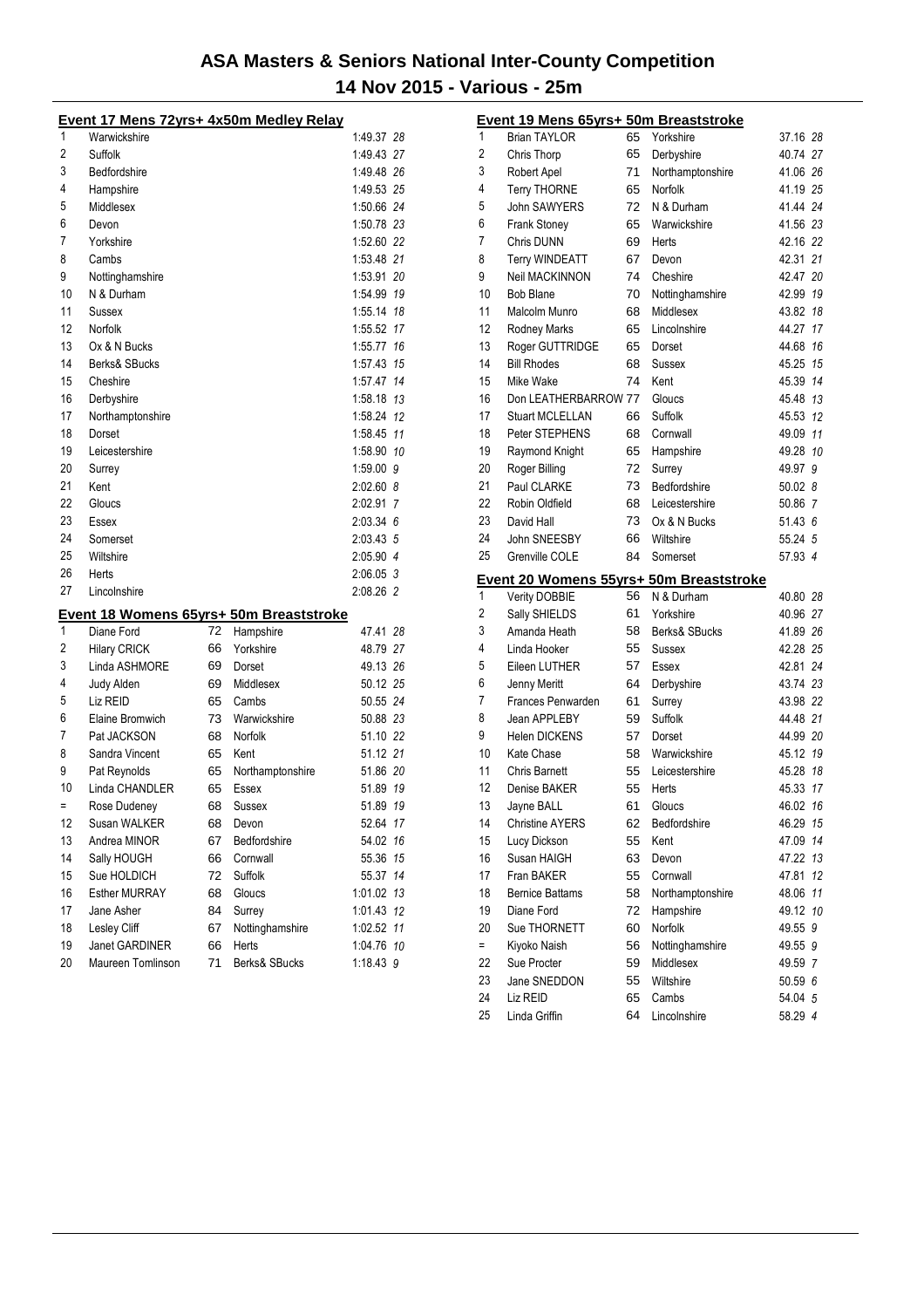|     | Event 21 Mens 55yrs+ 50m Breaststroke          |          |                                |               |
|-----|------------------------------------------------|----------|--------------------------------|---------------|
| 1   | <b>Neville BARTON</b>                          | 61       | Cheshire                       | 34.88 28      |
| 2   | Jim Hobsley                                    | 55       | Middlesex                      | 35.55 27      |
| 3   | Kevan BROWN                                    | 55       | Yorkshire                      | 35.67 26      |
| 4   | <b>Tim Wilkes</b>                              | 55       | Kent                           | 36.52 25      |
| 5   | <b>Trevor Clark</b>                            | 61       | Warwickshire                   | 37.50 24      |
| 6   | Dave Bradford                                  | 57       | Derbyshire                     | 38.26 23      |
| 7   | <b>Robert Steel</b>                            | 58       | Nottinghamshire                | 38.45 22      |
| 8   | Jim Boucher                                    | 55       | Surrey                         | 39.58 21      |
| 9   | <b>Colin MAYES</b>                             | 60       | Bedfordshire                   | 39.76 20      |
| 10  | John ANDERSON                                  | 62       | Somerset                       | 39.84 19      |
| 11  | David HAMMOND                                  | 55       | Cambs                          | 40.16 18      |
| 12  | John ANDERSON                                  | 56       | Gloucs                         | 40.43 17      |
| 13  | John LEWIS                                     | 61       | Wiltshire                      | 40.48 16      |
| $=$ | Philip COTTON                                  | 59       | Norfolk                        | 40.48 16      |
| 15  | lan COSTELLO                                   | 55       | Herts                          | 40.50 14      |
| 16  | David MANNING                                  | 62       | Devon                          | 40.69 13      |
| 17  | Mick SWIFT                                     | 61       | Cornwall                       | 41.18 12      |
| 18  | lan Goodall                                    | 58       | Northamptonshire               | 41.28 11      |
| 19  | Andrew WRIGHT                                  | 58       | Suffolk                        | 42.09 10      |
| 20  | Neil Deighton                                  | 56       | Hampshire                      | 42.11 9       |
| 21  | Colin CORBY                                    | 56       | Essex                          | 42.86 8       |
| 22  | <b>Andrew Burgess</b>                          | 59       | <b>Sussex</b>                  | 42.99 7       |
| 23  | lain Gerrard                                   | 58       | Berks& SBucks                  | 43.90 6       |
| 24  | <b>Tim Ashley Sparks</b>                       | 59       | Ox & N Bucks                   | 44.17 5       |
| 25  | Norman STEPHENSON                              | 71       | N & Durham                     | 44.99 4       |
| 26  | Martin Sutherland                              | 55       | Leicestershire                 | 45.35 3       |
| 27  | <b>Tony Baskeyfield</b>                        | 59       | Lincolnshire                   | 46.20 2       |
|     | lan GORDON                                     | 62       | Dorset                         | DQ ST         |
|     |                                                |          |                                |               |
|     | <b>Event 22 Womens 45yrs+ 50m Breaststroke</b> |          |                                |               |
| 1   | <b>Helen DAVIS</b>                             | 45       | Cambs                          | 37.25 28      |
| 2   | Lisa DOBSON                                    | 45       | Yorkshire                      | 37.26 27      |
| 3   | Lindsay TURNBULL                               | 45       | N & Durham                     | 38.59 26      |
| 4   | Karen Leftley                                  | 45       | Berks& SBucks                  | 39.05 25      |
| 5   | Fiona MULLEN                                   | 48       | Devon                          | 39.39 24      |
| 6   | Heidi NEVIN                                    | 47       | Essex                          | 39.95 23      |
| 7   | Karen Stacey                                   | 54       | Warwickshire                   | 40.07 22      |
| 8   | Lisa DURWARD                                   | 49       | Dorset                         | 40.49 21      |
| 9   | Luciana Wilkes                                 | 49       | Kent                           | 40.51 20      |
| 10  | Jo BOLTON                                      | 49       | Cheshire                       | 40.75<br>19   |
| 11  | Joanne Winberg                                 | 50       | Hampshire                      | 41.90 18      |
| 12  | <b>Bryony Wilkes</b>                           | 45       | Leicestershire                 | 42.98 17      |
| 13  | Sian MACDONALD                                 | 53       | Herts                          | 43.01 16      |
| 14  | Carolyn BISSET                                 | 45       | Gloucs                         | 43.09 15      |
| 15  | Sharon ALLEN                                   | 54       | Wiltshire                      | 43.29 14      |
| 16  | Karen Blakemore                                | 52       | Nottinghamshire                | 43.78 13      |
| 17  | Zoe KING                                       | 48       | Somerset                       | 43.83 12      |
| 18  | Lisa WITHERS                                   | 49       | Suffolk                        | 44.18 11      |
| 19  | Melissa Wright                                 | 45       | Sussex                         | 44.28 10      |
| 20  | Rachel Joyce                                   | 47       | Derbyshire                     | 45.59 9       |
| 21  | <b>Jill RUDGE</b>                              | 46       | Cornwall                       | 47.71 8       |
| 22  | Helen Linden                                   | 47       | Northamptonshire               | 50.14 7       |
| 23  | Sue Procter                                    | 59       | Middlesex                      | 50.30 6       |
| 24  | Jayne Spencer                                  | 52       | Surrey                         | 50.31 5       |
| 25  | Jackii Crockett                                | 54       | Lincolnshire                   | 51.80 4       |
| 26  | Liz NEALE<br>Melissa ROSBERGEN                 | 63<br>50 | Bedfordshire<br><b>Norfolk</b> | 55.64 3<br>DQ |

|          | <u>Event 23 Mens 45yrs+ 50m Breaststroke</u> |          |                           |                      |    |
|----------|----------------------------------------------|----------|---------------------------|----------------------|----|
| 1        | Mike Hodgson                                 | 48       | Surrey                    | 31.30 28             |    |
| 2        | Macel SCHOLTEN                               | 49       | Bedfordshire              | 33.25 27             |    |
| 3        | Dave Milburn                                 | 53       | Berks& SBucks             | 33.28 26             |    |
| 4        | <b>Philip Bradley</b>                        | 47       | Kent                      | 33.79 25             |    |
| 5        | Peter JACKSON                                | 49       | Yorkshire                 | 34.22 24             |    |
| 6        | <b>Steve METCALFE</b>                        | 48       | Cheshire                  | 34.35 23             |    |
| Ξ        | Mark PARTRIDGE                               | 52       | Gloucs                    | 34.35 23             |    |
| 8        | Martyn FRESHER                               | 53       | Cambs                     | 34.42 21             |    |
| 9        | Simon Rigg                                   | 48       | Warwickshire              | 34.62 20             |    |
| 10       | <b>Matthew Gomez</b>                         | 49       | Ox & N Bucks              | 34.96 19             |    |
| 11       | Kevin SMITH                                  | 51       | N & Durham                | 35.08 18             |    |
| 12       | <b>Garry Vickers</b>                         | 47       | Derbyshire                | 35.11                | 17 |
| 13       | Mark Patterson                               | 51       | Nottinghamshire           | 35.40 16             |    |
| 14       | Darren BEER                                  | 48       | Devon                     | 35.54 15             |    |
| 15       | Adam Perrott                                 | 48       | Hampshire                 | 35.79 14             |    |
| 16       | Adam KORN                                    | 49       | Norfolk                   | 35.85 13             |    |
| 17       | <b>Steve Crane</b>                           | 50       | Leicestershire            | 36.59 12             |    |
| 18       | lan Woodward                                 | 45       | Sussex                    | 36.79 11             |    |
| 19       | Graham KING                                  | 52       | Suffolk                   | 37.03 10             |    |
| 20       | Philip Holme                                 | 56       | Middlesex                 | 37.32 9              |    |
| 21       | Paul METSON                                  | 51       | Essex                     | 37.93 8              |    |
| 22       | Wray SHEWELL-COOPER54                        |          | Herts                     | 38.29 7              |    |
| 23       | Andy SMALL                                   | 52       | Dorset                    | 38.57 6              |    |
| 24       | Adrian Homer                                 | 45       | Northamptonshire          | 38.93 5              |    |
| 25       | John ANDERSON                                | 62       | Somerset                  | 41.54 4              |    |
| 26       | Mark ROBERTSON                               | 46       | Wiltshire                 | 44.49 3              |    |
|          |                                              |          |                           |                      |    |
| 27       | Andy BATEMAN                                 | 47       | Cornwall                  | 44.65 2              |    |
|          |                                              |          |                           |                      |    |
| 1        | Event 24 Womens 35yrs+ 50m Breaststroke      |          |                           |                      |    |
| 2        | Kate WARWICK<br>Miriam OWENS                 | 37<br>35 | Norfolk<br>Bedfordshire   | 35.96 28             |    |
|          |                                              | 41       |                           | 36.19 27             |    |
| 3<br>4   | Karen Key                                    | 38       | Northamptonshire          | 36.64 26             |    |
|          | Wendy Lockton                                |          | Nottinghamshire           | 37.10 25             |    |
| 5<br>6   | Clare Wilkinson                              | 39<br>39 | Warwickshire<br>Wiltshire | 37.15 24             |    |
| 7        | Katie HISLOP                                 | 42       | Cambs                     | 37.57 23             |    |
| 8        | Lucy RYAN                                    | 46       |                           | 37.58 22             |    |
| 9        | Sharon Lock<br>Hannah Newsham                |          | Leicestershire            | 37.87 21             |    |
| 10       | Lara FENNER                                  | 36<br>41 | Kent                      | 38.00 20<br>38.07 19 |    |
| 11       |                                              | 39       | Essex                     |                      | 18 |
| 12       | Kate NIMMO<br><b>Sharon PERRY</b>            |          | Gloucs                    | 38.48                |    |
| 13       |                                              | 43       | Suffolk                   | 38.64 17             |    |
| 14       | Karen YENDOLE                                | 35<br>40 | Dorset                    | 38.87                | 16 |
|          | Sally EVERS                                  |          | Yorkshire                 | 39.44                | 15 |
| 15       | Sarah Adams                                  | 42       | Hampshire                 | 40.04                | 14 |
| 16       | Emma WATSON                                  | 39       | N & Durham                | 40.70 13             |    |
| 17       | Gina Hobson                                  | 38       | Middlesex                 | 40.90 12             |    |
| 18       | Jeanne Petit                                 | 45       | Berks& SBucks             | 41.12 11             |    |
| 19       | Christa PAGE                                 | 40       | Devon                     | 41.45 10             |    |
| 20       | Clarissa Tilley<br>Suzanne SAVAGE            | 39<br>42 | Sussex<br>Herts           | 41.93 9              |    |
| 21       | Emma BISSET                                  | 44       | Cheshire                  | 42.45 8              |    |
| 22       |                                              |          | Lincolnshire              | 42.95 7              |    |
| 23<br>24 | Rebecca Bailey<br><b>Tiff WARREN</b>         | 36<br>45 | Somerset                  | 44.75 6              |    |
| 25       | Carolyn Dyall                                | 38       | Derbyshire                | 46.90 5<br>47.94 4   |    |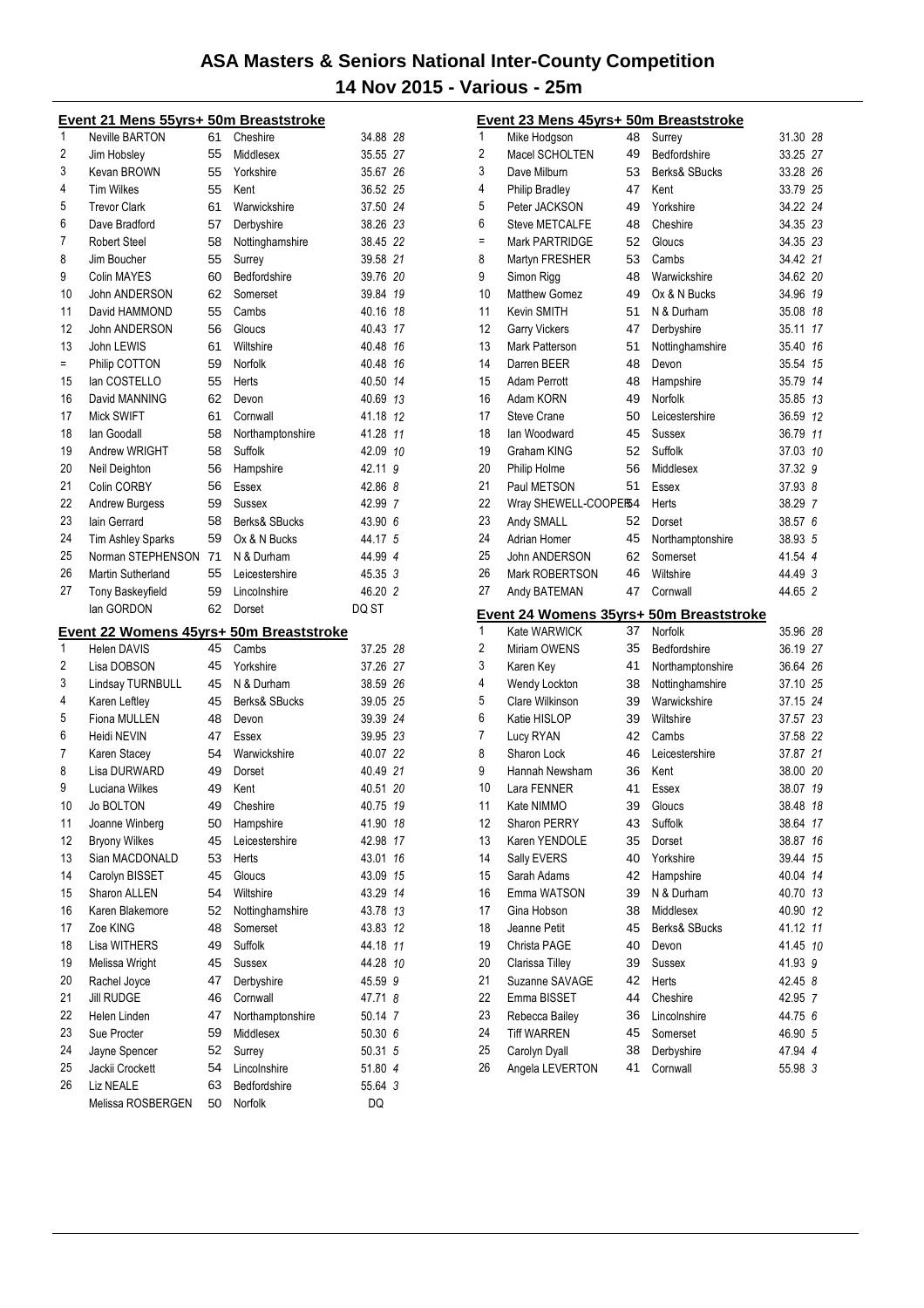|          | Event 25 Mens 35yrs+ 50m Breaststroke |    |                                         |                      |    |
|----------|---------------------------------------|----|-----------------------------------------|----------------------|----|
| 1        | Martin Bennell                        | 38 | Hampshire                               | 31.50 28             |    |
| 2        | Robert Robson                         | 42 | Warwickshire                            | 31.66 27             |    |
| 3        | Dave Warren                           | 44 | Middlesex                               | 31.89 26             |    |
| 4        | Stephen MAVIN                         | 40 | Cambs                                   | 31.99 25             |    |
| 5        | Rob WILL                              | 39 | Devon                                   | 32.36 24             |    |
| 6        | <b>Martin HAILES</b>                  | 41 | Suffolk                                 | 32.38 23             |    |
| 7        | Kevin JAY                             | 40 | Gloucs                                  | 32.60 22             |    |
| 8        | Russ MASON                            | 52 | Cheshire                                | 32.69 21             |    |
| 9        | Theo van der MERWE                    | 42 | Dorset                                  | 32.85 20             |    |
| 10       | John MAJOR                            | 36 | Yorkshire                               | 33.67 19             |    |
| 11       | Paul Fakley                           | 46 | Kent                                    | 33.85 18             |    |
| 12       | Peter Stephenson                      | 38 | Nottinghamshire                         | 34.03 17             |    |
| 13       | Simon Dyson                           | 36 | Surrey                                  | 35.56 16             |    |
| 14       | Mark Wallace                          | 40 | Derbyshire                              | 35.87 15             |    |
| 15       | Paul Davis                            | 49 | Ox & N Bucks                            | 35.92 14             |    |
| $=$      | Lee NORTH                             | 41 | Essex                                   | 35.92 14             |    |
| 17       | Nick White                            | 44 | Leicestershire                          | 36.28 12             |    |
| 18       | Sam KENDRICK                          | 39 | <b>Norfolk</b>                          | 36.63 11             |    |
| 19       | Matt Disney                           | 44 | Sussex                                  | 36.90 10             |    |
| 20       | Mike WOOD                             | 40 | Wiltshire                               | 37.93 9              |    |
| 21       | Jeremy SALMON                         | 40 | Cornwall                                | 38.06 8              |    |
| 22       | <b>Joel STORRY</b>                    | 36 | Bedfordshire                            | 38.26 7              |    |
| 23       | <b>Justin ROSS</b>                    | 44 | N & Durham                              | 38.45 6              |    |
| 24       | Jerome CHARPY                         | 40 | Herts                                   | 38.59 5              |    |
| 25       | Paul Smith-Shelton                    | 47 | Lincolnshire                            | 42.41 4              |    |
| 26       | John SUTTON                           | 67 | Somerset                                | 46.57 3              |    |
|          |                                       |    | Event 26 Womens 25yrs+ 50m Breaststroke |                      |    |
| 1        | Hannah WILTSHIRE                      | 28 | Dorset                                  | 35.10 28             |    |
| 2        | Fay HORTON                            | 26 | Yorkshire                               | 35.82 27             |    |
| 3        | Kathryn LOVEYS                        | 28 | Cambs                                   | 36.45 26             |    |
| 4        | Alice Lane                            | 28 | Warwickshire                            | 36.80 25             |    |
| 5        | Becki NEWMAN                          | 27 | N & Durham                              | 37.50 24             |    |
| 6        | Caroline Ball                         | 26 | Hampshire                               | 38.23 23             |    |
| 7        | Nicola James                          | 43 | Leicestershire                          | 38.74 22             |    |
| 8        | Emma PHILPOT                          | 25 | Wiltshire                               | 38.76 21             |    |
| 9        | Christine Angelsea                    | 34 | Derbyshire                              | 38.82 20             |    |
| 10       | Katie Loker                           | 30 | Nottinghamshire                         | 38.93 19             |    |
| 11       | <b>Holly Davis</b>                    | 30 | Berks& SBucks                           |                      |    |
| 12       |                                       |    |                                         | 38.99 18             |    |
| 13       |                                       | 30 | Bedfordshire                            |                      |    |
|          | Joanne HOLDER<br>Sarah Nisbet         | 27 | Sussex                                  | 39.27 17<br>39.40 16 |    |
| 14       | Amy Vaughan                           | 29 |                                         |                      | 15 |
| 15       |                                       | 29 | Northamptonshire<br>Surrey              | 39.53<br>39.83 14    |    |
| 16       | Kayley Higgins<br>Laure Kearns        | 32 | Middlesex                               | 40.23 13             |    |
| 17       | Laura BOWDEN                          | 28 | Cheshire                                | 40.25 12             |    |
| 18       | Alison BROWNING                       | 37 | Devon                                   |                      |    |
| 19       |                                       | 27 | Essex                                   | 40.28 11<br>41.00 10 |    |
| 20       | Sophie CASTLE<br>Rebecca JACKSON      | 29 | Norfolk                                 |                      |    |
|          | Sarah CLARKE                          | 29 |                                         | 41.39 9              |    |
| 21<br>22 | Carly Newman                          | 32 | Suffolk<br>Kent                         | 42.21 8<br>42.39 7   |    |
| 23       | Kerrie ALDRIDGE                       | 32 | Gloucs                                  | 42.64 6              |    |
| 24       | Emily COSTELLO                        | 26 | Herts                                   | 44.41 5              |    |
| 25       | Sam CROSBY                            | 25 | Cornwall                                | 45.59 4              |    |
| 26       | Zoe KING                              | 48 | Somerset                                | 46.17 3              |    |
| 27       | Karen Dela                            | 34 | Ox & N Bucks                            | 47.78 2              |    |

|          | <u>Event 27 Mens 25yrs+ 50m Breaststroke</u> |          |                  |                    |  |
|----------|----------------------------------------------|----------|------------------|--------------------|--|
| 1        | Stephen HESELTON                             | 26       | Yorkshire        | 29.93 28           |  |
| 2        | Christopher Jones                            | 34       | Hampshire        | 29.96 27           |  |
| 3        | Leon Smith                                   | 32       | Middlesex        | 30.58 26           |  |
| 4        | Daryl MASON                                  | 45       | Herts            | 31.77 25           |  |
| 5        | <b>Tom HUGHES</b>                            | 30       | Devon            | 32.05 24           |  |
| 6        | Daniel Smith                                 | 26       | Warwickshire     | 32.14 23           |  |
| 7        | Chris Howe                                   | 25       | Derbyshire       | 32.23 22           |  |
| 8        | Paul BARNARD                                 | 34       | Cheshire         | 32.27 21           |  |
| 9        | lain HODGSON                                 | 26       | N & Durham       | 32.32 20           |  |
| 10       | Jonny Glenny                                 | 25       | Kent             | 32.81 19           |  |
| 11       | <b>Liam BARNETT</b>                          | 28       | Cambs            | 32.94 18           |  |
| 12       | Dan O'Shea                                   | 29       | Northamptonshire | 33.16 17           |  |
| 13       | Haseley Gordon                               | 34       | Nottinghamshire  | 33.28 16           |  |
| 14       | <b>Ollie BARNES</b>                          | 34       | Gloucs           | 33.91 15           |  |
| 15       | Carl SPENCER                                 | 32       | Somerset         | 33.92 14           |  |
| 16       | Lawrence LOWMAN                              | 26       | Suffolk          | 34.29 13           |  |
| 17       | William APPLEBY                              | 33       | Norfolk          | 34.39 12           |  |
| 18       | Andrew Omand                                 | 30       | Berks& SBucks    | 34.86 11           |  |
| 19       | Theo van der MERWE                           | 42       | Dorset           | 35.01 10           |  |
| 20       | Keith ODDY                                   | 52       | Essex            | 35.85 9            |  |
| 21       | Euan SPENCE                                  | 32       | Wiltshire        | 36.10 8            |  |
| 22       | Jerry O'Riordan                              | 41       | Surrey           | 36.28 7            |  |
| 23       | Lewis KING                                   | 25       | Bedfordshire     | 36.95 6            |  |
| Ξ        | Christopher Johansen                         | 31       | Ox & N Bucks     | 36.95 6            |  |
| 25       | Sam Winter                                   | 35       | Leicestershire   | 37.66 4            |  |
| 26       | lan Hansford                                 | 28       | Lincolnshire     | 40.17 3            |  |
| 27       | Andrew Seivewright                           | 39       | Sussex           | 42.90 2            |  |
|          |                                              |          |                  |                    |  |
|          | Event 28 Womens 18yrs+ 50m Breaststroke      |          |                  |                    |  |
| 1        | Amiee CARTER                                 | 21       | Gloucs           | 35.40 28           |  |
| 2        | Annabel Keppel-Palme                         | 18       | Kent             | 35.73 27           |  |
| 3        | Hannah WILTSHIRE                             | 28       | Dorset           | 35.75 26           |  |
| 4        | Elizabeth BENTLEY                            | 22       | Yorkshire        | 35.76 25           |  |
| 5        | Louise BUSH                                  | 24       | Norfolk          | 35.93 24           |  |
| 6        | Charlotte GARDO                              | 19       | Wiltshire        | 36.54 23           |  |
| 7        | Kathryn LOVEYS                               | 28       | Cambs            | 36.71 22           |  |
| 8        | Amber Coughlan                               | 19       | Warwickshire     | 36.76 21           |  |
| 9        | Hannah Dowell                                | 18       | Derbyshire       | 37.04 20           |  |
| 10       | Jodie Shoesmith                              | 18       | <b>Sussex</b>    | 37.26 19           |  |
| 11       | Sammy HUMPHREY                               | 19       | Bedfordshire     | 37.39 18           |  |
| 12       | Charlotte DUFF                               | 19       | N & Durham       | 38.06 17           |  |
| 13       | Sophie Culpin                                | 18       | Lincolnshire     | 38.24 16           |  |
| 14       | Riasa DOUGLAS-CALLOW4                        |          | Suffolk          | 38.27 15           |  |
| 15       | Aeron Brown                                  | 21       | Middlesex        | 38.35 14           |  |
| 16       | Fleur Parker                                 | 39       | Hampshire        | 38.46 13           |  |
| 17       | Catherine Holmes                             | 23       | Berks& SBucks    | 38.97 12           |  |
| 18       | Kelly DUNN                                   | 28       | Herts            | 39.25 11           |  |
| 19       | Jessica Jennings-Bland                       | 23       | Northamptonshire | 39.42 10           |  |
| 20       | Rachael GORMAN                               | 24       | Cheshire         | 39.95 9            |  |
| 21       | Erin EVANS                                   | 19       | Somerset         | 40.03 8            |  |
| 22       | Anna Sharp                                   | 19       | Leicestershire   | 40.18 7            |  |
| 23       | Amy Konowalik                                | 29       | Nottinghamshire  | 40.72 6            |  |
| 24       | Alison BROWNING                              | 37       | Devon            | 41.51 5            |  |
| 25       | Rohan MAYNARD                                | 24       | Cornwall         | 43.29 4            |  |
| 26<br>27 | Sara PRICE<br>Gabi Edmunds                   | 31<br>21 | Essex<br>Surrey  | 44.74 3<br>45.05 2 |  |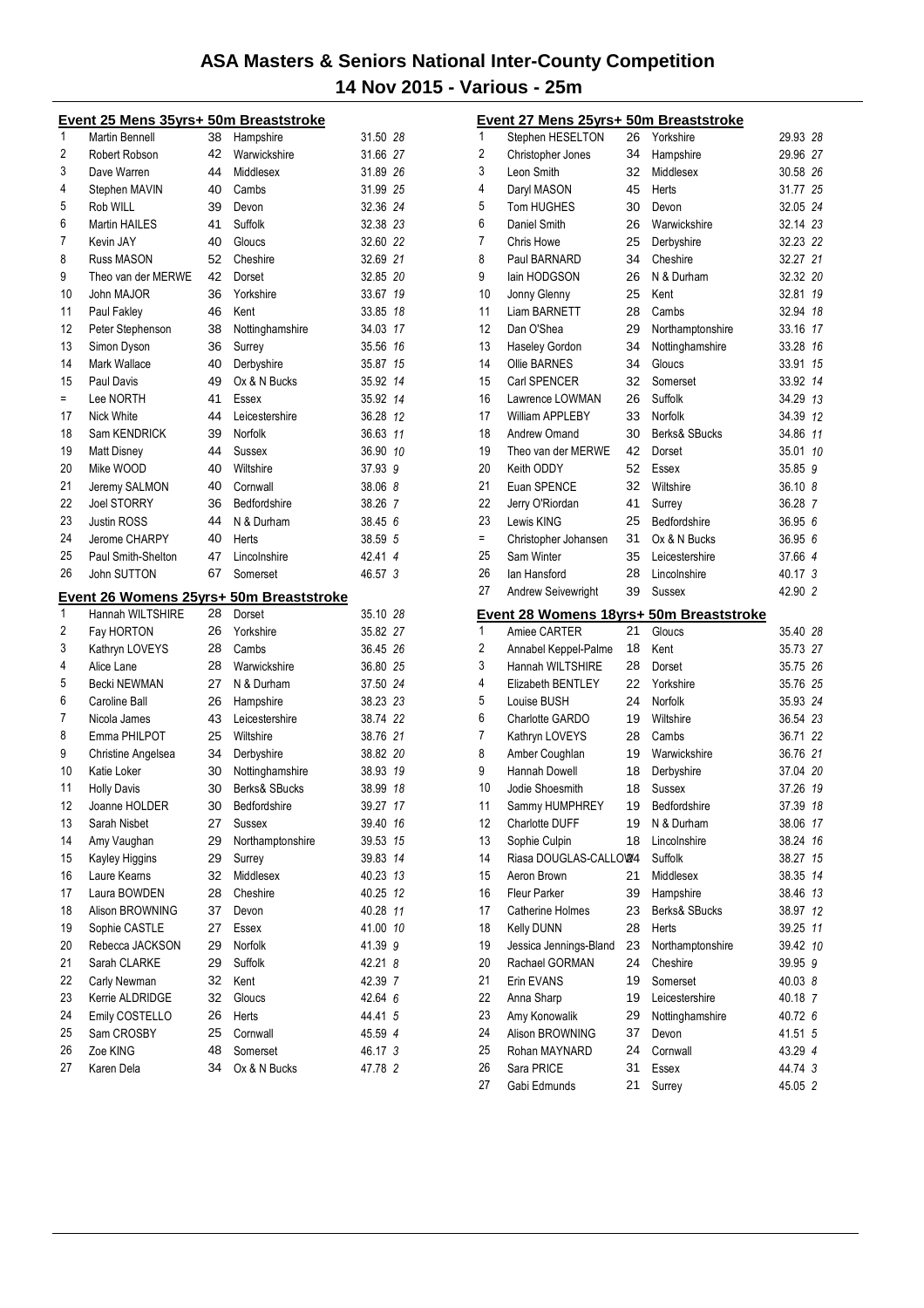|    | <u> Event 29 Mens 18yrs+ 50m Breaststroke</u> |    |                  |            |    |
|----|-----------------------------------------------|----|------------------|------------|----|
| 1  | Lawrence PALMER                               | 23 | Bedfordshire     | 28.25 28   |    |
| 2  | <b>Richard AYRE</b>                           | 22 | Yorkshire        | 29.51 27   |    |
| 3  | Levin VEALE                                   | 21 | Devon            | 30.20 26   |    |
| 4  | Ross Turner                                   | 35 | Warwickshire     | 30.51 25   |    |
| 5  | Jamie HOLMES                                  | 18 | Dorset           | 30.59 24   |    |
| 6  | Carl Shaw                                     | 35 | Nottinghamshire  | 30.88 23   |    |
| 7  | Adam CHILLINGWORTH 18                         |    | Somerset         | 31.09 22   |    |
| 8  | Kim Lam Liu                                   | 22 | Middlesex        | 31.49 21   |    |
| 9  | Martin Bennell                                | 38 | Hampshire        | 32.07 20   |    |
| 10 | James Smith                                   | 20 | Lincolnshire     | 32.59 19   |    |
| 11 | Chris GREENHALGH                              | 19 | Suffolk          | 32.63 18   |    |
| 12 | Jean-Jacques Choron                           | 18 | <b>Sussex</b>    | 32.70 17   |    |
| 13 | Mark COLLINS                                  | 22 | Norfolk          | 32.76 16   |    |
| 14 | Robert SEXTON                                 | 26 | Cheshire         | 32.84 15   |    |
| 15 | Nat Armstrong                                 | 18 | Ox & N Bucks     | 33.32 14   |    |
| 16 | Aaron Part                                    | 18 | Berks& SBucks    | 33.35 13   |    |
| 17 | Ross WISBY                                    | 29 | Cambs            | 33.39 12   |    |
| 18 | Alex Kemp                                     | 18 | Northamptonshire | 33.43 11   |    |
| 19 | Chris STREET                                  | 26 | Gloucs           | 33.79 10   |    |
| 20 | Theo Brogan                                   | 20 | Leicestershire   | 33.80 9    |    |
| 21 | Kieron GERMAN                                 | 23 | Wiltshire        | 34.04 8    |    |
| 22 | Russell BEC K                                 | 18 | Essex            | 34.67 7    |    |
| 23 | <b>Jack Chambers</b>                          | 27 | Derbyshire       | 35.22 6    |    |
| 24 | Will JOLLY                                    | 24 | N & Durham       | 35.58 5    |    |
| 25 | <b>Daniel Bassett</b>                         | 19 | Kent             | 36.20 4    |    |
| 26 | Jamie Oakey                                   | 24 | Surrey           | 38.86 3    |    |
|    | Event 30 Mixed 260yrs+ 4x50m Freestyle Relay  |    |                  |            |    |
| 1  | Devon                                         |    |                  | 2:14.12 28 |    |
| 2  | Yorkshire                                     |    |                  | 2:19.08 27 |    |
| 3  | Dorset                                        |    |                  | 2:19.30 26 |    |
| 4  | Warwickshire                                  |    |                  | 2:19.90 25 |    |
| 5  | N & Durham                                    |    |                  | 2:22.41 24 |    |
| 6  | Sussex                                        |    |                  | 2:23.36 23 |    |
| 7  | Kent                                          |    |                  | 2:24.08 22 |    |
| 8  | Gloucs                                        |    |                  | 2:25.70 21 |    |
| 9  | <b>Berks&amp; SBucks</b>                      |    |                  | 2:25.74 20 |    |
| 10 | Middlesex                                     |    |                  | 2:26.14 19 |    |
| 11 | Northamptonshire                              |    |                  | 2:26.53 18 |    |
| 12 | Suffolk                                       |    |                  | 2:28.29    | 17 |
| 13 | Norfolk                                       |    |                  | 2:31.37    | 16 |
| 14 | Nottinghamshire                               |    |                  | 2:37.79    | 15 |
| 15 | Derbyshire                                    |    |                  | 2:38.51    | 14 |
| 16 | Bedfordshire                                  |    |                  | 2:47.73 13 |    |
| 17 | Somerset                                      |    |                  | 3:04.17 12 |    |
|    |                                               |    |                  |            |    |

|                | Event 31 Mens 180yrs+ 4x50m Freestyle Relay          |                        |    |
|----------------|------------------------------------------------------|------------------------|----|
| 1              | Middlesex                                            | 1:44.80 28             |    |
| $\overline{2}$ | Nottinghamshire                                      | 1:45.34 27             |    |
| 3              | Berks& SBucks                                        | 1:45.76 26             |    |
| 4              | Hampshire                                            | 1:46.63 25             |    |
| 5              | Warwickshire                                         | 1:46.95 24             |    |
| 6              | Cheshire                                             | 1:47.32 23             |    |
| 7              | N & Durham                                           | 1:47.72 22             |    |
| 8              | Yorkshire                                            | 1:47.94 21             |    |
| 9              | Sussex                                               | 1:48.58 20             |    |
| 10             | Dorset                                               | 1:49.75 19             |    |
| 11             | Devon                                                | 1:49.77 18             |    |
| 12             | Surrey                                               | 1:50.05 17             |    |
| 13             | Cambs                                                | 1:51.36 16             |    |
| 14             | Derbyshire                                           | 1:51.49 15             |    |
| 15             | Ox & N Bucks                                         | 1:52.11 14             |    |
| 16             | Leicestershire                                       | 1:52.67 13             |    |
| 17             | Suffolk                                              | 1:53.95 12             |    |
| 18             | Kent                                                 | 1:54.12 11             |    |
| 19             | Norfolk                                              | 1:54.26 10             |    |
| 20             | Gloucs                                               | 1:56.24 9              |    |
| 21             | Essex                                                | 1:56.34 8              |    |
| 22             | Bedfordshire                                         | 1:57.29 7              |    |
| 23             | Northamptonshire                                     | 1:59.876               |    |
| 24             | Somerset                                             | 2:01.88 5              |    |
| 25             | Herts                                                | 2:05.04 4              |    |
| 26             | Wiltshire                                            | $2:06.32$ 3            |    |
| 27             | Cornwall                                             | 2:11.80 2              |    |
| 28             | Lincolnshire                                         | 2:19.71 1              |    |
|                |                                                      |                        |    |
|                | <u>Event 32 Womens 180yrs+ 4x50m Freestyle Relay</u> |                        |    |
| 1              | Yorkshire                                            | 1:58.29 28             |    |
| 2              | Warwickshire                                         | 2:02.31 27             |    |
| 3              | Cheshire                                             | 2:03.53 26             |    |
| 4              | Berks& SBucks                                        | 2:04.62 25             |    |
| 5              | Hampshire                                            | 2:06.17 24             |    |
| 6              | Cambs                                                | 2:07.86 23             |    |
| 7              | Essex                                                | 2:08.56 22             |    |
| 8              | Gloucs                                               | 2:08.74 21             |    |
| 9              | Nottinghamshire                                      | 2:09.62 20             |    |
| 10             | Middlesex                                            | 2:09.67 19             |    |
| 11             | Leicestershire                                       | 2:09.97 18             |    |
| 12             | Suffolk                                              | 2:11.16                | 17 |
| 13             | Kent                                                 | 2:12.04                | 16 |
| 14             | Dorset                                               | 2:12.05 15             |    |
| 15             | Devon                                                | 2:12.23                | 14 |
| 16             | Derbyshire                                           | 2:12.80 13             |    |
| 17             | N & Durham                                           | 2:12.90 12             |    |
| 18             | Norfolk                                              | 2:13.45 11             |    |
| 19             | Herts                                                | 2:17.36 10             |    |
| 20             | Surrey                                               | 2:17.48 9              |    |
| 21             | Sussex                                               | 2:21.01 8              |    |
| 22             | Bedfordshire                                         | 2:24.22 7              |    |
| 23             | Wiltshire                                            | 2:24.34 6              |    |
| 24             | Somerset                                             | 2:27.47 5              |    |
| 25<br>26       | Northamptonshire<br>Cornwall                         | 2:30.76 4<br>2:42.83 3 |    |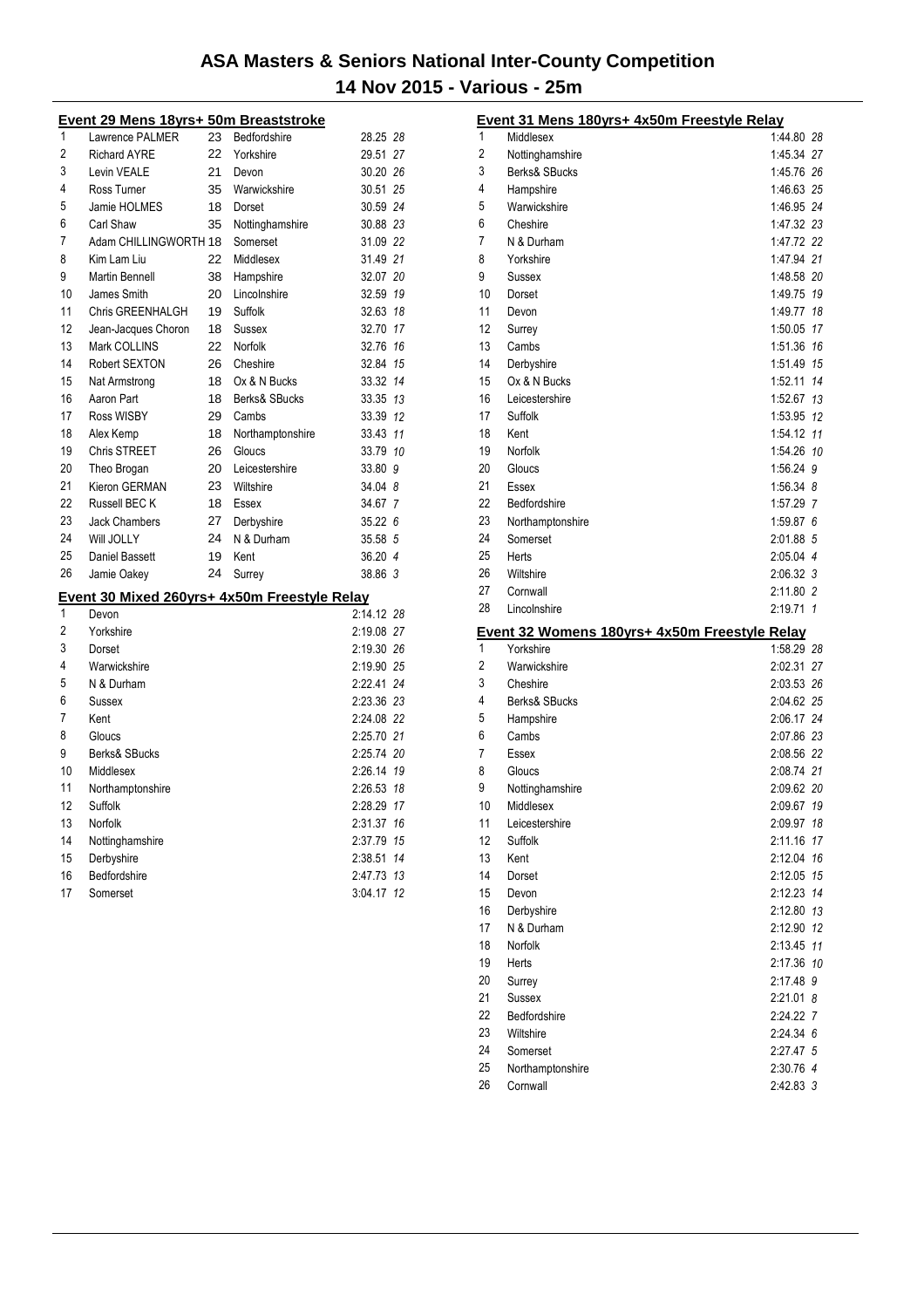|          | Event 33 Mens 100yrs+ 4x50m Freestyle Relay                   |                        |    |
|----------|---------------------------------------------------------------|------------------------|----|
| 1        | Middlesex                                                     | 1:37.76 28             |    |
| 2        | Hampshire                                                     | 1:37.80 27             |    |
| 3        | Cambs                                                         | 1:39.09 26             |    |
| 4        | Cheshire                                                      | 1:40.17 25             |    |
| 5        | Yorkshire                                                     | 1:41.47 24             |    |
| 6        | Warwickshire                                                  | 1:41.83 23             |    |
| 7        | Norfolk                                                       | 1:41.85 22             |    |
| 8        | Nottinghamshire                                               | 1:41.88 21             |    |
| 9        | Ox & N Bucks                                                  | 1:42.19 20             |    |
| 10       | Suffolk                                                       | 1:42.89 19             |    |
| 11       | Dorset                                                        | 1:42.93 18             |    |
| 12       | Derbyshire                                                    | 1:43.68 17             |    |
| 13       | Devon                                                         | 1:44.03 16             |    |
| 14       | N & Durham                                                    | 1:44.53 15             |    |
| 15       | Sussex                                                        | 1:45.22 14             |    |
| 16       | Berks& SBucks                                                 | 1:45.81 13             |    |
| 17       | Kent                                                          | 1:46.57 12             |    |
| 18       | Gloucs                                                        | 1:46.71 11             |    |
| 19       | Surrey                                                        | 1:48.88 10             |    |
| 20       | Bedfordshire                                                  | 1:49.18 9              |    |
| 21       | Somerset                                                      | 1:49.60 8              |    |
| 22       | Essex                                                         | 1:49.96 7              |    |
| 23       | Wiltshire                                                     | 1:50.64 6              |    |
| 24       | Northamptonshire                                              | 1:51.18 5              |    |
| 25       | Leicestershire                                                | 1:55.04 4              |    |
| 26       | Lincolnshire                                                  | $1:55.77$ 3            |    |
| 27       | Herts                                                         | 1:58.09 2              |    |
|          |                                                               |                        |    |
|          |                                                               |                        |    |
| 1        | Event 34 Womens 100yrs+ 4x50m Freestyle Relay<br>Warwickshire | 1:52.59 28             |    |
| 2        | Norfolk                                                       | 1:56.06 27             |    |
| 3        | Nottinghamshire                                               | 1:56.74 26             |    |
| 4        | N & Durham                                                    | 1:57.00 25             |    |
| 5        | Bedfordshire                                                  | 1:57.03 24             |    |
| 6        | Hampshire                                                     | 1:57.42 23             |    |
| 7        | Suffolk                                                       | 1:57.88 22             |    |
| 8        | Middlesex                                                     | 1:58.20 21             |    |
| 9        | Derbyshire                                                    | 1:58.21 20             |    |
| 10       | Berks& SBucks                                                 | 1:58.42 19             |    |
| 11       | Yorkshire                                                     | 1:58.82 18             |    |
| 12       | Devon                                                         | 2:00.71 17             |    |
| 13       | Dorset                                                        | 2:00.85                | 16 |
| 14       | Wiltshire                                                     | 2:00.94                | 15 |
| 15       | Cambs                                                         | 2:01.06 14             |    |
| 16       | Sussex                                                        | 2:01.97 13             |    |
| 17       | Kent                                                          | 2:02.11                | 12 |
| 18       | Essex                                                         | 2:02.30 11             |    |
| 19       | Herts                                                         | 2:02.36 10             |    |
| 20       | Gloucs                                                        | 2:02.45 9              |    |
| 21       | Northamptonshire                                              | 2:04.20 8              |    |
| 22       | Cheshire                                                      | 2:06.09 7              |    |
| 23       | Somerset                                                      | 2:07.77 6              |    |
| 24       | Surrey                                                        | 2:09.21 5              |    |
| 25       | Leicestershire                                                | 2:10.62 4              |    |
| 26<br>27 | Cornwall<br>Lincolnshire                                      | 2:12.06 3<br>2:14.55 2 |    |

|             | Event 35 Mens 65yrs+ 50m Butterfly   |    |                  |            |  |
|-------------|--------------------------------------|----|------------------|------------|--|
| $\mathbf 1$ | <b>Tony Meek</b>                     | 65 | Kent             | 34.48 28   |  |
| 2           | Derek Parr                           | 71 | Middlesex        | 35.01 27   |  |
| 3           | Chris DUNN                           | 69 | Herts            | 35.98 26   |  |
| 4           | <b>Terry THORNE</b>                  | 65 | Norfolk          | 36.26 25   |  |
| 5           | Derek BOOTH                          | 66 | Cheshire         | 37.03 24   |  |
| 6           | Duncan BROWN                         | 68 | Yorkshire        | 37.06 23   |  |
| 7           | Jim Corbett                          | 66 | Derbyshire       | 37.16 22   |  |
| 8           | Peter Kerslake                       | 67 | Nottinghamshire  | 37.33 21   |  |
| 9           | Dave HEMBROW                         | 68 | Dorset           | 37.98 20   |  |
| 10          | <b>Bernard Wills</b>                 | 68 | Warwickshire     | 38.67 19   |  |
| 11          | <b>Bill LETCH</b>                    | 75 | Devon            | 39.20 18   |  |
| 12          | <b>Richard Stead</b>                 | 72 | Berks& SBucks    | 39.39 17   |  |
| 13          | Tony CHERRINGTON                     | 73 | Gloucs           | 39.59 16   |  |
| 14          | Peter STEPHENS                       | 68 | Cornwall         | 39.65 15   |  |
| 15          | <b>Tony FAIRFOULL</b>                | 69 | Wiltshire        | 40.04 14   |  |
| 16          | Stuart MCLELLAN                      | 66 | Suffolk          | 42.11 13   |  |
| 17          | <b>Richard Braybrook</b>             | 69 | Northamptonshire | 42.85 12   |  |
| 18          | Norman STEPHENSON                    | 71 | N & Durham       | 43.56 11   |  |
| 19          | David Hall                           | 73 | Ox & N Bucks     | 44.18 10   |  |
| 20          | Roger Billing                        | 72 | Surrey           | 44.85 9    |  |
| 21          | Raymond Knight                       | 65 | Hampshire        | 50.038     |  |
| 22          | Anthony Gimson                       | 78 | <b>Sussex</b>    | 50.91 7    |  |
| 23          | Paul PARTINGTON                      | 67 | Somerset         | 53.06 6    |  |
| 24          | Paul CLARKE                          | 73 | Bedfordshire     | 56.20 5    |  |
|             | Event 36 Womens 65yrs+ 50m Butterfly |    |                  |            |  |
| 1           | Julia KEMP                           | 67 | Dorset           | 43.14 28   |  |
| 2           | Pat JACKSON                          | 68 | Norfolk          | 43.37 27   |  |
| 3           | Pat Reynolds                         | 65 | Northamptonshire | 45.36 26   |  |
| 4           | Susan WALKER                         | 68 | Devon            | 46.13 25   |  |
| 5           | Diane Ford                           | 72 | Hampshire        | 46.84 24   |  |
| 6           | Rosemarie Green                      | 67 | Warwickshire     | 48.53 23   |  |
| 7           | Carol BROWN                          | 68 | Yorkshire        | 53.21 22   |  |
| 8           | Rose Dudeney                         | 68 | <b>Sussex</b>    | 54.77 21   |  |
| 9           | Jane Asher                           | 84 | Surrey           | 56.20 20   |  |
| 10          | Sandra Vincent                       | 65 | Kent             | 56.40 19   |  |
| 11          | Sally HOUGH                          | 66 | Cornwall         | 57.08 18   |  |
| 12          | Maureen Tomlinson                    | 71 | Berks& SBucks    | 1:03.26 17 |  |
| 13          | Liz REID                             | 65 | Cambs            | 1:04.92 16 |  |
| 14          | Jane BROWN                           | 66 | Gloucs           | 1:06.73 15 |  |
| 15          | Lesley Cliff                         | 67 | Nottinghamshire  | 1:16.37 14 |  |
|             | Janet GARDINER                       | 66 | Herts            | DQ         |  |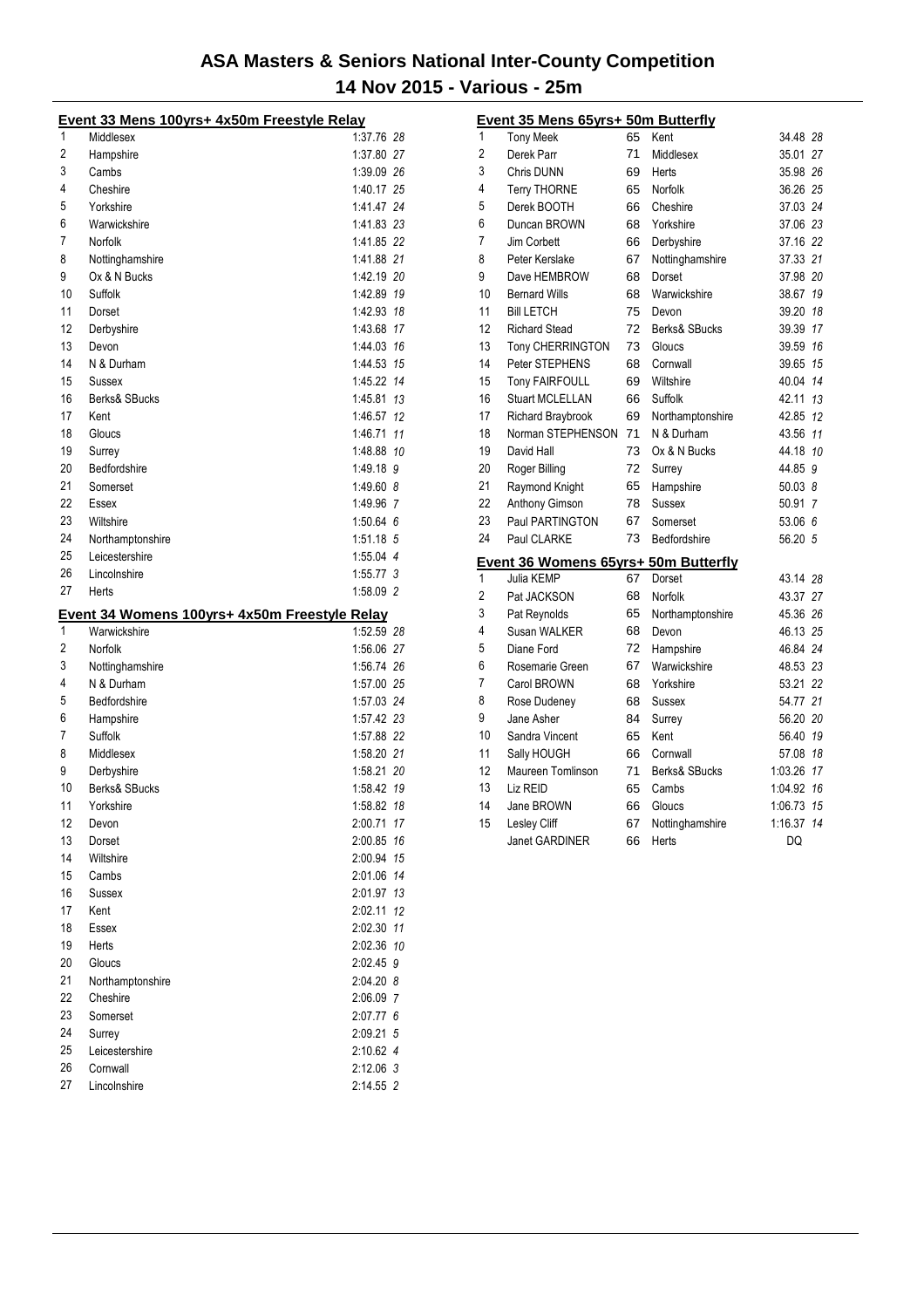|     | Event 37 Mens 55yrs+ 50m Butterfly          |    |                  |          |    |
|-----|---------------------------------------------|----|------------------|----------|----|
| 1   | <b>Barry CHANDLER</b>                       | 58 | Herts            | 30.20 28 |    |
| 2   | <b>Graeme MILNE</b>                         | 61 | Cornwall         | 30.30 27 |    |
| 3   | David CARTLEDGE                             | 55 | Bedfordshire     | 30.43 26 |    |
| 4   | Stephen Braine                              | 61 | Sussex           | 31.39 25 |    |
| 5   | Steve Burcham                               | 58 | Warwickshire     | 31.44 24 |    |
| 6   | <b>Brian GODFREY</b>                        | 60 | Yorkshire        | 31.67 23 |    |
| 7   | Steve Folsom                                | 62 | Middlesex        | 32.19 22 |    |
| 8   | Martyn Finney                               | 57 | Derbyshire       | 32.80 21 |    |
| 9   | Peter SEWARD                                | 59 | Wiltshire        | 33.25 20 |    |
| 10  | Simon Hindshaw                              | 58 | Hampshire        | 33.43 19 |    |
| 11  | Philip COTTON                               | 59 | Norfolk          | 33.54 18 |    |
| 12  | John ANDERSON                               | 56 | Gloucs           | 33.63 17 |    |
| 13  | Anthony Ball                                | 55 | Kent             | 33.70 16 |    |
| 14  | Peter KIRK                                  | 59 | Dorset           | 33.87 15 |    |
| 15  | Geoff HOLME                                 | 61 | Cheshire         | 34.49 14 |    |
| $=$ | David HAMMOND                               | 55 | Cambs            | 34.49 14 |    |
| 17  | Mark Shipston                               | 55 | Nottinghamshire  | 34.59 12 |    |
| 18  | David MANNING                               | 62 | Devon            | 35.14 11 |    |
| 19  | <b>Neil Matthews</b>                        | 58 | Northamptonshire | 35.62 10 |    |
| 20  | Michael EDWARDS                             | 55 | N & Durham       | 35.67 9  |    |
| 21  | lain Gerrard                                | 58 | Berks& SBucks    | 35.90 8  |    |
| 22  | Gordon COUTTS                               | 55 | Suffolk          | 36.65 7  |    |
| 23  | Richard NICOL                               | 56 | Somerset         | 37.47 6  |    |
| 24  | <b>Graham Potter</b>                        | 59 | Surrey           | 40.06 5  |    |
| 25  | Colin CORBY                                 | 56 | Essex            | 40.97 4  |    |
| 26  | Tony Baskeyfield                            | 59 | Lincolnshire     | 42.46 3  |    |
|     | <b>Event 38 Womens 55yrs+ 50m Butterfly</b> |    |                  |          |    |
| 1   | <b>Christine Porter</b>                     | 55 | Middlesex        | 33.26 28 |    |
| 2   | Helen KULA-PRZEZWANS6                       |    | Gloucs           | 36.51 27 |    |
| 3   | Eileen LUTHER                               | 57 | Essex            | 36.99 26 |    |
| 4   | Coral Wallis                                | 56 | Sussex           | 37.30 25 |    |
| 5   | Amanda Heath                                | 58 | Berks& SBucks    | 37.85 24 |    |
| 6   | <b>Helen DICKENS</b>                        | 57 | Dorset           | 37.88 23 |    |
| 7   | Jean APPLEBY                                | 59 | Suffolk          | 38.03 22 |    |
| 8   | Mary PURVIS                                 | 60 | N & Durham       | 38.21 21 |    |
| 9   | Susan HAIGH                                 | 63 | Devon            | 39.27 20 |    |
| 10  | <b>Chris Barnett</b>                        | 55 | Leicestershire   | 39.29 19 |    |
| 11  | Fran BAKER                                  | 55 | Cornwall         | 39.76 18 |    |
| 12  | Christina Victor                            | 61 | Surrey           | 39.92    | 17 |
| 13  | <b>Catherine Beckett</b>                    | 59 | Hampshire        | 40.09 16 |    |
| 14  | Lesley EDWARDS                              | 55 | Yorkshire        | 40.99    | 15 |
| 15  | Kiyoko Naish                                | 56 | Nottinghamshire  | 41.45 14 |    |
| 16  | Kate Chase                                  | 58 | Warwickshire     | 41.54 13 |    |
| 17  | Jenny Meritt                                | 64 | Derbyshire       | 41.59 12 |    |
| 18  | <b>Christine AYERS</b>                      | 62 | Bedfordshire     | 42.77 11 |    |
| 19  | Margaret CARRIER                            | 61 | Herts            | 42.97 10 |    |
| 20  | <b>Bernice Battams</b>                      | 58 | Northamptonshire | 45.57 9  |    |
| 21  | Jane BLACKWELL                              | 56 | Norfolk          | 45.82 8  |    |
| 22  | Linda Griffin                               | 64 | Lincolnshire     | 52.75 7  |    |
| 23  | Lucy Dickson                                | 55 | Kent             | 58.44 6  |    |

|         | <u>Event 39 Mens 45yrs+ 50m Butterfly</u>           |          |                          |             |    |
|---------|-----------------------------------------------------|----------|--------------------------|-------------|----|
| 1       | David EMERSON                                       | 53       | Yorkshire                | 27.00 28    |    |
| 2       | Daryl MASON                                         | 45       | Herts                    | 27.36 27    |    |
| 3       | David CHANEY                                        | 47       | N & Durham               | 28.00 26    |    |
| 4       | Mike Hodgson                                        | 48       | Surrey                   | 28.38 25    |    |
| 5       | Alec JOHNSON                                        | 53       | Cheshire                 | 28.59 24    |    |
| Ξ       | lan Wilkes                                          | 48       | Leicestershire           | 28.59 24    |    |
| 7       | <b>Nick VAUGHAN</b>                                 | 51       | Dorset                   | 28.81 22    |    |
| 8       | Nicholas Bridge                                     | 45       | Ox & N Bucks             | 28.96 21    |    |
| 9       | Paul Fakley                                         | 46       | Kent                     | 29.28 20    |    |
| 10      | Simon Mellor                                        | 45       | Berks& SBucks            | 29.36 19    |    |
| 11      | Mark Patterson                                      | 51       | Nottinghamshire          | 29.43       | 18 |
| 12      | Steve Goodall                                       | 50       | Derbyshire               | 29.65       | 17 |
| 13      | Martin GALE                                         | 45       | Norfolk                  | 29.70 16    |    |
| 14      | Christopher Ryall                                   | 50       | Warwickshire             | 29.83       | 15 |
| 15      | Graham CRIDLAND                                     | 47       | Devon                    | 29.98 14    |    |
| 16      | Stephen Atherley                                    | 49       | Hampshire                | 30.20 13    |    |
| 17      | <b>Robert DAVIS</b>                                 | 45       | Cambs                    | 30.54 12    |    |
| 18      | Marcel SCHOLTEN                                     | 49       | Bedfordshire             | 30.65 11    |    |
| 19      | Geoff Goodwin                                       | 48       | Sussex                   | 31.20 10    |    |
| 20      | Martin FENNER                                       | 53       | Essex                    | 31.30 9     |    |
| 21      | Adrian Homer                                        | 45       | Northamptonshire         | 31.59 8     |    |
| 22      | Mark PARTRIDGE                                      | 52       | Gloucs                   | 32.51 7     |    |
| 23      | Dale BARKER                                         | 53       | Suffolk                  | 32.91 6     |    |
| 24      | Konrad ADAMS                                        | 47       | Wiltshire                | 33.05 5     |    |
| 25      | Neil Procter                                        | 55       | Middlesex                | 33.53 4     |    |
| 26      | Andy WORKMAN                                        | 48       | Somerset                 | 34.95 3     |    |
| 27      | Gary Cooper                                         | 47       | Lincolnshire             | 38.50 2     |    |
| 28      | Andy BATEMAN                                        | 47       | Cornwall                 | 42.13 1     |    |
|         |                                                     |          |                          |             |    |
| 1       | Event 40 Womens 45yrs+ 50m Butterfly<br>Julie HOYLE | 53       | Yorkshire                | 32.28 28    |    |
| 2       | <b>Helen DAVIS</b>                                  | 45       | Cambs                    | 32.83 27    |    |
| 3       | Phillipa O'GRADY                                    | 46       | Somerset                 | 33.22 26    |    |
| 4       |                                                     | 52       | Warwickshire             | 33.37 25    |    |
| 5       | Hayley Bettinson<br>Sandy JONES                     | 51       | Gloucs                   | 33.66 24    |    |
| 6       | Madeline RAYMOND                                    | 52       | Essex                    | 34.07 23    |    |
| 7       |                                                     |          | <b>Berks&amp; SBucks</b> | 34.20 22    |    |
| 8       | Carolynn Curtiss                                    | 52       |                          | 35.77 21    |    |
|         | Josephine CRESSWELL 47                              |          | Norfolk                  |             |    |
| 9<br>10 | Sally WINTER                                        | 55<br>49 | Herts                    | 35.91 20    |    |
|         | Emma Lund                                           |          | Lincolnshire             | 35.95 19    |    |
| 11      | <b>Wendy Pritchard</b>                              | 49       | Sussex                   | 36.09 18    |    |
| 12      | Fiona MULLEN                                        | 48       | Devon                    | 36.46       | 17 |
| 13      | Lindsay TURNBULL                                    | 45       | N & Durham               | 36.48       | 16 |
| 14      | Natalie Bateson                                     | 49       | Middlesex                | 36.71       | 15 |
| 15      | Sandra SKELLERN                                     | 48       | Cheshire                 | 36.87       | 14 |
| 16      | Catherine Shearn                                    | 46       | Hampshire                | 36.97       | 13 |
| 17      | Donna Wickens                                       | 49       | Kent                     | 37.15       | 12 |
| 18      | Maggi Tuck                                          | 53       | Derbyshire               | 37.51       | 11 |
| 19      | <b>Bryony Wilkes</b>                                | 45       | Leicestershire           | 37.52 10    |    |
| 20      | <b>Nell WALKER</b>                                  | 49       | Wiltshire                | 37.91 9     |    |
| 21      | Alie Patterson                                      | 52       | Nottinghamshire          | 38.07 8     |    |
| 22      | Amanda LOSSASO                                      | 52       | Cornwall                 | 38.55 7     |    |
| 23      | Sally ST CLAIR                                      | 52       | Dorset                   | 38.77 6     |    |
| 24      | Lisa WITHERS                                        | 49       | Suffolk                  | 38.87 5     |    |
| 25      | Denise Humphries                                    | 48       | Surrey                   | 41.94 4     |    |
| 26      | Helen Linden                                        | 47       | Northamptonshire         | $1:04.07$ 3 |    |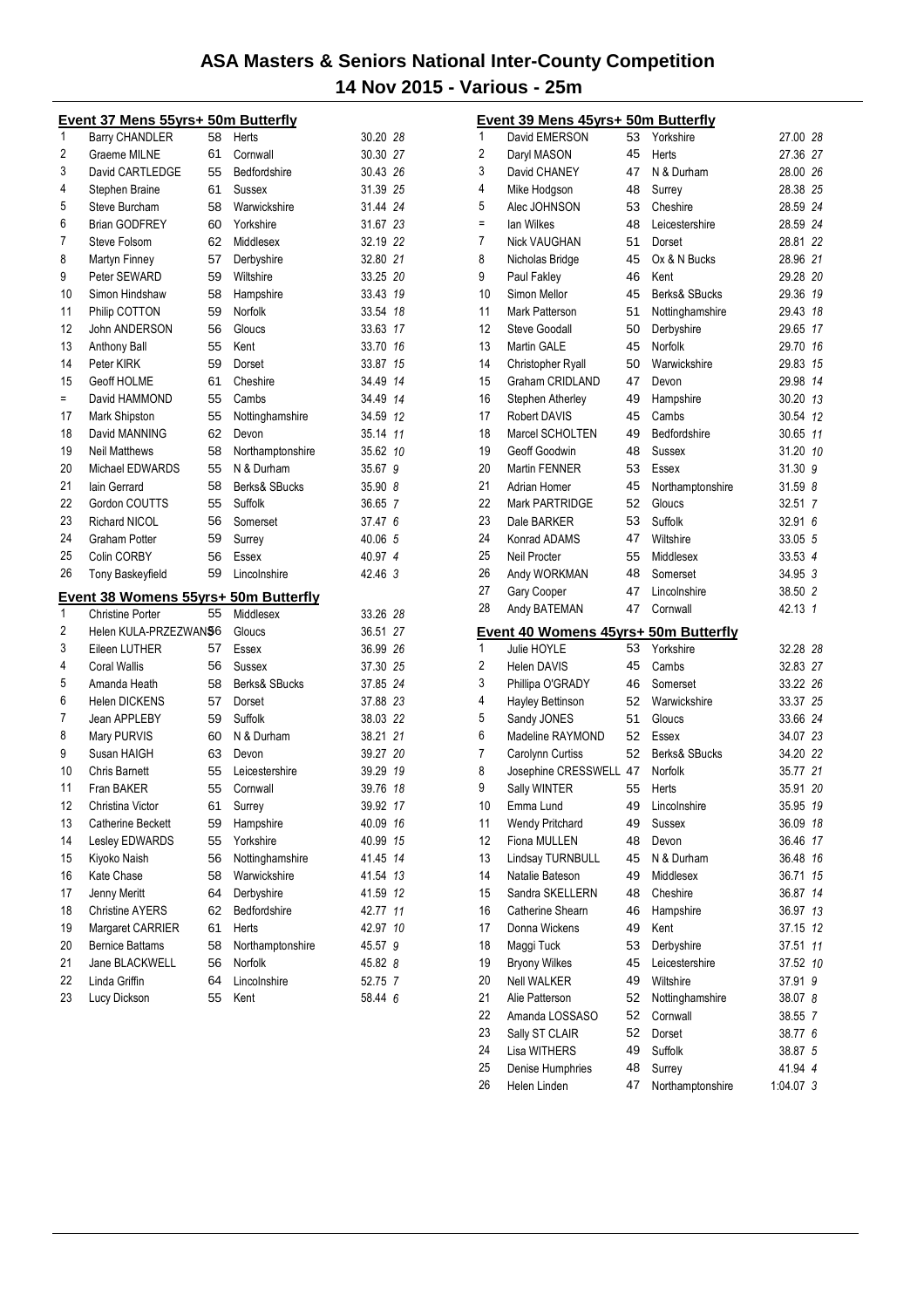|          | <u>Event 41 Mens 35yrs+ 50m Butterfly</u> |          |                          |                    |    |
|----------|-------------------------------------------|----------|--------------------------|--------------------|----|
| 1        | <b>Trevor ELAND</b>                       | 39       | Cheshire                 | 26.85 28           |    |
| 2        | Chris KNEE                                | 36       | Yorkshire                | 26.94 27           |    |
| 3        | Stephen MAVIN                             | 40       | Cambs                    | 26.96 26           |    |
| 4        | Dave Warren                               | 44       | Middlesex                | 27.14 25           |    |
| 5        | <b>Ben Bradley</b>                        | 20       | Surrey                   | 27.25 24           |    |
| 6        | John Smith                                | 39       | Warwickshire             | 28.51 23           |    |
| 7        | David Russell                             | 44       | Hampshire                | 28.60 22           |    |
| 8        | Matt Leach                                | 39       | Derbyshire               | 28.86 21           |    |
| 9        | Bob EL Harawry                            | 47       | Berks& SBucks            | 28.89 20           |    |
| 10       | Pete SMITH                                | 44       | Gloucs                   | 29.05 19           |    |
| 11       | <b>Phil Burdes</b>                        | 41       | Nottinghamshire          | 29.15 18           |    |
| 12       | <b>Bryan FEILDER</b>                      | 38       | Dorset                   | 29.54 17           |    |
| 13       | Lee NORTH                                 | 41       | Essex                    | 29.59 16           |    |
| 14       | Paul Allen                                | 43       | Sussex                   | 29.64 15           |    |
| 15       | <b>Stuart DYBLE</b>                       | 44       | <b>Norfolk</b>           | 30.20 14           |    |
| 16       | Alan Burrows                              | 47       | Kent                     | 30.25 13           |    |
| 17       | <b>Steve Crane</b>                        | 50       | Leicestershire           | 31.20 12           |    |
| 18       | Gary Bennell                              | 41       | Ox & N Bucks             | 31.29 11           |    |
| 19       | <b>Martin HAILES</b>                      | 41       | Suffolk                  | 31.33 10           |    |
| 20       | Jamie PAGE                                | 38       | Devon                    | 31.42 9            |    |
| 21       | Mark WAREHAM                              | 44       | Bedfordshire             | 32.03 8            |    |
| 22       | Mike WOOD                                 | 40       | Wiltshire                | 32.27 7            |    |
| 23       | Craig Brown                               | 46       | Northamptonshire         | 32.96 6            |    |
| 24       | lan TAYLOR                                | 39       | N & Durham               | 33.44 5            |    |
| 25       | Nic BLAKE                                 | 43       | Somerset                 | 33.51 4            |    |
| 26       | Jeremy SALMON                             | 40       | Cornwall                 | 35.11 3            |    |
| 27       | Stephane FOREY                            | 40       | Herts                    | 40.17 2            |    |
|          |                                           |          |                          |                    |    |
|          |                                           |          |                          |                    |    |
|          | Event 42 Womens 35yrs+ 50m Butterfly      |          |                          |                    |    |
| 1        | Zoe CRAY                                  | 41       | Suffolk                  | 29.65 28           |    |
| 2        | Philippa RICKARD                          | 44       | Yorkshire                | 30.40 27           |    |
| 3        | Lara FENNER                               | 41       | Essex                    | 31.97 26           |    |
| 4        | Kirsty Krouwell                           | 36       | Sussex                   | 32.03 25           |    |
| 5        | Jeanne Petit                              | 45       | Berks& SBucks            | 32.08 24           |    |
| 6        | Samantha HAMMOND                          | 35       | Bedfordshire             | 32.71 23           |    |
| 7        | Karen Key                                 | 41       | Northamptonshire         | 32.97 22           |    |
| 8        | Jess WOODDISSE                            | 40       | Gloucs                   | 32.98 21           |    |
| 9        | <b>Jo PEARCE</b>                          | 42       | Cambs                    | 33.51 20           |    |
| Ξ        | Lynn PAGE                                 | 42       | Cheshire                 | 33.51 20           |    |
| 11       | Michelle Senecal                          | 38       | Middlesex                | 33.81              | 18 |
| 12       | Kristina Vasilauskai                      | 36       | Kent                     | 34.66 17           |    |
| 13       | <b>Jill Groves</b>                        | 41       | Warwickshire             | 34.73 16           |    |
| 14       | Katie HISLOP                              | 39       | Wiltshire                | 34.77 15           |    |
| 15       | Jaq Mann                                  | 43       | Derbyshire               | 34.93 14           |    |
| $=$      | Lydianne Lock                             | 46       | Leicestershire           | 34.93 14           |    |
| 17       | Jane TAYLOR                               | 35       | <b>Norfolk</b>           | 35.04 12           |    |
| 18       | Michelle Matson                           | 37       | Hampshire                | 35.33 11           |    |
| 19       | Karen Howells                             | 44       | Nottinghamshire          | 35.57 10           |    |
| 20       | Daniella HARRISON                         | 43       | Herts                    | 36.57 9            |    |
| 21       | Ronwynne Cocks                            | 42       | Surrey                   | 36.63 8            |    |
| 22       | Karen YENDOLE                             | 35       | Dorset                   | 36.83 7            |    |
| 23       | Alison BROWNING                           | 37       | Devon                    | 37.10 6            |    |
| 24       | Karen WATSON                              | 36       | N & Durham               | 37.13 5            |    |
| 25       | <b>Kim FARMER</b>                         | 47       | Cornwall                 | 38.97 4            |    |
| 26<br>27 | Rebecca Bailey<br>Louisa SLINGSBY         | 36<br>45 | Lincolnshire<br>Somerset | 39.43 3<br>42.04 2 |    |

|    | Event 43 Mens 25yrs+ 50m Butterfly   |          |                                |                    |    |
|----|--------------------------------------|----------|--------------------------------|--------------------|----|
| 1  | Oliver Espinasse                     | 31       | Hampshire                      | 26.81 28           |    |
| 2  | <b>Mark LEAMON</b>                   | 28       | Cambs                          | 26.98 27           |    |
| 3  | <b>Neal Smith</b>                    | 38       | Warwickshire                   | 27.52 26           |    |
| 4  | Leon Smith                           | 32       | Middlesex                      | 27.79 25           |    |
| 5  | Andrew Hagues                        | 33       | Ox & N Bucks                   | 27.82 24           |    |
| 6  | Andy Mcgurk                          | 26       | Nottinghamshire                | 28.00 23           |    |
| 7  | <b>Clive Bates</b>                   | 26       | Kent                           | 28.12 22           |    |
| 8  | Daniel John                          | 28       | Berks& SBucks                  | 28.58 21           |    |
| 9  | Aaron Flynn                          | 25       | Northamptonshire               | 28.61 20           |    |
| 10 | Robert SEXTON                        | 26       | Cheshire                       | 28.71              | 19 |
| 11 | Dave Holland                         | 34       | Derbyshire                     | 29.08 18           |    |
| 12 | <b>Ben HICKS</b>                     | 31       | Suffolk                        | 29.11              | 17 |
| 13 | James BARWICK                        | 33       | Yorkshire                      | 29.18 16           |    |
| 14 | Adam TAPP                            | 30       | Devon                          | 29.55              | 15 |
| 15 | <b>Ollie BARNES</b>                  | 34       | Gloucs                         | 29.66              | 14 |
| 16 | <b>ED Pepper</b>                     | 37       | Surrey                         | 29.77 13           |    |
| 17 | Matthew RICKETT                      | 33       | Essex                          | 29.85              | 12 |
| 18 | Carl SPENCER                         | 32       | Somerset                       | 30.10 11           |    |
| 19 | Paul LOVE                            | 27       | N & Durham                     | 30.44 10           |    |
| 20 | Kerian Harrison                      | 46       | Leicestershire                 | 30.64 9            |    |
| 21 | Rob LANGHAM                          | 28       | Wiltshire                      | 30.80 8            |    |
| 22 | <b>Jack COLEMAN</b>                  | 26       | Norfolk                        | 31.21 7            |    |
| 23 | Lewis KING                           | 25       | Bedfordshire                   | 31.56 6            |    |
| 24 | Adam Ogle                            | 25       | Lincolnshire                   | 32.04 5            |    |
| 25 | <b>Jack WILTSHIRE</b>                | 34       | Dorset                         | 32.45 4            |    |
| 26 | Jerome CHARPY                        | 40       | Herts                          | 33.87 3            |    |
| 27 | Jamie Millar                         | 40       | Sussex                         | 34.22 2            |    |
| 28 | Peter STEPHENS                       | 68       | Cornwall                       | 39.72 1            |    |
|    | Event 44 Womens 25yrs+ 50m Butterfly |          |                                |                    |    |
| 1  | Katy Sexton                          | 33       | Hampshire                      | 29.71 28           |    |
| 2  | <b>Becky Milnes</b>                  | 31       | Nottinghamshire                | 31.08 27           |    |
| 3  | Hayley DAVIS                         | 31       | Cambs                          | 31.20 26           |    |
| 4  | Emma CHALLIS                         | 29       | Devon                          | 31.63 25           |    |
| 5  | <b>Justine Clark</b>                 | 27       | Warwickshire                   | 31.68 24           |    |
| 6  | Kirsty Johnson                       | 34       | Berks& SBucks                  | 32.02 23           |    |
| 7  | Lisa PRICE                           | 34       | Norfolk                        | 32.44 22           |    |
| 8  | Hannah WILTSHIRE                     | 28       | Dorset                         | 32.75 21           |    |
| 9  | <b>Holly WHITE</b>                   | 27       | N & Durham                     | 32.88 20           |    |
| 10 | Rachel CURNOCK                       | 28       | Gloucs                         | 32.91 19           |    |
| 11 | Lisa Poole                           | 32       | Derbyshire                     | 33.10 18           |    |
| 12 | Michelle CURRY                       | 28       | <b>Essex</b>                   | 33.14              | 17 |
| 13 | Laure Kearns                         | 32       | Middlesex                      | 33.28              | 16 |
| 14 | Kelly DUNN                           | 28       | Herts                          | 33.31              | 15 |
| 15 | Deborah CROSSLAND                    | 28       | Yorkshire                      | 33.37              | 14 |
| 16 | Natasha MASON                        | 25       | Bedfordshire                   | 33.86              | 13 |
| 17 | Sarah Nisbet                         | 27       | <b>Sussex</b>                  | 34.15 12           |    |
| 18 | <b>Tracey SHARLAND</b>               | 26       | Wiltshire                      | 34.19 11           |    |
| 19 | Sarah Ryder                          | 27       | Northamptonshire               | 34.35 10           |    |
| 20 | Kim Ewins                            | 32       | Surrey                         | 34.87 9            |    |
| 21 | Alison JEFFRIES                      | 26       | Suffolk                        | 36.50 8            |    |
| 22 | Judy van Selm                        | 42       | Kent                           | 36.55 7            |    |
| 23 | Sam CROSBY                           | 25       | Cornwall                       | 36.84 6            |    |
| 24 | Holly GORDON                         | 31       | Cheshire                       | 37.26 5            |    |
| 25 | Kat BAKER                            | 29       | Somerset                       | 37.61 4            |    |
| 26 | Sharon Lock<br>Karen Dela            | 46<br>34 | Leicestershire<br>Ox & N Bucks | 39.26 3<br>49.01 2 |    |
| 27 |                                      |          |                                |                    |    |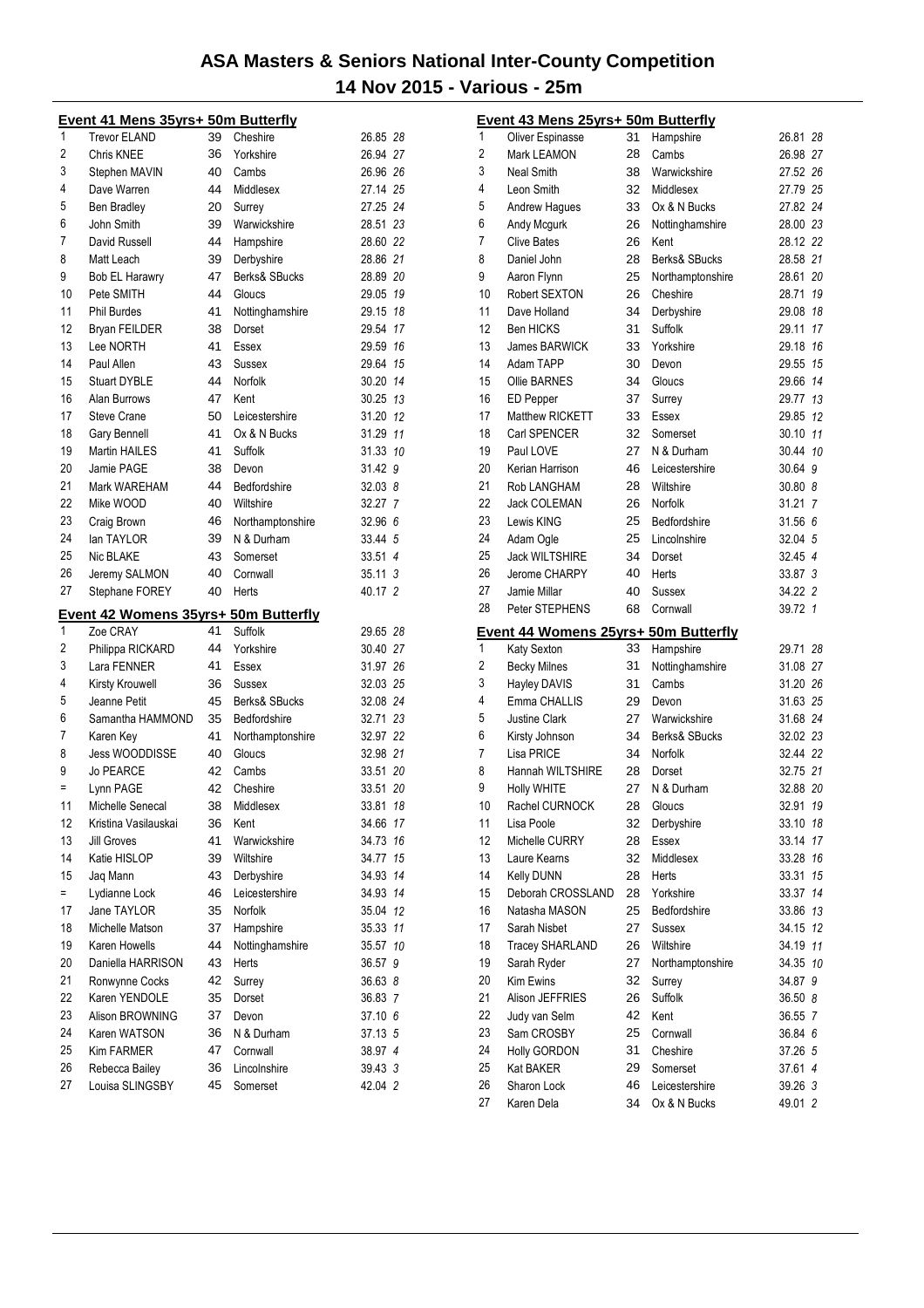|          | Event 45 Mens 18yrs+ 50m Butterfly                 |    |                    |                      |
|----------|----------------------------------------------------|----|--------------------|----------------------|
| 1        | Nabil ELSHAZLY                                     | 19 | Cambs              | 26.17 28             |
| 2        | Kalon VEALE                                        | 24 | Devon              | 26.39 27             |
| 3        | Sam Butler                                         | 18 | Derbyshire         | 26.48 26             |
| 4        | Neal Thomson                                       | 24 | Middlesex          | 26.49 25             |
| 5        | James Wardle                                       | 30 | Warwickshire       | 26.66 24             |
| 6        | Sonny TRIGG                                        | 20 | Suffolk            | 26.92 23             |
| 7        | <b>Matthew Girard</b>                              | 24 | Hampshire          | 26.95 22             |
| 8        | Jamie HOLMES                                       | 18 | Dorset             | 27.11 21             |
| 9        | Aiden King                                         | 22 | Leicestershire     | 27.23 20             |
| 10       | <b>Richard JAGGER</b>                              | 26 | Yorkshire          | 27.48 19             |
| 11       | Nicholas GOWLAND                                   | 19 | N & Durham         | 27.56 18             |
| 12       | Jonathan Quainton                                  | 23 | Ox & N Bucks       | 27.73 17             |
| 13       | Ashley Thomasson                                   | 19 | Northamptonshire   | 27.91<br>16          |
| 14       | Alex Wooldridge                                    | 24 | Nottinghamshire    | 28.07 15             |
| 15       | Paul BARNARD                                       | 34 | Cheshire           | 28.11 14             |
| 16       | Jordan Attis                                       | 20 | Kent               | 28.33 13             |
| 17       | <b>Tor Wheeler</b>                                 | 19 | Surrey             | 28.49 12             |
| 18       | Adam CHILLINGWORTH 18                              |    | Somerset           | 28.55 11             |
| 19       | Zachary MASHFORD                                   | 20 | Essex              | 28.77 10             |
| 20       | Jordan BATSON                                      | 19 | Bedfordshire       | 28.85 9              |
| 21       | James Harrison                                     | 23 | Lincolnshire       | 29.08 8              |
| $=$      | <b>Chris STREET</b>                                | 26 | Gloucs             | 29.08 8              |
| 23       | Charlie Madden                                     | 18 | Berks& SBucks      | 29.41 6              |
| 24       | <b>Elliot LEGG</b>                                 | 18 | Norfolk            | 29.81 5              |
| 25       | Kieran RAPHY                                       | 18 | Herts              | 30.62 4              |
| 26       | Josh Whitcombe                                     | 18 | Sussex             | $31.34 \text{ } 3$   |
| 27       | Euan SPENCE                                        | 32 | Wiltshire          | 31.69 2              |
|          |                                                    |    |                    |                      |
|          |                                                    |    |                    |                      |
| 1        | Event 46 Womens 18yrs+ 50m Butterfly<br>Alice CARY | 23 | Yorkshire          | 29.64 28             |
| 2        |                                                    | 25 | Warwickshire       | 30.50 27             |
| 3        | Robyn Le Friec<br>Pheobe LOVE                      | 18 | Herts              |                      |
| $\equiv$ | Evie Keane                                         | 21 |                    | 30.63 26<br>30.63 26 |
| 5        | Annabel Keppel-Palme                               | 18 | Derbyshire<br>Kent |                      |
| 6        | Charlotte GARDO                                    | 19 | Wiltshire          | 30.92 24<br>31.47 23 |
| 7        | Jessica-jane APPLEGATE19                           |    | Norfolk            | 31.52 22             |
| 8        | Lucy GREGORY                                       | 21 | Bedfordshire       | 31.86 21             |
| 9        | Becky O' Brien                                     | 26 | Berks& SBucks      | 32.09 20             |
| 10       | Emma Carter                                        | 27 | Nottinghamshire    | 32.14 19             |
| 11       | Nia WESTLAKE                                       | 22 | Gloucs             | 32.58 18             |
| 12       | Katherine Carter                                   | 18 | Hampshire          | 32.71<br>17          |
| 13       | Kimberley Bell                                     | 24 | Northamptonshire   | 32.76 16             |
| 14       | Cat Demont                                         | 24 | Middlesex          | 32.84 15             |
| 15       | Katie MILLS                                        | 20 | Dorset             | 33.00 14             |
| 16       | Emily CHARLTON                                     | 28 | N & Durham         | 33.01<br>13          |
| 17       | Jodie Shoesmith                                    | 18 | <b>Sussex</b>      | 33.40 12             |
| 18       | Rohan MAYNARD                                      | 24 | Cornwall           | 33.48 11             |
| 19       | Tracey KIDNER                                      | 24 | Somerset           | 33.70 10             |
| 20       |                                                    | 24 | Devon              |                      |
| 21       | Katy MCCREARY<br><b>Emily MORRIS</b>               | 19 | Cambs              | 33.72 9<br>34.39 8   |
| 22       | Anna Sharp                                         | 19 | Leicestershire     | 35.27 7              |
| 23       | Danni CHANDLER                                     | 21 | Cheshire           | 35.66 6              |
| 24       | Kate Bradford                                      | 21 | Surrey             | 36.23 5              |
| 25       | Rebecca Ferguson                                   | 21 | Lincolnshire       | 36.25 4              |
| 26       | Grace KENNEALLY                                    | 18 | Essex              | 36.64 3              |

|          | Event 47 Mixed 220yrs+ 4x50m Freestyle Relay                  |                          |    |
|----------|---------------------------------------------------------------|--------------------------|----|
| 1        | Cheshire                                                      | 1:54.37 28               |    |
| 2        | Middlesex                                                     | 1:59.24 27               |    |
| 3        | Warwickshire                                                  | 2:01.79 26               |    |
| 4        | Gloucs                                                        | 2:04.37 25               |    |
| 5        | Dorset                                                        | 2:07.84 24               |    |
| 6        | N & Durham                                                    | 2:08.11 23               |    |
| 7        | Yorkshire                                                     | 2:08.28 22               |    |
| 8        | Sussex                                                        | 2:08.87 21               |    |
| 9        | Hampshire                                                     | 2:09.44 20               |    |
| 10       | Nottinghamshire                                               | 2:11.38 19               |    |
| 11       | Leicestershire                                                | 2:12.69 18               |    |
| 12       | Derbyshire                                                    | 2:13.38 17               |    |
| 13       | Suffolk                                                       | 2:13.52 16               |    |
| 14       | Norfolk                                                       | 2:14.53 15               |    |
| 15       | Herts                                                         | 2:14.76 14               |    |
| 16       | Devon                                                         | 2:14.79 13               |    |
| 17       | Wiltshire                                                     | 2:15.31                  | 12 |
| 18       | Berks& SBucks                                                 | 2:15.37 11               |    |
| 19       | Kent                                                          | 2:15.98 10               |    |
| 20       | Bedfordshire                                                  | 2:17.42 9                |    |
| 21       | Cambs                                                         | 2:20.34 8                |    |
| 22       | Essex                                                         | 2:20.42 7                |    |
| 23       | Surrey                                                        | 2:20.78 6                |    |
| 24       | Somerset                                                      | 2:24.27 5                |    |
| 25       | Northamptonshire                                              | 2:24.97 4                |    |
| 26       | Lincolnshire                                                  | $2:28.29$ 3              |    |
| 27       | Cornwall                                                      | 2:28.96 2                |    |
|          |                                                               |                          |    |
|          |                                                               |                          |    |
| 1        | Event 48 Womens 140yrs+ 4x50m Freestyle Relay<br>Warwickshire | 1:58.20 28               |    |
| 2        | Yorkshire                                                     |                          |    |
| 3        |                                                               | 1:59.67 27               |    |
| 4        | Hampshire<br>Norfolk                                          | 2:00.14 26               |    |
| 5        | Wiltshire                                                     | 2:00.43 25<br>2:01.50 24 |    |
| 6        | Middlesex                                                     | 2:01.64 23               |    |
| 7        | Cambs                                                         | 2:01.68 22               |    |
| 8        | Berks& SBucks                                                 | 2:02.01 21               |    |
| 9        | Gloucs                                                        | 2:02.11 20               |    |
| 10       | Suffolk                                                       | 2:02.65 19               |    |
| 11       | Devon                                                         |                          |    |
| 12       |                                                               | 2:03.21 18               |    |
| 13       | Nottinghamshire<br>Sussex                                     | 2:03.60 17<br>2:06.66    | 16 |
| 14       | Herts                                                         |                          |    |
| 15       |                                                               | 2:07.09 15               |    |
| 16       | Derbyshire<br>Dorset                                          | 2:07.36 14               |    |
| 17       |                                                               | 2:08.63 13               |    |
|          | Bedfordshire                                                  | 2:10.28 12               |    |
| 18<br>19 | Leicestershire<br>Essex                                       | 2:10.50 11<br>2:10.79 10 |    |
|          |                                                               |                          |    |
| 20<br>21 | Cheshire<br>Kent                                              | 2:10.88 9<br>$2:11.31$ 8 |    |
|          |                                                               | 2:16.06 7                |    |
| 22<br>23 | Somerset                                                      |                          |    |
| 24       | N & Durham<br>Lincolnshire                                    | 2:20.65 6                |    |
| 25       | Surrey                                                        | 2:23.53 5<br>2:30.43 4   |    |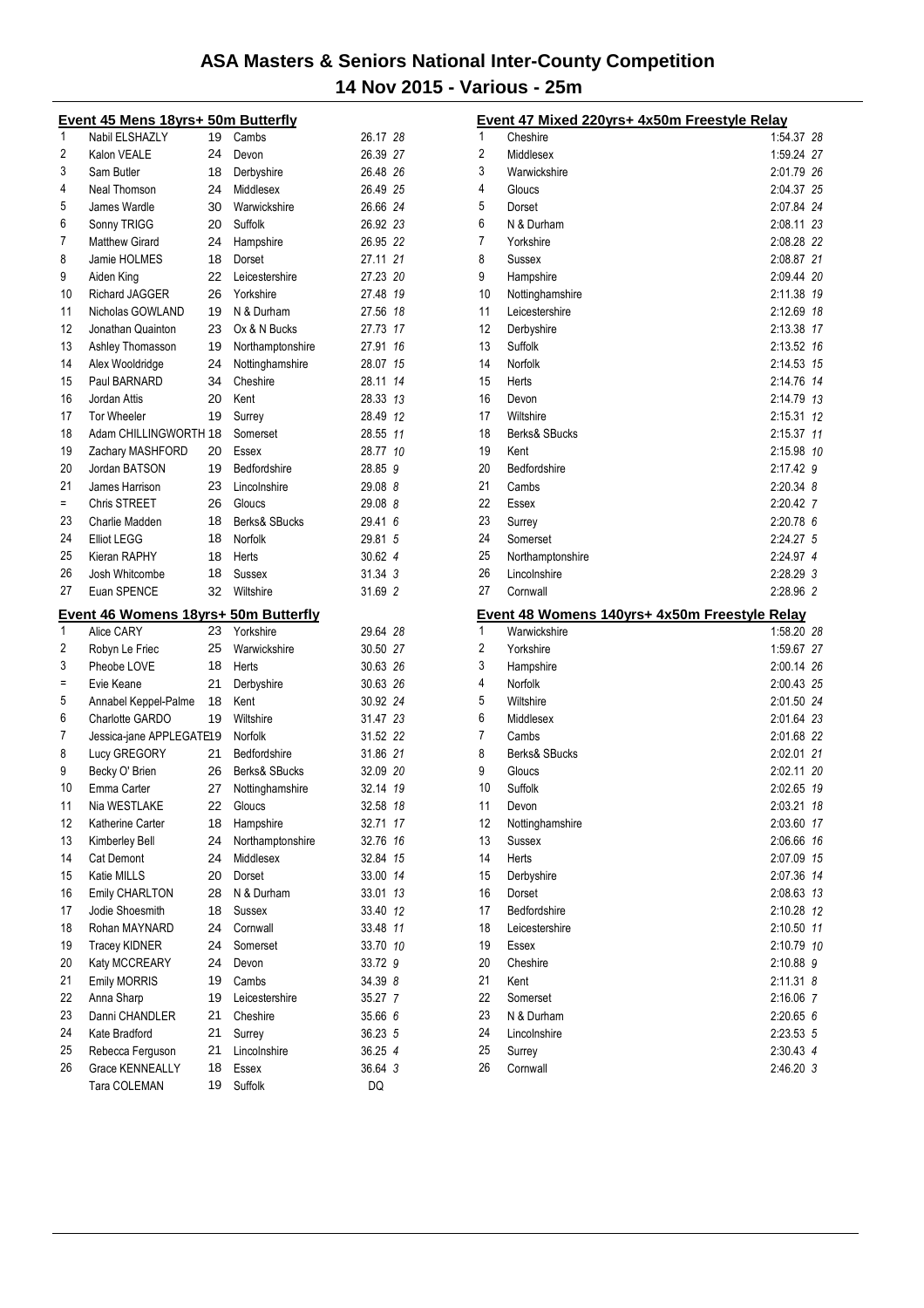|          | Event 49 Mens 140yrs+ 4x50m Freestyle Relay  |                        |  |
|----------|----------------------------------------------|------------------------|--|
| 1        | Cheshire                                     | 1:41.61 28             |  |
| 2        | Middlesex                                    | 1:42.07 27             |  |
| 3        | Nottinghamshire                              | 1:42.56 26             |  |
| 4        | Cambs                                        | 1:44.08 25             |  |
| 5        | Hampshire                                    | 1:44.13 24             |  |
| 6        | Suffolk                                      | 1:44.79 23             |  |
| 7        | Gloucs                                       | 1:45.48 22             |  |
| 8        | Devon                                        | 1:46.27 21             |  |
| 9        | Warwickshire                                 | 1:46.67 20             |  |
| 10       | Derbyshire                                   | 1:46.80 19             |  |
| 11       | Ox & N Bucks                                 | 1:47.57 18             |  |
| 12       | Berks& SBucks                                | 1:48.04 17             |  |
| 13       | Dorset                                       | 1:49.13 16             |  |
| 14       | Surrey                                       | 1:50.04 15             |  |
| 15       | Norfolk                                      | 1:53.20 14             |  |
| 16       | Kent                                         | 1:53.40 13             |  |
| 17       | N & Durham                                   | 1:54.29 12             |  |
| 18       | Leicestershire                               | 1:55.32 11             |  |
| 19       | Somerset                                     | 1:56.64 10             |  |
| 20       | Essex                                        | 1:56.70 9              |  |
| 21       | Wiltshire                                    | 1:58.06 8              |  |
| 22       | Sussex                                       | 1:58.66 7              |  |
| 23       | Northamptonshire                             | 1:59.066               |  |
| 24       | Herts                                        | 2:00.38 5              |  |
| 25       | Bedfordshire                                 | 2:01.82 4              |  |
| 26       | Cornwall                                     | 2:12.59 3              |  |
|          |                                              |                        |  |
|          |                                              |                        |  |
|          | Yorkshire                                    | DQ ST                  |  |
|          | Event 50 Womens 72yrs+ 4x50m Freestyle Relay |                        |  |
| 1        | Suffolk                                      | 1:55.03 28             |  |
| 2        | Warwickshire                                 | 1:55.33 27             |  |
| 3        | Hampshire                                    | 1:55.43 26             |  |
| Ξ        | Yorkshire                                    | 1:55.43 26             |  |
| 5        | Nottinghamshire                              | 1:55.84 24             |  |
| 6        | Norfolk                                      | 1:56.70 23             |  |
| 7        | N & Durham                                   | 1:57.32 22             |  |
| 8        | Derbyshire                                   | 1:57.88 21             |  |
| 9        | Middlesex                                    | 1:58.53 20             |  |
| 10       | Berks& SBucks                                | 1:59.04 19             |  |
| 11       | Gloucs                                       | 1:59.05 18             |  |
| 12       | Essex                                        | 1:59.30 17             |  |
| 13       | Bedfordshire                                 | 2:00.22 16             |  |
| 14       | Northamptonshire                             | 2:00.50 15             |  |
| 15       | Herts                                        | 2:00.70 14             |  |
| 16       | Dorset                                       | 2:01.92 13             |  |
| 17       | Wiltshire                                    | 2:02.00 12             |  |
| 18       | Devon                                        | 2:02.29 11             |  |
| 19       | Kent                                         | 2:05.38 10             |  |
| 20       | Cheshire                                     | 2:06.20 9              |  |
| 21       | Cambs                                        | 2:06.87 8              |  |
| 22       | <b>Sussex</b>                                | 2:07.41 7              |  |
| 23       | Leicestershire                               | 2:08.71 6              |  |
| 24       | Surrey                                       | 2:09.70 5              |  |
| 25<br>26 | Somerset<br>Cornwall                         | 2:11.04 4<br>2:12.51 3 |  |

| 1<br>1:38.55 28<br>Hampshire<br>2<br>Middlesex<br>1:39.15 27<br>3<br>Yorkshire<br>1:40.46 26<br>4<br>Bedfordshire<br>1:40.61 25<br>5<br>Warwickshire<br>1:40.95 24<br>1:41.36 23<br>6<br>Cambs<br>7<br>1:41.52 22<br>Devon<br>8<br>1:42.33 21<br>Norfolk<br>9<br>Kent<br>1:42.79 20<br>10<br>1:42.86 19<br>Nottinghamshire<br>11<br>1:43.32 18<br>Ox & N Bucks<br>12<br>1:43.34 17<br>Sussex<br>13<br>Derbyshire<br>1:43.59 16<br>14<br>N & Durham<br>1:44.09 15<br>15<br>1:44.74 14<br>Leicestershire<br>16<br>Berks& SBucks<br>1:45.18 13<br>17<br>1:45.82 12<br>Dorset<br>18<br>1:46.29 11<br>Northamptonshire<br>19<br>Gloucs<br>1:46.79 10<br>20<br>1.49.41 9<br>Essex<br>21<br>Cheshire<br>1:49.84 8<br>22<br>Wiltshire<br>1:49.88 7<br>23<br>1:56.31 6<br>Lincolnshire<br>24<br>2:03.38 5<br>Somerset<br>25<br>Herts<br>2:03.45 4<br>26<br>2:10.21 3<br>Surrey<br>Suffolk<br>DQ<br>Event 52 Womens 65yrs+ 50m Freestyle<br>1<br>Susan WALKER<br>68<br>35.20 28<br>Devon<br>65<br>2<br>Sandra Vincent<br>Kent<br>37.04 27<br>3<br>72<br>Jean HOWARD-JONES<br>37.70 26<br>Dorset<br>4<br>Pat Reynolds<br>65<br>Northamptonshire<br>37.73 25<br>5<br>Mary Johnson<br>65<br>37.91 24<br>Sussex<br>6<br>Pat JACKSON<br>68<br>Norfolk<br>39.67 23<br>7<br>39.74 22<br>67<br>Warwickshire<br>Rosemarie Green<br>8<br>Judy Alden<br>Middlesex<br>40.04 21<br>69<br>9<br>Jane Asher<br>40.50 20<br>84<br>Surrey<br>10<br>72<br>Hampshire<br>Diane Ford<br>41.58 19<br>11<br>Carol BROWN<br>68<br>Yorkshire<br>41.64 18<br>12<br>Carol HULETT<br>42.74 17<br>67<br>Essex<br>13<br>Suffolk<br>42.90<br>Sue HOLDICH<br>72<br>16<br>14<br>65<br>43.83<br>15<br>Liz REID<br>Cambs<br>15<br>Janet GARDINER<br>66<br>44.15<br>14<br>Herts<br>16<br>Andrea MINOR<br>Bedfordshire<br>67<br>45.29 13<br>17<br>Lesley Cliff<br>Nottinghamshire<br>45.48<br>12<br>67<br>18<br>Sally HOUGH<br>Cornwall<br>66<br>50.70<br>11<br>19<br><b>Esther MURRAY</b><br>Gloucs<br>52.39 10<br>68<br>20<br>Jean Hiatt<br>Derbyshire<br>52.95 9<br>68<br>21<br>Berks& SBucks<br>Maureen Tomlinson<br>71<br>55.57 8<br>22<br>75<br>1:02.56 7 | Event 51 Mens 72yrs+ 4x50m Freestyle Relay |          |  |
|-----------------------------------------------------------------------------------------------------------------------------------------------------------------------------------------------------------------------------------------------------------------------------------------------------------------------------------------------------------------------------------------------------------------------------------------------------------------------------------------------------------------------------------------------------------------------------------------------------------------------------------------------------------------------------------------------------------------------------------------------------------------------------------------------------------------------------------------------------------------------------------------------------------------------------------------------------------------------------------------------------------------------------------------------------------------------------------------------------------------------------------------------------------------------------------------------------------------------------------------------------------------------------------------------------------------------------------------------------------------------------------------------------------------------------------------------------------------------------------------------------------------------------------------------------------------------------------------------------------------------------------------------------------------------------------------------------------------------------------------------------------------------------------------------------------------------------------------------------------------------------------------------------------------------------------------------------------------------------------------------------------------------------------------------------------------------------------------------------------------|--------------------------------------------|----------|--|
|                                                                                                                                                                                                                                                                                                                                                                                                                                                                                                                                                                                                                                                                                                                                                                                                                                                                                                                                                                                                                                                                                                                                                                                                                                                                                                                                                                                                                                                                                                                                                                                                                                                                                                                                                                                                                                                                                                                                                                                                                                                                                                                 |                                            |          |  |
|                                                                                                                                                                                                                                                                                                                                                                                                                                                                                                                                                                                                                                                                                                                                                                                                                                                                                                                                                                                                                                                                                                                                                                                                                                                                                                                                                                                                                                                                                                                                                                                                                                                                                                                                                                                                                                                                                                                                                                                                                                                                                                                 |                                            |          |  |
|                                                                                                                                                                                                                                                                                                                                                                                                                                                                                                                                                                                                                                                                                                                                                                                                                                                                                                                                                                                                                                                                                                                                                                                                                                                                                                                                                                                                                                                                                                                                                                                                                                                                                                                                                                                                                                                                                                                                                                                                                                                                                                                 |                                            |          |  |
|                                                                                                                                                                                                                                                                                                                                                                                                                                                                                                                                                                                                                                                                                                                                                                                                                                                                                                                                                                                                                                                                                                                                                                                                                                                                                                                                                                                                                                                                                                                                                                                                                                                                                                                                                                                                                                                                                                                                                                                                                                                                                                                 |                                            |          |  |
|                                                                                                                                                                                                                                                                                                                                                                                                                                                                                                                                                                                                                                                                                                                                                                                                                                                                                                                                                                                                                                                                                                                                                                                                                                                                                                                                                                                                                                                                                                                                                                                                                                                                                                                                                                                                                                                                                                                                                                                                                                                                                                                 |                                            |          |  |
|                                                                                                                                                                                                                                                                                                                                                                                                                                                                                                                                                                                                                                                                                                                                                                                                                                                                                                                                                                                                                                                                                                                                                                                                                                                                                                                                                                                                                                                                                                                                                                                                                                                                                                                                                                                                                                                                                                                                                                                                                                                                                                                 |                                            |          |  |
|                                                                                                                                                                                                                                                                                                                                                                                                                                                                                                                                                                                                                                                                                                                                                                                                                                                                                                                                                                                                                                                                                                                                                                                                                                                                                                                                                                                                                                                                                                                                                                                                                                                                                                                                                                                                                                                                                                                                                                                                                                                                                                                 |                                            |          |  |
|                                                                                                                                                                                                                                                                                                                                                                                                                                                                                                                                                                                                                                                                                                                                                                                                                                                                                                                                                                                                                                                                                                                                                                                                                                                                                                                                                                                                                                                                                                                                                                                                                                                                                                                                                                                                                                                                                                                                                                                                                                                                                                                 |                                            |          |  |
|                                                                                                                                                                                                                                                                                                                                                                                                                                                                                                                                                                                                                                                                                                                                                                                                                                                                                                                                                                                                                                                                                                                                                                                                                                                                                                                                                                                                                                                                                                                                                                                                                                                                                                                                                                                                                                                                                                                                                                                                                                                                                                                 |                                            |          |  |
|                                                                                                                                                                                                                                                                                                                                                                                                                                                                                                                                                                                                                                                                                                                                                                                                                                                                                                                                                                                                                                                                                                                                                                                                                                                                                                                                                                                                                                                                                                                                                                                                                                                                                                                                                                                                                                                                                                                                                                                                                                                                                                                 |                                            |          |  |
|                                                                                                                                                                                                                                                                                                                                                                                                                                                                                                                                                                                                                                                                                                                                                                                                                                                                                                                                                                                                                                                                                                                                                                                                                                                                                                                                                                                                                                                                                                                                                                                                                                                                                                                                                                                                                                                                                                                                                                                                                                                                                                                 |                                            |          |  |
|                                                                                                                                                                                                                                                                                                                                                                                                                                                                                                                                                                                                                                                                                                                                                                                                                                                                                                                                                                                                                                                                                                                                                                                                                                                                                                                                                                                                                                                                                                                                                                                                                                                                                                                                                                                                                                                                                                                                                                                                                                                                                                                 |                                            |          |  |
|                                                                                                                                                                                                                                                                                                                                                                                                                                                                                                                                                                                                                                                                                                                                                                                                                                                                                                                                                                                                                                                                                                                                                                                                                                                                                                                                                                                                                                                                                                                                                                                                                                                                                                                                                                                                                                                                                                                                                                                                                                                                                                                 |                                            |          |  |
|                                                                                                                                                                                                                                                                                                                                                                                                                                                                                                                                                                                                                                                                                                                                                                                                                                                                                                                                                                                                                                                                                                                                                                                                                                                                                                                                                                                                                                                                                                                                                                                                                                                                                                                                                                                                                                                                                                                                                                                                                                                                                                                 |                                            |          |  |
|                                                                                                                                                                                                                                                                                                                                                                                                                                                                                                                                                                                                                                                                                                                                                                                                                                                                                                                                                                                                                                                                                                                                                                                                                                                                                                                                                                                                                                                                                                                                                                                                                                                                                                                                                                                                                                                                                                                                                                                                                                                                                                                 |                                            |          |  |
|                                                                                                                                                                                                                                                                                                                                                                                                                                                                                                                                                                                                                                                                                                                                                                                                                                                                                                                                                                                                                                                                                                                                                                                                                                                                                                                                                                                                                                                                                                                                                                                                                                                                                                                                                                                                                                                                                                                                                                                                                                                                                                                 |                                            |          |  |
|                                                                                                                                                                                                                                                                                                                                                                                                                                                                                                                                                                                                                                                                                                                                                                                                                                                                                                                                                                                                                                                                                                                                                                                                                                                                                                                                                                                                                                                                                                                                                                                                                                                                                                                                                                                                                                                                                                                                                                                                                                                                                                                 |                                            |          |  |
|                                                                                                                                                                                                                                                                                                                                                                                                                                                                                                                                                                                                                                                                                                                                                                                                                                                                                                                                                                                                                                                                                                                                                                                                                                                                                                                                                                                                                                                                                                                                                                                                                                                                                                                                                                                                                                                                                                                                                                                                                                                                                                                 |                                            |          |  |
|                                                                                                                                                                                                                                                                                                                                                                                                                                                                                                                                                                                                                                                                                                                                                                                                                                                                                                                                                                                                                                                                                                                                                                                                                                                                                                                                                                                                                                                                                                                                                                                                                                                                                                                                                                                                                                                                                                                                                                                                                                                                                                                 |                                            |          |  |
|                                                                                                                                                                                                                                                                                                                                                                                                                                                                                                                                                                                                                                                                                                                                                                                                                                                                                                                                                                                                                                                                                                                                                                                                                                                                                                                                                                                                                                                                                                                                                                                                                                                                                                                                                                                                                                                                                                                                                                                                                                                                                                                 |                                            |          |  |
|                                                                                                                                                                                                                                                                                                                                                                                                                                                                                                                                                                                                                                                                                                                                                                                                                                                                                                                                                                                                                                                                                                                                                                                                                                                                                                                                                                                                                                                                                                                                                                                                                                                                                                                                                                                                                                                                                                                                                                                                                                                                                                                 |                                            |          |  |
|                                                                                                                                                                                                                                                                                                                                                                                                                                                                                                                                                                                                                                                                                                                                                                                                                                                                                                                                                                                                                                                                                                                                                                                                                                                                                                                                                                                                                                                                                                                                                                                                                                                                                                                                                                                                                                                                                                                                                                                                                                                                                                                 |                                            |          |  |
|                                                                                                                                                                                                                                                                                                                                                                                                                                                                                                                                                                                                                                                                                                                                                                                                                                                                                                                                                                                                                                                                                                                                                                                                                                                                                                                                                                                                                                                                                                                                                                                                                                                                                                                                                                                                                                                                                                                                                                                                                                                                                                                 |                                            |          |  |
|                                                                                                                                                                                                                                                                                                                                                                                                                                                                                                                                                                                                                                                                                                                                                                                                                                                                                                                                                                                                                                                                                                                                                                                                                                                                                                                                                                                                                                                                                                                                                                                                                                                                                                                                                                                                                                                                                                                                                                                                                                                                                                                 |                                            |          |  |
|                                                                                                                                                                                                                                                                                                                                                                                                                                                                                                                                                                                                                                                                                                                                                                                                                                                                                                                                                                                                                                                                                                                                                                                                                                                                                                                                                                                                                                                                                                                                                                                                                                                                                                                                                                                                                                                                                                                                                                                                                                                                                                                 |                                            |          |  |
|                                                                                                                                                                                                                                                                                                                                                                                                                                                                                                                                                                                                                                                                                                                                                                                                                                                                                                                                                                                                                                                                                                                                                                                                                                                                                                                                                                                                                                                                                                                                                                                                                                                                                                                                                                                                                                                                                                                                                                                                                                                                                                                 |                                            |          |  |
|                                                                                                                                                                                                                                                                                                                                                                                                                                                                                                                                                                                                                                                                                                                                                                                                                                                                                                                                                                                                                                                                                                                                                                                                                                                                                                                                                                                                                                                                                                                                                                                                                                                                                                                                                                                                                                                                                                                                                                                                                                                                                                                 |                                            |          |  |
|                                                                                                                                                                                                                                                                                                                                                                                                                                                                                                                                                                                                                                                                                                                                                                                                                                                                                                                                                                                                                                                                                                                                                                                                                                                                                                                                                                                                                                                                                                                                                                                                                                                                                                                                                                                                                                                                                                                                                                                                                                                                                                                 |                                            |          |  |
|                                                                                                                                                                                                                                                                                                                                                                                                                                                                                                                                                                                                                                                                                                                                                                                                                                                                                                                                                                                                                                                                                                                                                                                                                                                                                                                                                                                                                                                                                                                                                                                                                                                                                                                                                                                                                                                                                                                                                                                                                                                                                                                 |                                            |          |  |
|                                                                                                                                                                                                                                                                                                                                                                                                                                                                                                                                                                                                                                                                                                                                                                                                                                                                                                                                                                                                                                                                                                                                                                                                                                                                                                                                                                                                                                                                                                                                                                                                                                                                                                                                                                                                                                                                                                                                                                                                                                                                                                                 |                                            |          |  |
|                                                                                                                                                                                                                                                                                                                                                                                                                                                                                                                                                                                                                                                                                                                                                                                                                                                                                                                                                                                                                                                                                                                                                                                                                                                                                                                                                                                                                                                                                                                                                                                                                                                                                                                                                                                                                                                                                                                                                                                                                                                                                                                 |                                            |          |  |
|                                                                                                                                                                                                                                                                                                                                                                                                                                                                                                                                                                                                                                                                                                                                                                                                                                                                                                                                                                                                                                                                                                                                                                                                                                                                                                                                                                                                                                                                                                                                                                                                                                                                                                                                                                                                                                                                                                                                                                                                                                                                                                                 |                                            |          |  |
|                                                                                                                                                                                                                                                                                                                                                                                                                                                                                                                                                                                                                                                                                                                                                                                                                                                                                                                                                                                                                                                                                                                                                                                                                                                                                                                                                                                                                                                                                                                                                                                                                                                                                                                                                                                                                                                                                                                                                                                                                                                                                                                 |                                            |          |  |
|                                                                                                                                                                                                                                                                                                                                                                                                                                                                                                                                                                                                                                                                                                                                                                                                                                                                                                                                                                                                                                                                                                                                                                                                                                                                                                                                                                                                                                                                                                                                                                                                                                                                                                                                                                                                                                                                                                                                                                                                                                                                                                                 |                                            |          |  |
|                                                                                                                                                                                                                                                                                                                                                                                                                                                                                                                                                                                                                                                                                                                                                                                                                                                                                                                                                                                                                                                                                                                                                                                                                                                                                                                                                                                                                                                                                                                                                                                                                                                                                                                                                                                                                                                                                                                                                                                                                                                                                                                 |                                            |          |  |
|                                                                                                                                                                                                                                                                                                                                                                                                                                                                                                                                                                                                                                                                                                                                                                                                                                                                                                                                                                                                                                                                                                                                                                                                                                                                                                                                                                                                                                                                                                                                                                                                                                                                                                                                                                                                                                                                                                                                                                                                                                                                                                                 |                                            |          |  |
|                                                                                                                                                                                                                                                                                                                                                                                                                                                                                                                                                                                                                                                                                                                                                                                                                                                                                                                                                                                                                                                                                                                                                                                                                                                                                                                                                                                                                                                                                                                                                                                                                                                                                                                                                                                                                                                                                                                                                                                                                                                                                                                 |                                            |          |  |
|                                                                                                                                                                                                                                                                                                                                                                                                                                                                                                                                                                                                                                                                                                                                                                                                                                                                                                                                                                                                                                                                                                                                                                                                                                                                                                                                                                                                                                                                                                                                                                                                                                                                                                                                                                                                                                                                                                                                                                                                                                                                                                                 |                                            |          |  |
|                                                                                                                                                                                                                                                                                                                                                                                                                                                                                                                                                                                                                                                                                                                                                                                                                                                                                                                                                                                                                                                                                                                                                                                                                                                                                                                                                                                                                                                                                                                                                                                                                                                                                                                                                                                                                                                                                                                                                                                                                                                                                                                 |                                            |          |  |
|                                                                                                                                                                                                                                                                                                                                                                                                                                                                                                                                                                                                                                                                                                                                                                                                                                                                                                                                                                                                                                                                                                                                                                                                                                                                                                                                                                                                                                                                                                                                                                                                                                                                                                                                                                                                                                                                                                                                                                                                                                                                                                                 |                                            |          |  |
|                                                                                                                                                                                                                                                                                                                                                                                                                                                                                                                                                                                                                                                                                                                                                                                                                                                                                                                                                                                                                                                                                                                                                                                                                                                                                                                                                                                                                                                                                                                                                                                                                                                                                                                                                                                                                                                                                                                                                                                                                                                                                                                 |                                            |          |  |
|                                                                                                                                                                                                                                                                                                                                                                                                                                                                                                                                                                                                                                                                                                                                                                                                                                                                                                                                                                                                                                                                                                                                                                                                                                                                                                                                                                                                                                                                                                                                                                                                                                                                                                                                                                                                                                                                                                                                                                                                                                                                                                                 |                                            |          |  |
|                                                                                                                                                                                                                                                                                                                                                                                                                                                                                                                                                                                                                                                                                                                                                                                                                                                                                                                                                                                                                                                                                                                                                                                                                                                                                                                                                                                                                                                                                                                                                                                                                                                                                                                                                                                                                                                                                                                                                                                                                                                                                                                 |                                            |          |  |
|                                                                                                                                                                                                                                                                                                                                                                                                                                                                                                                                                                                                                                                                                                                                                                                                                                                                                                                                                                                                                                                                                                                                                                                                                                                                                                                                                                                                                                                                                                                                                                                                                                                                                                                                                                                                                                                                                                                                                                                                                                                                                                                 |                                            |          |  |
|                                                                                                                                                                                                                                                                                                                                                                                                                                                                                                                                                                                                                                                                                                                                                                                                                                                                                                                                                                                                                                                                                                                                                                                                                                                                                                                                                                                                                                                                                                                                                                                                                                                                                                                                                                                                                                                                                                                                                                                                                                                                                                                 |                                            |          |  |
|                                                                                                                                                                                                                                                                                                                                                                                                                                                                                                                                                                                                                                                                                                                                                                                                                                                                                                                                                                                                                                                                                                                                                                                                                                                                                                                                                                                                                                                                                                                                                                                                                                                                                                                                                                                                                                                                                                                                                                                                                                                                                                                 |                                            |          |  |
|                                                                                                                                                                                                                                                                                                                                                                                                                                                                                                                                                                                                                                                                                                                                                                                                                                                                                                                                                                                                                                                                                                                                                                                                                                                                                                                                                                                                                                                                                                                                                                                                                                                                                                                                                                                                                                                                                                                                                                                                                                                                                                                 |                                            |          |  |
|                                                                                                                                                                                                                                                                                                                                                                                                                                                                                                                                                                                                                                                                                                                                                                                                                                                                                                                                                                                                                                                                                                                                                                                                                                                                                                                                                                                                                                                                                                                                                                                                                                                                                                                                                                                                                                                                                                                                                                                                                                                                                                                 |                                            |          |  |
|                                                                                                                                                                                                                                                                                                                                                                                                                                                                                                                                                                                                                                                                                                                                                                                                                                                                                                                                                                                                                                                                                                                                                                                                                                                                                                                                                                                                                                                                                                                                                                                                                                                                                                                                                                                                                                                                                                                                                                                                                                                                                                                 |                                            |          |  |
|                                                                                                                                                                                                                                                                                                                                                                                                                                                                                                                                                                                                                                                                                                                                                                                                                                                                                                                                                                                                                                                                                                                                                                                                                                                                                                                                                                                                                                                                                                                                                                                                                                                                                                                                                                                                                                                                                                                                                                                                                                                                                                                 |                                            |          |  |
|                                                                                                                                                                                                                                                                                                                                                                                                                                                                                                                                                                                                                                                                                                                                                                                                                                                                                                                                                                                                                                                                                                                                                                                                                                                                                                                                                                                                                                                                                                                                                                                                                                                                                                                                                                                                                                                                                                                                                                                                                                                                                                                 | Rosemary JOHNSON                           | Somerset |  |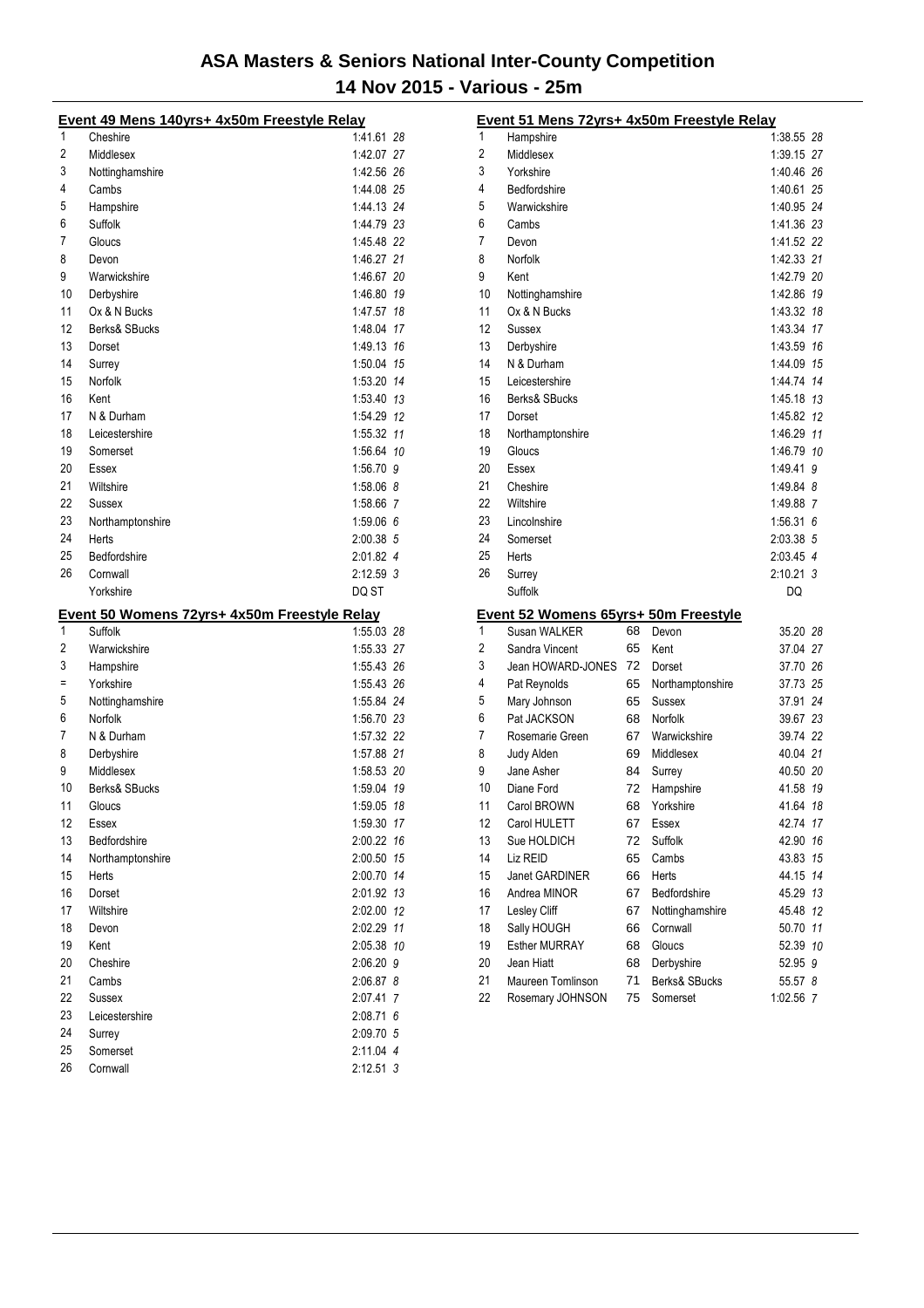|          | Event 53 Mens 65yrs+ 50m Freestyle      |          |                     |                    |    |
|----------|-----------------------------------------|----------|---------------------|--------------------|----|
| 1        | Chris DUNN                              | 69       | Herts               | 29.55 28           |    |
| 2        | Duncan BROWN                            | 68       | Yorkshire           | 30.68 27           |    |
| 3        | Neil MACKINNON                          | 74       | Cheshire            | 31.18 26           |    |
| 4        | <b>Tony Meek</b>                        | 65       | Kent                | 31.22 25           |    |
| 5        | <b>Terry THORNE</b>                     | 65       | Norfolk             | 31.62 24           |    |
| 6        | <b>Bill LETCH</b>                       | 75       | Devon               | 32.62 23           |    |
| 7        | Dave HEMBROW                            | 68       | Dorset              | 32.67 22           |    |
| 8        | Jim Corbett                             | 66       | Derbyshire          | 33.02 21           |    |
| 9        | <b>Tony CHERRINGTON</b>                 | 73       | Gloucs              | 33.28 20           |    |
| 10       | Peter Kerslake                          | 67       | Nottinghamshire     | 33.65 19           |    |
| 11       | <b>Terry MANSI</b>                      | 66       | <b>Suffolk</b>      | 33.66 18           |    |
| 12       | <b>Bernard Wills</b>                    | 68       | Warwickshire        | 34.41 17           |    |
| 13       | Roger Billing                           | 72       | Surrey              | 34.84 16           |    |
| 14       | Robin Oldfield                          | 68       | Leicestershire      | 34.90 15           |    |
| 15       | Peter STEPHENS                          | 68       | Cornwall            | 35.19 14           |    |
| 16       | <b>Geoff Stokes</b>                     | 76       | Hampshire           | 35.49 13           |    |
| $=$      | Derek Parr                              | 71       | Middlesex           | 35.49 13           |    |
| 18       | John SAWYERS                            | 72       | N & Durham          | 35.63 11           |    |
| 19       | Nigel Salsbury                          | 75       | Berks& SBucks       | 35.71 10           |    |
| 20       | Robert Apel                             | 71       | Northamptonshire    | 35.78 9            |    |
| 21       | David Hall                              | 73       | Ox & N Bucks        | 36.89 8            |    |
| 22       | Anthony Gimson                          | 78       | Sussex              | 37.38 7            |    |
| 23       | John SUTTON                             | 67       | Somerset            | 38.45 6            |    |
| 24       | Rodney Marks                            | 65       | Lincolnshire        | 38.99 5            |    |
| 25       | <b>Tony FAIRFOULL</b>                   | 69       | Wiltshire           | 39.28 4            |    |
|          | Paul CLARKE                             | 73       | Bedfordshire        | 42.64 3            |    |
| 26       |                                         |          |                     |                    |    |
|          |                                         |          |                     |                    |    |
| 1        | Event 54 Womens 55yrs+ 50m Freestyle    | 55       |                     |                    |    |
|          | <b>Christine Porter</b>                 |          | Middlesex           | 31.09 28           |    |
| 2        | Alyson FORDHAM<br>Helen KULA-PRZEZWANS6 | 59       | Essex               | 31.68 27           |    |
| 3<br>4   |                                         | 55       | Gloucs              | 31.99 26           |    |
|          | Sally WINTER                            |          | Herts               | 32.09 25           |    |
| 5        | <b>Catherine Beckett</b>                | 59       | Hampshire           | 33.51 24           |    |
| 6        | Linda Hooker                            | 55       | Sussex              | 33.80 23           |    |
| 7        | Joan EDWARDS                            | 57       | N & Durham          | 34.20 22           |    |
| 8        | Susan HAIGH                             | 63       | Devon               | 34.40 21           |    |
| 9        | Amanda Heath                            | 58       | Berks& SBucks       | 34.52 20           |    |
| 10       | Kate Chase                              | 58       | Warwickshire        | 35.27 19           |    |
| 11       | Kim LYNCH                               | 56       | Suffolk             | 35.34 18           |    |
| 12       | Jane BLACKWELL                          | 56       | Norfolk             | 35.59 17           |    |
| 13       | Fran BAKER                              | 55       | Cornwall            | 35.67 16           |    |
| $=$      | <b>Chris Barnett</b>                    | 55       | Leicestershire      | 35.67              | 16 |
| 15       | Wendy OFFORD                            | 61       | Yorkshire           | 35.73              | 14 |
| 16       | Cathy HARTLE                            | 57       | Dorset              | 35.86 13           |    |
| 17       | Kiyoko Naish                            | 56       | Nottinghamshire     | 36.11              | 12 |
| 18       | <b>Bernice Battams</b>                  | 58       | Northamptonshire    | 36.57              | 11 |
| 19       | <b>Christine AYERS</b>                  | 62       | <b>Bedfordshire</b> | 36.66 10           |    |
| 20       | Amanda Doyle                            | 59       | Surrey              | 36.83 9            |    |
| 21       | Val Thorp                               | 62       | Derbyshire          | 37.56 8            |    |
| 22       | Linda Griffin                           | 64       | Lincolnshire        | 41.65 7            |    |
| 23       | Pat Reed                                | 58       | Kent                | 42.46 6            |    |
| 24<br>25 | Jane SNEDDON<br>Liz REID                | 55<br>65 | Wiltshire<br>Cambs  | 44.01 5<br>47.18 4 |    |

| 1              | Event 55 Mens 55yrs+ 50m Freestyle<br>Colin STEPHENSON | 57 |                  |                      |    |
|----------------|--------------------------------------------------------|----|------------------|----------------------|----|
| $\overline{2}$ |                                                        | 55 | Gloucs           | 27.27 28<br>27.79 27 |    |
|                | David CARTLEDGE                                        |    | Bedfordshire     |                      |    |
| 3              | Jim Hobsley                                            | 55 | Middlesex        | 27.97 26             |    |
| 4              | Paul Hare                                              | 55 | Surrey           | 28.07 25             |    |
| 5              | <b>Neville BARTON</b>                                  | 61 | Cheshire         | 28.61 24             |    |
| 6              | Peter KIRK                                             | 59 | Dorset           | 28.71 23             |    |
| 7              | <b>Brian Godfrey</b>                                   | 60 | Yorkshire        | 28.97 22             |    |
| 8              | Steve Burcham                                          | 58 | Warwickshire     | 29.10 21             |    |
| 9              | Rory Fitzgerald                                        | 57 | Hampshire        | 29.12 20             |    |
| 10             | Dave Bradford                                          | 57 | Derbyshire       | 29.13 19             |    |
| 11             | <b>Graeme MILNE</b>                                    | 61 | Cornwall         | 29.42 18             |    |
| 12             | Stephen Braine                                         | 61 | Sussex           | 29.47 17             |    |
| 13             | David HAMMOND                                          | 55 | Cambs            | 30.05                | 16 |
| 14             | Peter SEWARD                                           | 59 | Wiltshire        | 30.29 15             |    |
| 15             | Philip COTTON                                          | 59 | Norfolk          | 30.54 14             |    |
| 16             | Peter RAE                                              | 62 | Essex            | 30.88 13             |    |
| 17             | Gordon COUTTS                                          | 55 | Suffolk          | 31.07 12             |    |
| 18             | <b>Robert Steel</b>                                    | 58 | Nottinghamshire  | 31.24                | 11 |
| 19             | lain Gerrard                                           | 58 | Berks& SBucks    | 31.31                | 10 |
| 20             | <b>Steve BAMBER</b>                                    | 61 | Somerset         | 32.23 9              |    |
| 21             | Mark AYRES                                             | 59 | Herts            | 32.24 8              |    |
| 22             | <b>Alistair MULLEN</b>                                 | 56 | Devon            | 32.35 7              |    |
| 23             | lan Goodall                                            | 58 | Northamptonshire | 32.79 6              |    |
| 24             | Michael EDWARDS                                        | 55 | N & Durham       | 33.07 5              |    |
| 25             | <b>Tony Baskeyfield</b>                                | 59 | Lincolnshire     | 33.15 4              |    |
| 26             | Martin Sutherland                                      | 55 | Leicestershire   | 38.12 3              |    |
|                | Event 56 Womens 45yrs+ 50m Freestyle                   |    |                  |                      |    |
| 1              | Nina WILLIAMS                                          | 45 | Yorkshire        | 28.33 28             |    |
| $\overline{2}$ | Claire HUGHES                                          | 46 | Cheshire         | 29.17 27             |    |
| 3              | <b>Helen DAVIS</b>                                     | 45 | Cambs            | 29.72 26             |    |
| 4              | Lindsay TURNBULL                                       | 45 | N & Durham       | 30.24 25             |    |
| 5              | Hayley Bettinson                                       | 52 | Warwickshire     | 30.86 24             |    |
| 6              | Karen Leftley                                          | 45 | Berks& SBucks    | 31.02 23             |    |
| 7              | Madeline RAYMOND                                       | 52 | Essex            | 31.13 22             |    |
| 8              | Amanda LOSSASO                                         | 52 | Cornwall         | 31.22 21             |    |
| 9              | Rebecca JENKINSON                                      | 52 | Devon            | 31.49 20             |    |
| 10             | Lisa DURWARD                                           | 49 | Dorset           | 31.99 19             |    |
| 11             | Luciana Wilkes                                         | 49 | Kent             | 32.59 18             |    |
| 12             | Natalie Bateson                                        | 49 | Middlesex        | 32.75                | 17 |
| 13             | <b>Bryony Wilkes</b>                                   | 45 | Leicestershire   | 32.91                | 16 |
| 14             | Joanna Taylor                                          | 49 | Hampshire        | 33.04                | 15 |
| 15             | Alie Patterson                                         | 52 | Nottinghamshire  | 33.08                | 14 |
| 16             | Emma Lund                                              | 49 | Lincolnshire     | 33.10 13             |    |
| 17             | <b>Wendy Pritchard</b>                                 | 49 | <b>Sussex</b>    | 33.36                | 12 |
| 18             | Rachel Joyce                                           | 47 | Derbyshire       | 33.39 11             |    |
| 19             | Janet WILLIAMS                                         | 53 | Suffolk          | 34.13 10             |    |
| 20             | Michelle Leach                                         | 47 | Northamptonshire | 34.17 9              |    |
| 21             | Josephine CRESSWELL                                    | 47 | Norfolk          | 34.39 8              |    |
| 22             | <b>Nell WALKER</b>                                     | 49 | Wiltshire        | 34.71 7              |    |
| 23             | Louisa SLINGSBY                                        | 45 | Somerset         | 35.99 6              |    |
| 24             | Sian MACDONALD                                         | 53 | Herts            | 36.15 5              |    |
| 25             | Carolyn BISSET                                         | 45 | Gloucs           | 37.34 4              |    |
| 26             | Sheena Bassett                                         | 54 | Surrey           | 40.06 3              |    |
| 27             | Alison SHEEHAN                                         | 57 | Bedfordshire     | 43.18 2              |    |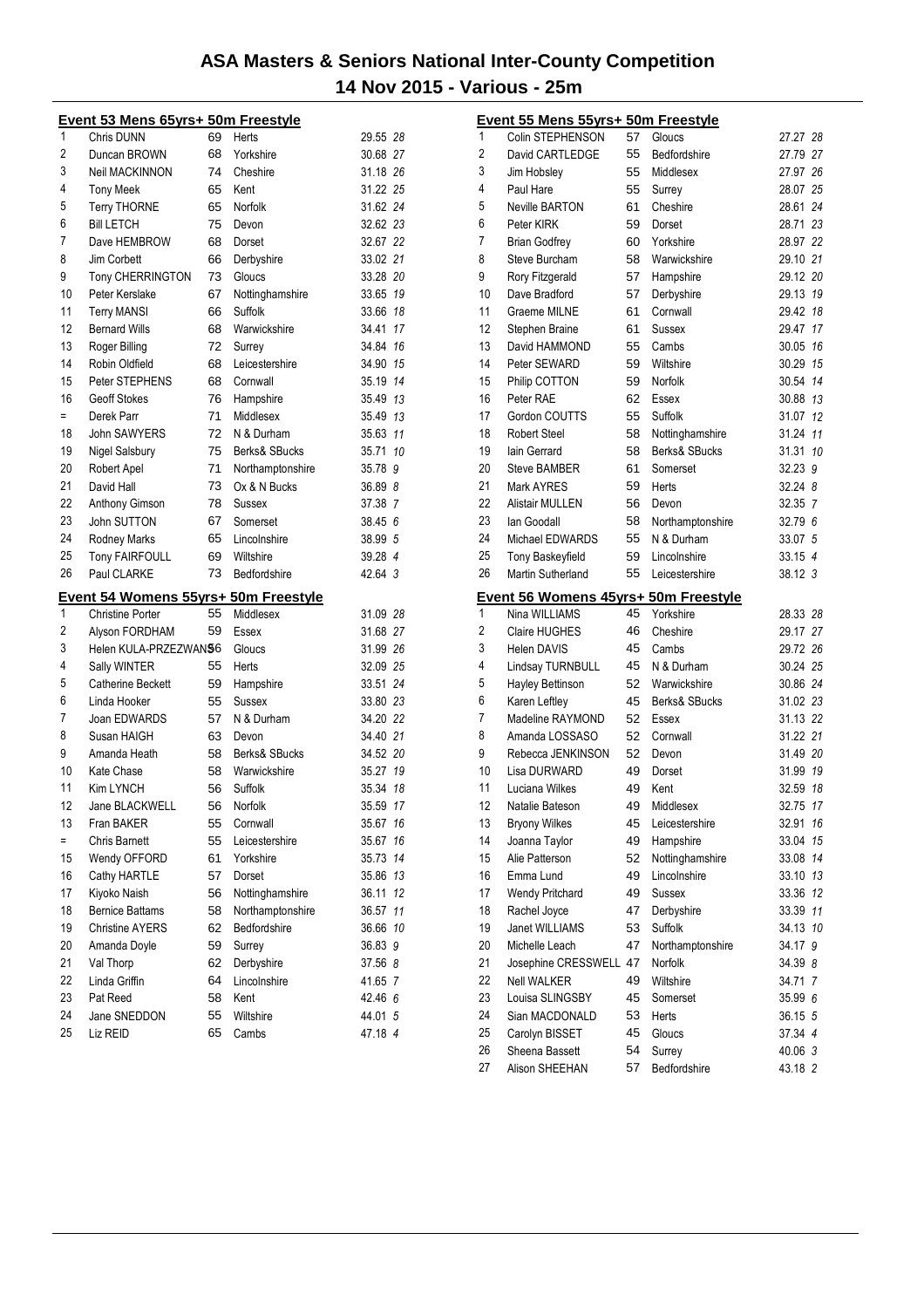|                                                                                      | Event 57 Mens 45yrs+ 50m Freestyle               |    |                  |          |                | Event 59 Mens 35yrs+ 50m Freestyle                  |          |                          |                    |
|--------------------------------------------------------------------------------------|--------------------------------------------------|----|------------------|----------|----------------|-----------------------------------------------------|----------|--------------------------|--------------------|
| 1                                                                                    | Paul CLEMENCE                                    |    | 45 Yorkshire     | 23.87 28 | 1              | Chris KNEE                                          |          | 36 Yorkshire             | 23.68 28           |
| $\sqrt{2}$                                                                           | Mike Hodgson                                     | 48 | Surrey           | 25.96 27 | 2              | <b>Ben Bradley</b>                                  | 20       | Surrey                   | 24.86 27           |
| 3                                                                                    | Paul Fakley                                      | 46 | Kent             | 26.58 26 | 3              | Ross Turner                                         | 35       | Warwickshire             | 25.21 26           |
| 4                                                                                    | Spencer Turner                                   | 46 | Hampshire        | 26.64 25 | 4              | Dave Warren                                         | 44       | Middlesex                | 25.43 25           |
| 5                                                                                    | lan Woodward                                     | 45 | <b>Sussex</b>    | 26.69 24 | 5              | Alex BEVIS                                          | 40       | Cambs                    | 25.49 24           |
| 6                                                                                    | <b>Andrew Moore</b>                              | 49 | Berks& SBucks    | 26.83 23 | 6              | Daryl MASON                                         | 45       | <b>Herts</b>             | 25.52 23           |
| $\overline{7}$                                                                       | Marcel SCHOLTEN                                  | 49 | Bedfordshire     | 26.84 22 | $\overline{7}$ | Martin LANE                                         | 44       | Essex                    | 25.67 22           |
| 8                                                                                    | Simon Rigg                                       | 48 | Warwickshire     | 26.86 21 | 8              | Jim Kearney                                         | 43       | Nottinghamshire          | 25.79 21           |
| 9                                                                                    | Nicholas Bridge                                  | 45 | Ox & N Bucks     | 26.98 20 | 9              | Ashley BUCK                                         | 35       | Suffolk                  | 25.92 20           |
| 10                                                                                   | Martin GALE                                      | 45 | Norfolk          | 27.07 19 | 10             | Paul Allen                                          | 43       | <b>Sussex</b>            | 26.16 19           |
| 11                                                                                   | lan CLARKE                                       | 45 | N & Durham       | 27.11 18 | 11             | Paul FRITH                                          | 42       | Cheshire                 | 26.53 18           |
| 12                                                                                   | <b>Nick VAUGHAN</b>                              | 51 | Dorset           | 27.21 17 | 12             | Keith TYLER                                         | 37       | Dorset                   | 26.76 17           |
| 13                                                                                   | Sean McQuaid                                     | 47 | Middlesex        | 27.41 16 | 13             | Matt Leach                                          | 39       | Derbyshire               | 26.82 16           |
| 14                                                                                   | Alec JOHNSON                                     | 53 | Cheshire         | 27.47 15 | 14             | Kevin JAY                                           | 40       | Gloucs                   | 26.99 15           |
| 15                                                                                   | <b>Robert DAVIS</b>                              | 45 | Cambs            | 27.49 14 | 15             | Bob EL Harawry                                      | 47       | Berks& SBucks            | 27.43 14           |
| 16                                                                                   | Nigel TRAVERS-GRIFFIN46                          |    | Devon            | 27.77 13 | 16             | Jamie PAGE                                          | 38       | Devon                    | 27.46 13           |
| 17                                                                                   | <b>Garry Vickers</b>                             | 47 | Derbyshire       | 27.83 12 | 17             | Steven Gibbs                                        | 43       | Hampshire                | 27.58 12           |
| 18                                                                                   | <b>Mick Commons</b>                              | 54 | Nottinghamshire  | 27.85 11 | 18             | Keiron Harrison                                     | 46       | Leicestershire           | 27.59 11           |
| 19                                                                                   | Nial TIERNAN                                     | 46 | Essex            | 28.43 10 | 19             | Alan Burrows                                        | 47       | Kent                     | 27.79 10           |
| 20                                                                                   | Adrian Homer                                     | 45 | Northamptonshire | 28.47 9  | 20             | David WEBSTER                                       | 37       | Norfolk                  | 27.84 9            |
| 21                                                                                   | Stephen HARES                                    | 50 | Gloucs           | 28.90 8  | 21             | <b>Matthew Gomez</b>                                | 49       | Ox & N Bucks             | 27.86 8            |
| 22                                                                                   | Mark Kendall                                     | 45 | Leicestershire   | 28.99 7  | 22             | Keith WITHERS                                       | 41       | Wiltshire                | 28.18 7            |
| 23                                                                                   | <b>Barry CHANDLER</b>                            | 58 | Herts            | 29.11 6  | 23             | <b>Martin Flowers</b>                               | 48       | Northamptonshire         | 28.41 6            |
| 24                                                                                   | Peter LYNCH                                      | 53 | Suffolk          | 30.59 5  | 24             | Jeremy SALMON                                       | 40       | Cornwall                 | 28.97 5            |
| 25                                                                                   | Tim MOYLE                                        | 45 | Cornwall         | 31.51 4  | 25             | lan TAYLOR                                          | 39       | N & Durham               | 29.45 4            |
| 26                                                                                   | Andy WORKMAN                                     | 48 | Somerset         | 31.53.3  | 26             | Mark WAREHAM                                        | 44       | Bedfordshire             | 29.71 3            |
| 27                                                                                   | Mark ROBERTSON                                   | 46 | Wiltshire        | 31.73 2  | 27             | Nic BLAKE                                           | 43       | Somerset                 | 32.38 2            |
| 28                                                                                   | Nic Ward-Lowery                                  | 49 | Lincolnshire     | 32.71 1  | 28             | Nic Ward-Lowery                                     | 49       | Lincolnshire             | 35.92 1            |
| 1                                                                                    | Event 58 Womens 35yrs+ 50m Freestyle<br>Zoe CRAY | 41 | Suffolk          | 27.21 28 | 1              | Event 60 Womens 25yrs+ 50m Freestyle<br>Katy Sexton | 33       | Hampshire                | 27.57 28           |
| $\overline{c}$                                                                       | Michelle Ware                                    | 42 | Surrey           | 28.26 27 | 2              | Carla KING                                          | 32       | Bedfordshire             | 27.93 27           |
| 3                                                                                    | Rebecca SMITH                                    | 36 | Wiltshire        | 28.42 26 | 3              | Alice Lane                                          | 28       | Warwickshire             | 28.18 26           |
| 4                                                                                    | Wendy Lockton                                    | 38 | Nottinghamshire  | 28.48 25 | 4              | Catherine MARKWELL                                  | 34       | Norfolk                  | 28.33 25           |
| 5                                                                                    | Gina Hobson                                      | 38 | Middlesex        | 28.55 24 | 5              | Kirsty Johnson                                      | 34       | Berks& SBucks            | 29.07 24           |
| 6                                                                                    | <b>Helen SADLER</b>                              | 45 | Cheshire         | 28.71 23 | 6              | Rachel CURNOCK                                      | 28       | Gloucs                   | 29.14 23           |
| $\overline{7}$                                                                       | Melanie Mcwhirter                                | 42 | Warwickshire     | 29.02 22 | $\overline{7}$ | Lauren Willcox                                      | 29       | Kent                     | 29.22 22           |
| 8                                                                                    | Kate WARWICK                                     | 37 | Norfolk          | 29.07 21 | 8              | Rachel BARBER                                       | 27       | Herts                    | 29.41 21           |
| 9                                                                                    | Miriam OWENS                                     | 35 | Bedfordshire     | 29.12 20 | 9              | Hannah WILTSHIRE                                    | 28       | Dorset                   | 29.61 20           |
| 10                                                                                   | Suzi RIDLER                                      | 42 | Essex            | 29.15 19 | 10             | <b>Emily CHARLTON</b>                               | 28       | N & Durham               | 29.81 19           |
| 11                                                                                   |                                                  |    | Yorkshire        |          |                | Kate Long                                           | 30       | Nottinghamshire          | 29.83 18           |
|                                                                                      |                                                  |    |                  |          |                |                                                     |          |                          |                    |
|                                                                                      | Philippa RICKARD                                 | 44 |                  | 29.35 18 | 11             |                                                     |          |                          |                    |
|                                                                                      | <b>Kirsty Krouwell</b>                           | 36 | Sussex           | 29.45 17 | 12             | Olivia Reynolds                                     | 29       | Middlesex                | 30.10 17           |
|                                                                                      | Sarah Aldridge                                   | 44 | Hampshire        | 29.91 16 | 13             | Deborah CROSSLAND                                   | 28       | Yorkshire                | 30.29 16           |
|                                                                                      | Jo PEARCE                                        | 42 | Cambs            | 30.25 15 | 14             | Laura BOWDEN                                        | 28       | Cheshire                 | 30.39 15           |
|                                                                                      | Bethan LEWIS                                     | 42 | Gloucs           | 30.89 14 | 15             | Kathryn LOVEYS                                      | 28       | Cambs                    | 30.66 14           |
|                                                                                      | Sarah Noble-Kendrick                             | 41 | Northamptonshire | 30.93 13 | 16             | Sarah Moore                                         | 41       | Sussex                   | 30.70 13           |
|                                                                                      | Elizabeth Simpson                                | 43 | Derbyshire       | 31.18 12 | 17             | Sarah Ryder                                         | 27       | Northamptonshire         | 30.74 12           |
|                                                                                      | Kristina Vasilauskai                             | 36 | Kent             | 31.37 11 | 18             | Emma PHILPOT                                        | 25       | Wiltshire                | 31.10 11           |
|                                                                                      | Sara DYKES                                       | 44 | Somerset         | 31.87 10 | 19             | Lydianne Lock                                       | 46       | Leicestershire           | 31.49 10           |
|                                                                                      | <b>Gill HOOK</b>                                 | 40 | N & Durham       | 31.88 9  | 20             | <b>Ruth Amos</b>                                    | 26       | Derbyshire               | 31.62 9            |
|                                                                                      | Karen YENDOLE                                    | 35 | Dorset           | 31.96 8  | 21             | Jodie Cox                                           | 34       | Surrey                   | 32.03 8            |
|                                                                                      | Christa PAGE                                     | 40 | Devon            | 32.54 7  | 22             | Alison BROWNING                                     | 37       | Devon                    | 32.58 7            |
|                                                                                      | Suzanne SAVAGE                                   | 42 | Herts            | 33.26 6  | 23             | Alison JEFFRIES                                     | 26       | Suffolk                  | 33.13 6            |
|                                                                                      | Nicola James                                     | 43 | Leicestershire   | 33.37 5  | 24             | Sam CROSBY                                          | 25       | Cornwall                 | 33.73 5            |
| 12<br>13<br>14<br>15<br>16<br>17<br>18<br>19<br>$20\,$<br>21<br>22<br>23<br>24<br>25 | Rebecca Bailey                                   | 36 | Lincolnshire     | 33.90 4  | 25             | Sara PRICE                                          | 31       | Essex                    | 34.40 4            |
| 26                                                                                   | Angela LEVERTON                                  | 41 | Cornwall         | 44.95 3  | 26<br>27       | Kat BAKER<br>Karen Dela                             | 29<br>34 | Somerset<br>Ox & N Bucks | 34.86 3<br>37.97 2 |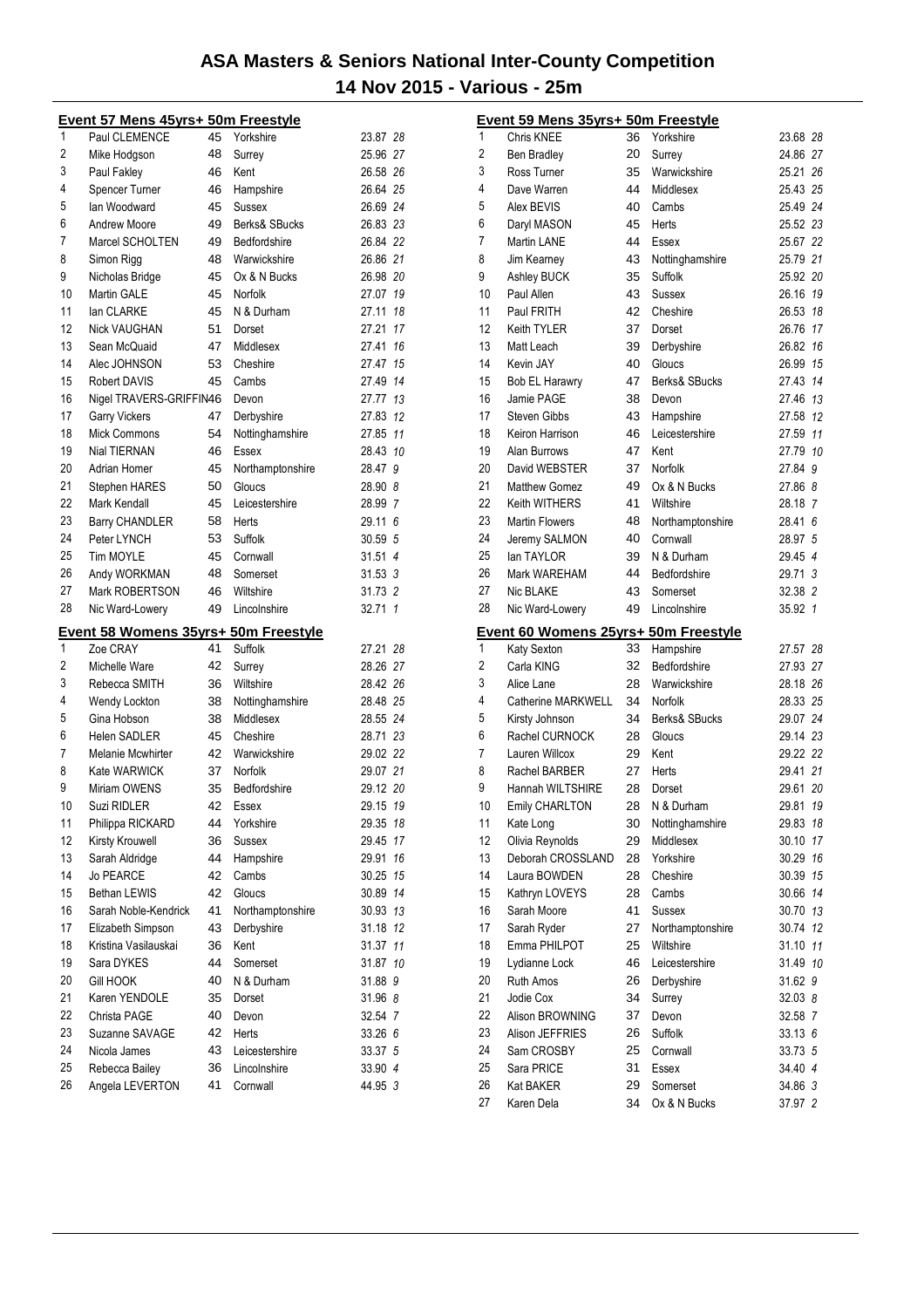|          | <u>Event 61 Mens 25yrs+ 50m Freestyle</u>   |          |                              |                    |    |
|----------|---------------------------------------------|----------|------------------------------|--------------------|----|
| 1        | <b>Neal Smith</b>                           | 38       | Warwickshire                 | 24.75 28           |    |
| 2        | <b>Liam BARNETT</b>                         | 28       | Cambs                        | 24.85 27           |    |
| 3        | <b>William APPLEBY</b>                      | 33       | Norfolk                      | 24.90 26           |    |
| 4        | <b>Ben Lowndes</b>                          | 29       | Hampshire                    | 24.97 25           |    |
| 5        | Alex Thurston                               | 34       | Nottinghamshire              | 25.10 24           |    |
| Ξ        | Paul BARNARD                                | 34       | Cheshire                     | 25.10 24           |    |
| 7        | Richard JAGGER                              | 26       | Yorkshire                    | 25.34 22           |    |
| 8        | <b>Clive Bates</b>                          | 26       | Kent                         | 25.54 21           |    |
| 9        | lain HODGSON                                | 26       | N & Durham                   | 25.55 20           |    |
| 10       | Chris Howe                                  | 25       | Derbyshire                   | 25.80 19           |    |
| 11       | Dave Roberts                                | 34       | Middlesex                    | 25.86 18           |    |
| 12       | <b>Matthew LANDS</b>                        | 27       | Dorset                       | 26.06 17           |    |
| 13       | Chris STREET                                | 26       | Gloucs                       | 26.35 16           |    |
| 14       | Christopher Johansen                        | 31       | Ox & N Bucks                 | 26.39 15           |    |
| 15       | <b>Ben HICKS</b>                            | 31       | Suffolk                      | 26.50 14           |    |
| 16       | Dan O'Shea                                  | 29       | Northamptonshire             | 26.65 13           |    |
| 17       | <b>ED</b> Pepper                            | 37       | Surrey                       | 26.99 12           |    |
| 18       | Matthew LEWIS                               | 30       | Somerset                     | 27.22 11           |    |
| 19       | Steve lley                                  | 46       | Berks& SBucks                | 27.34 10           |    |
| 20       | Jason QUITERIO                              | 30       | Devon                        | 27.54 9            |    |
| 21       | Chris SHORT                                 | 33       | Essex                        | 27.58 8            |    |
| 22       | Rob LANGHAM                                 | 28       | Wiltshire                    | 27.74 7            |    |
| 23       | Lewis KING                                  | 25       | Bedfordshire                 | 28.17 6            |    |
| 24       | Adam Ogle                                   | 25       | Lincolnshire                 | 28.28 5            |    |
| 25       | lan Wells                                   | 26       | Leicestershire               | 28.91 4            |    |
| 26       | Kevin COOPER                                | 43       | Herts                        | 29.33 3            |    |
| 27       | <b>Andrew Seivewright</b>                   | 39       | Sussex                       | 30.67 2            |    |
| 28       | <b>Graeme MILNE</b>                         | 61       | Cornwall                     | 31.02 1            |    |
|          |                                             |          |                              |                    |    |
|          |                                             |          |                              |                    |    |
| 1        | Event 62 Womens 18yrs+ 50m Freestyle        |          | Norfolk                      | 27.50 28           |    |
| 2        | Jessica-jane APPLEGATE19<br>Chloe Bracewell | 24       |                              | 27.62 27           |    |
| 3        | Alice CARY                                  | 23       | Nottinghamshire<br>Yorkshire | 27.68 26           |    |
| 4        | Tara COLEMAN                                | 19       | Suffolk                      | 28.38 25           |    |
| 5        | Naomi Shaw                                  | 18       | Sussex                       | 28.39 24           |    |
| 6        | Hannah Dowell                               | 18       | Derbyshire                   | 28.42 23           |    |
| 7        | Kimberley Bell                              | 24       | Northamptonshire             | 28.65 22           |    |
| 8        | Annabel Keppel-Palme                        | 18       | Kent                         | 28.67 21           |    |
| 9        | Becky O' Brien                              | 26       | Berks& SBucks                | 28.92 20           |    |
| 10       | Katherine Carter                            | 18       | Hampshire                    | 29.05 19           |    |
| 11       | Pheobe LOVE                                 | 18       | Herts                        | 29.20 18           |    |
| 12       | Sophie Culpin                               | 18       | Lincolnshire                 | 29.25              | 17 |
| 13       | Georgina QUAYLE                             | 21       | Bedfordshire                 | 29.28 16           |    |
| 14       | <b>Cat Demont</b>                           | 24       | Middlesex                    | 29.30 15           |    |
| 15       | Amber Coughlan                              | 19       | Warwickshire                 | 29.45 14           |    |
| 16       | Ceris WESTLAKE                              | 24       | Gloucs                       | 29.47 13           |    |
| 17       | Michelle CURRY                              | 28       | Essex                        | 29.54 12           |    |
| 18       | Charlotte DUFF                              | 19       | N & Durham                   | 29.91              | 11 |
| 19       | Natalie MASSEY                              | 26       | Cheshire                     | 30.03 10           |    |
| 20       | Charlotte GARDO                             | 19       | Wiltshire                    | 30.17 9            |    |
| 21       | Eleanor GORDON                              | 24       | Somerset                     | 30.23 8            |    |
| 22       | Jodi LE PAGE                                | 28       | Devon                        | 30.27 7            |    |
| 23       | Katie MILLS                                 | 20       | Dorset                       | 30.32 6            |    |
| 24       | Rohan MAYNARD                               | 24       | Cornwall                     | 30.68 5            |    |
| 25       | Cara FRESHER                                | 22       | Cambs                        | 31.29 4            |    |
| 26<br>27 | Georgina Gearing Bell<br>Kate Bradford      | 25<br>21 | Leicestershire<br>Surrey     | 32.24 3<br>33.27 2 |    |

|                | Event 63 Mens 18yrs+ 50m Freestyle |    |                                           |            |    |
|----------------|------------------------------------|----|-------------------------------------------|------------|----|
| 1              | Oliver Wilson                      | 23 | Middlesex                                 | 23.62 28   |    |
| $\overline{2}$ | Levin VEALE                        | 21 | Devon                                     | 24.79 27   |    |
| 3              | <b>Richard AYRE</b>                | 22 | Yorkshire                                 | 24.81 26   |    |
| 4              | Jonathan Quainton                  | 23 | Ox & N Bucks                              | 24.87 25   |    |
| 5              | <b>Matthew Girard</b>              | 24 | Hampshire                                 | 24.96 24   |    |
| 6              | Nabil ELSHAZLY                     | 19 | Cambs                                     | 25.03 23   |    |
| 7              | Ashley Thomasson                   | 19 | Northamptonshire                          | 25.22 22   |    |
| 8              | <b>Russell BECK</b>                | 18 | Essex                                     | 25.29 21   |    |
| 9              | Harry WEARS                        | 18 | Bedfordshire                              | 25.38 20   |    |
| 10             | Sonny TRIGG                        | 20 | Suffolk                                   | 25.43 19   |    |
| 11             | Will JOLLY                         | 24 | N & Durham                                | 25.45 18   |    |
| 12             | Jamie HOLMES                       | 18 | Dorset                                    | 25.58 17   |    |
| 13             | Chris SEARLE                       | 23 | Norfolk                                   | 25.73 16   |    |
| 14             | Matthew HANN                       | 21 | Somerset                                  | 25.74 15   |    |
| 15             | James Wardle                       | 30 | Warwickshire                              | 25.78 14   |    |
| 16             | James Smith                        | 20 | Lincolnshire                              | 25.87 13   |    |
| 17             | Charlie Hepworth                   | 18 | Sussex                                    | 25.93 12   |    |
| 18             | Tom Meadowcroft                    | 18 | Leicestershire                            | 26.26 11   |    |
| 19             | Daniel John                        | 28 | Berks& SBucks                             | 26.30 10   |    |
| 20             | Calum Henley                       | 26 | Derbyshire                                | 26.38 9    |    |
| 21             | Euan SPENCE                        | 32 | Wiltshire                                 | 26.43 8    |    |
| 22             | Jordan Attis                       | 20 | Kent                                      | 26.46 7    |    |
| 23             | <b>Harry Miles</b>                 | 22 | Nottinghamshire                           | 26.61 6    |    |
| 24             | Robert SEXTON                      | 26 | Cheshire                                  | 26.86 5    |    |
| 25             | Kieran RAPHY                       | 18 | Herts                                     | 27.24 4    |    |
| 26             | Jamie Oakey                        | 24 | Surrey                                    | 27.43 3    |    |
| 27             | Adam NAYLOR                        | 22 | Gloucs                                    | 28.00 2    |    |
|                |                                    |    | Event 64 Mixed 260yrs+ 4x50m Medley Relay |            |    |
| 1              | Middlesex                          |    |                                           | 2:31.55 28 |    |
| 2              | Devon                              |    |                                           | 2:33.85 27 |    |
| 3              | Warwickshire                       |    |                                           | 2:39.21 26 |    |
| 4              | Yorkshire                          |    |                                           | 2:40.20 25 |    |
| 5              | N & Durham                         |    |                                           | 2:40.86 24 |    |
| 6              | Dorset                             |    |                                           | 2:40.92 23 |    |
| 7              | Surrey                             |    |                                           | 2:41.40 22 |    |
| 8              | Sussex                             |    |                                           | 2:41.91 21 |    |
| 9              | Northamptonshire                   |    |                                           | 2.43.87 20 |    |
| 10             | Berks& SBucks                      |    |                                           | 2:45.24 19 |    |
| 11             | Norfolk                            |    |                                           | 2:47.74 18 |    |
| 12             | Hampshire                          |    |                                           | 2:50.27 17 |    |
| 13             | Nottinghamshire                    |    |                                           | 2:54.75 16 |    |
| 14             | Kent                               |    |                                           | 2:55.57    | 15 |
| 15             | Suffolk                            |    |                                           | 2:56.67    | 14 |
| 16             | Derbyshire                         |    |                                           | 2:57.41    | 13 |
| 17             | Gloucs                             |    |                                           | 3:00.86 12 |    |
| 18             | Bedfordshire                       |    |                                           | 3:19.86 11 |    |
| 19             | Somerset                           |    |                                           | 3:25.07 10 |    |
|                | Herts                              |    |                                           | DQ         |    |
|                |                                    |    |                                           |            |    |